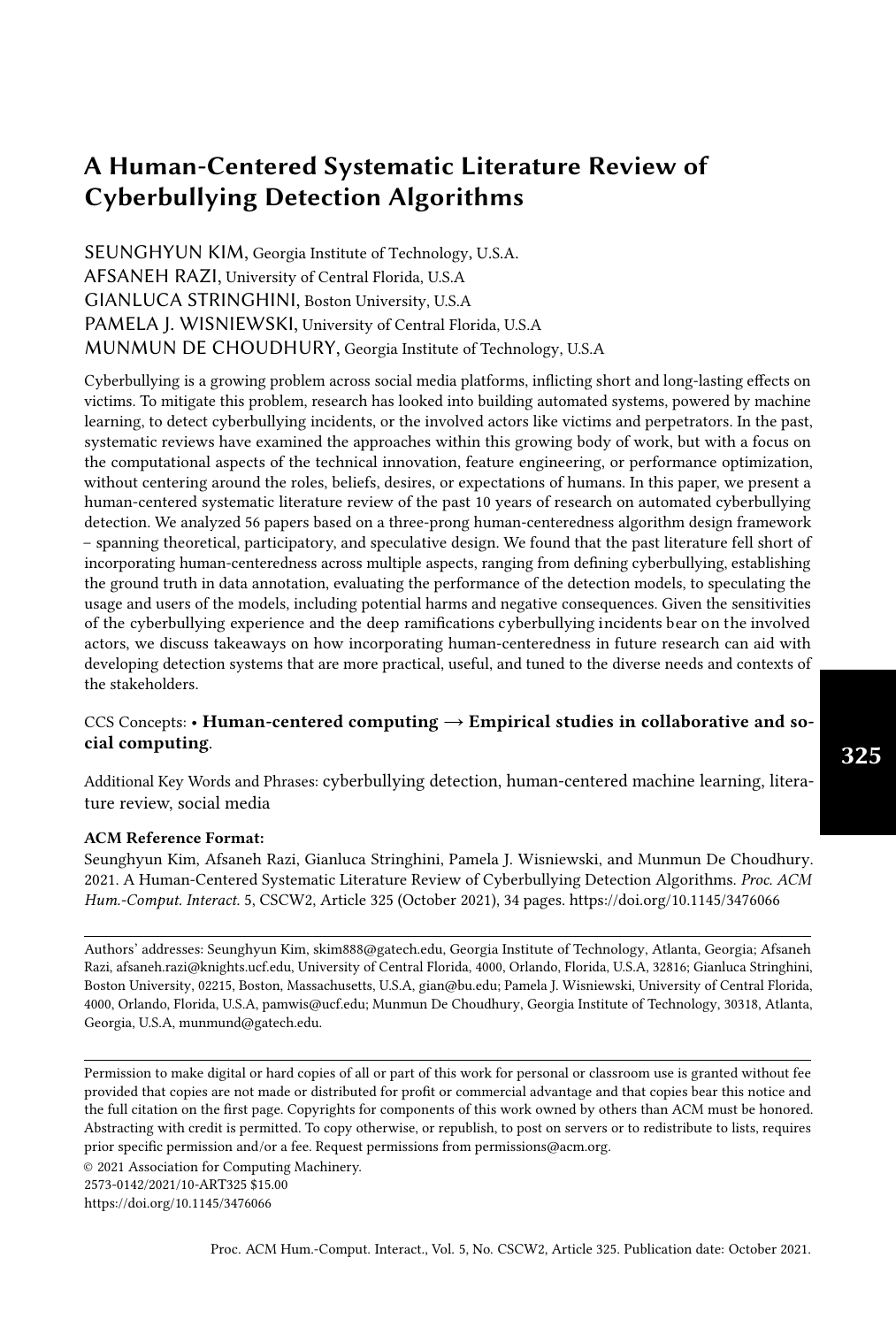#### 1 INTRODUCTION

Bullying, a pattern of repeatedly and deliberately harming and humiliating others, specifically those who are smaller, weaker, younger or more vulnerable than the perpetrator, has been a pervasive problem in the society for several decades [\[172\]](#page-33-1). With the proliferation of digital social technologies among teens and young adults [\[146\]](#page-31-0), bullying, once restricted to the school or neighborhood, has now moved into the digital realm. Cyberbullying inflicts unforgettable pain on the victims, with close to two-thirds of U.S. adolescents already having experienced some form of cyberbullying ranging from offensive name-calling to spreading of false rumors [\[20\]](#page-26-0). Mental health issues such as anxiety and depression are known to be a result of experiencing bullying as children [\[172\]](#page-33-1). The trauma from bullying can also lead to increased suicidal ideation and self-harm [\[58,](#page-28-0) [86\]](#page-29-0). Being bullied at the start of the teenage years has been shown as a potential indicator of the disposition towards borderline personality disorder symptoms [\[162\]](#page-32-0). Given its prevalence and long-lasting damage inflicted on young victims of bullying [\[172\]](#page-33-1), experts agree that cyberbullying is a problem that must be addressed in order to protect the mental health, safety, and well-being of our youth [\[153\]](#page-32-1).

However, the massive volumes of evolving, real-time, multimodal, heterogeneous, and unstructured social media data makes manual detection of cyberbullying intractable [\[84\]](#page-29-1). To address the prevalence of cyberbullying and mitigate the long-term damage caused by these unfortunate events, there has been a growing body of research seeking to develop automated systems to detect cyberbullying incidents. These automated systems aspire and aim to serve a wide range of purposes, ranging from helping prevent the bullying incidents in cyberspace, such as social media, to providing a tool that could support mitigation efforts, such as assisting moderators in online communities to monitor interactions and flag abusive content [\[34\]](#page-26-1). In addition the detection mechanisms can also provide support to the victims along with ways to identifying the perpetrators [\[34\]](#page-26-1).

A few systematic literature reviews in the past have sought to understand the performance and effectiveness of these classifiers from a technical point of view [\[84,](#page-29-1) [132,](#page-31-1) [135\]](#page-31-2). However, cyberbullying detection is not merely a classification task to identify which and whose content might be abusive towards an individual or group; we posit that building machine learning models for cyberbullying detection needs to adopt a human-centered perspective. Reasons range from the sensitivities around the cyberbullying experience [\[12,](#page-25-0) [64,](#page-28-1) [157\]](#page-32-2), its effects on the victim(s) and bystander(s) [\[42,](#page-27-0) [159,](#page-32-3) [172\]](#page-33-1), social stigma [\[150\]](#page-32-4), impact on the health and functioning of online communities [\[97\]](#page-29-2), to the potential far-reaching ramifications of cyberbullying incidents on various stakeholders [\[111\]](#page-30-0).

Recent research in Computer-Supported Cooperative Work and Social Computing (CSCW) has noted that "human-centered paradigms for computing advocate for integrating 'personal, social, and cultural aspects' [\[77\]](#page-28-2) into the design of technology, and accounting for stakeholders in the creation of technological solutions" [\[22\]](#page-26-2). Scholars in the evolving and emergent area of humancentered machine learning have therefore argued that machine learning needs to stay grounded in human needs [\[22\]](#page-26-2), models need to be built in inclusive ways that adequately represent the diverse experiences of different individuals and minimize biases [\[122\]](#page-30-1), and that machine learning approaches ought to incorporate interpretability and transparency to not only elucidate its potential for harm [\[1,](#page-25-1) [15,](#page-26-3) [48,](#page-27-1) [66\]](#page-28-3), but also how data-driven decisions are used in practical scenarios [\[22,](#page-26-2) [136\]](#page-31-3). These practices are important because they provide insights into how machine learning solutions are impacting people, how we should think about existing challenges, and how we should change the way we approach problems so that the models' outcomes align with human and lay interpretations of what said algorithms do and mean [\[13,](#page-26-4) [127\]](#page-30-2). As Amershi et al. [\[8\]](#page-25-2) rightly noted: "humans are more than "a source of labels" and because the process of design should not hinge entirely on the construct of "the user" [\[128\]](#page-31-4), people's involvement with machine learning can take many roles beyond data curation, such as in supporting algorithm selection and tuning, and identifying its points of success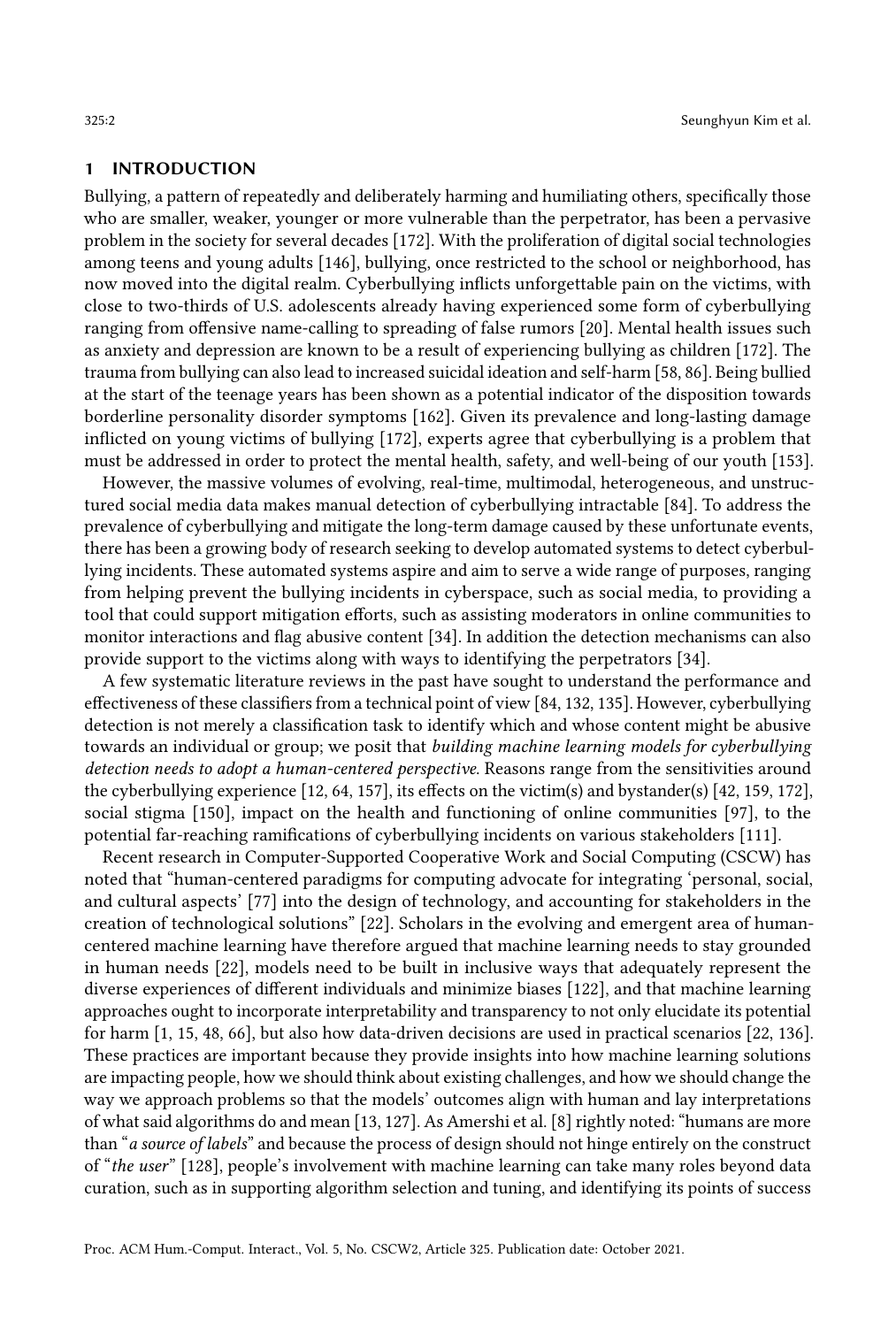and failure [\[127\]](#page-30-2). Articulating these roles and representing them in the development of machine learning algorithms can point to differing agencies between people and the algorithms.

In light of the above, in this paper we argue that building cyberbullying detection models necessitates a deep understanding of a) how cyberbullying can be operationalized based on its theoretical and psychological underpinnings; b) what could be effective ways to represent the varied subjective experiences of cyberbullying within the models given the subjective nature of bullying [\[135\]](#page-31-2) and how model evaluation needs to look beyond quantifiable metrics to incorporate human feedback, mental models, and social interpretations [\[13\]](#page-26-4); and c) who could be the potential stakeholders that could potentially harness the outcomes of such models, and how.

We present a systematic review of the past 10 years of computational research focusing on the development of machine learning models for cyberbullying detection. Adopting the threeprong human-centered algorithm design lens proposed by Baumer [\[13\]](#page-26-4), in a saturated corpus of 56 papers, we examine how the humans were involved and considered directly or indirectly in the building of these detection algorithms, starting from their design and conceptualization to their evaluation and potential deployment. From a theoretical standpoint, we first focus on existing algorithms' alignment with theories of cyberbullying especially in operationalizing acts and incidents of cyberbullying. Then from a **participatory perspective**, we describe if and how existing algorithms have involved the human (or broadly various stakeholders) in data annotation and model evaluation. Finally, from the perspective of **speculative algorithm design**, we shine a light on how researchers have envisioned the usage of existing detection algorithms in realworld scenarios, by who, including consideration of harms and negative consequences. Through this analysis, our review illuminates critical gaps in this research area, that stem from a lack of human-centeredness in algorithm development, and discusses takeaways for future researchers.

### 2 BACKGROUND

Automated cyberbullying detection is typically a machine learning classification problem where the intent is to classify each abusive or offensive comment, post, message, or image/video as either a bullying or a non-bullying. There have been a few literature reviews in the past to analyze the computational approaches to cyberbullying detection, particularly with a goal to unpack how cyberbullying and its types have been defined from a machine learning perspective [\[132\]](#page-31-1), what signals in online data serve as the most salient features in classification [\[84,](#page-29-1) [132,](#page-31-1) [135\]](#page-31-2), what types of machine learning methodologies have been adopted [\[84,](#page-29-1) [132\]](#page-31-1), how the performances of different models and datasets compare against one another based on standardized metrics like accuracy, precision, and recall [\[84,](#page-29-1) [132,](#page-31-1) [135\]](#page-31-2), and how the paucity of standardized datasets and reliance on manual annotation has hampered reproducibility and replicability [\[84,](#page-29-1) [132,](#page-31-1) [135\]](#page-31-2). We present these observations about the research area in detail below, followed by how our paper extends these discussions with a human-centered lens.

# 2.1 Definition and Data-Related Challenges

A major thread within existing review papers has been unpacking the definition of cyberbullying and how to curate a dataset that can detect these incidents with machine learning. Kumar and Sachdeva [\[84\]](#page-29-1) explored how prior research used various definitions of cyberbullying, ranging from framing and denigration, to outing and impersonation; also see the work of Mahlangu et al. [\[91\]](#page-29-3) and Nadali et al. [\[105\]](#page-30-3) on this topic. Other scholars noted that high quality datasets are lacking in this area [\[105,](#page-30-3) [135\]](#page-31-2), primarily because of the lack of suitable ground truth data on cyberbullying and therefore a need to rely on manual annotation, which is time-, cost-, and effort-intensive [\[4,](#page-25-3) [91\]](#page-29-3). Vast majority have relied on public social media data [\[2,](#page-25-4) [91\]](#page-29-3), which introduces its own biases into the training data because of people's varying self-disclosure behaviors, identity and impression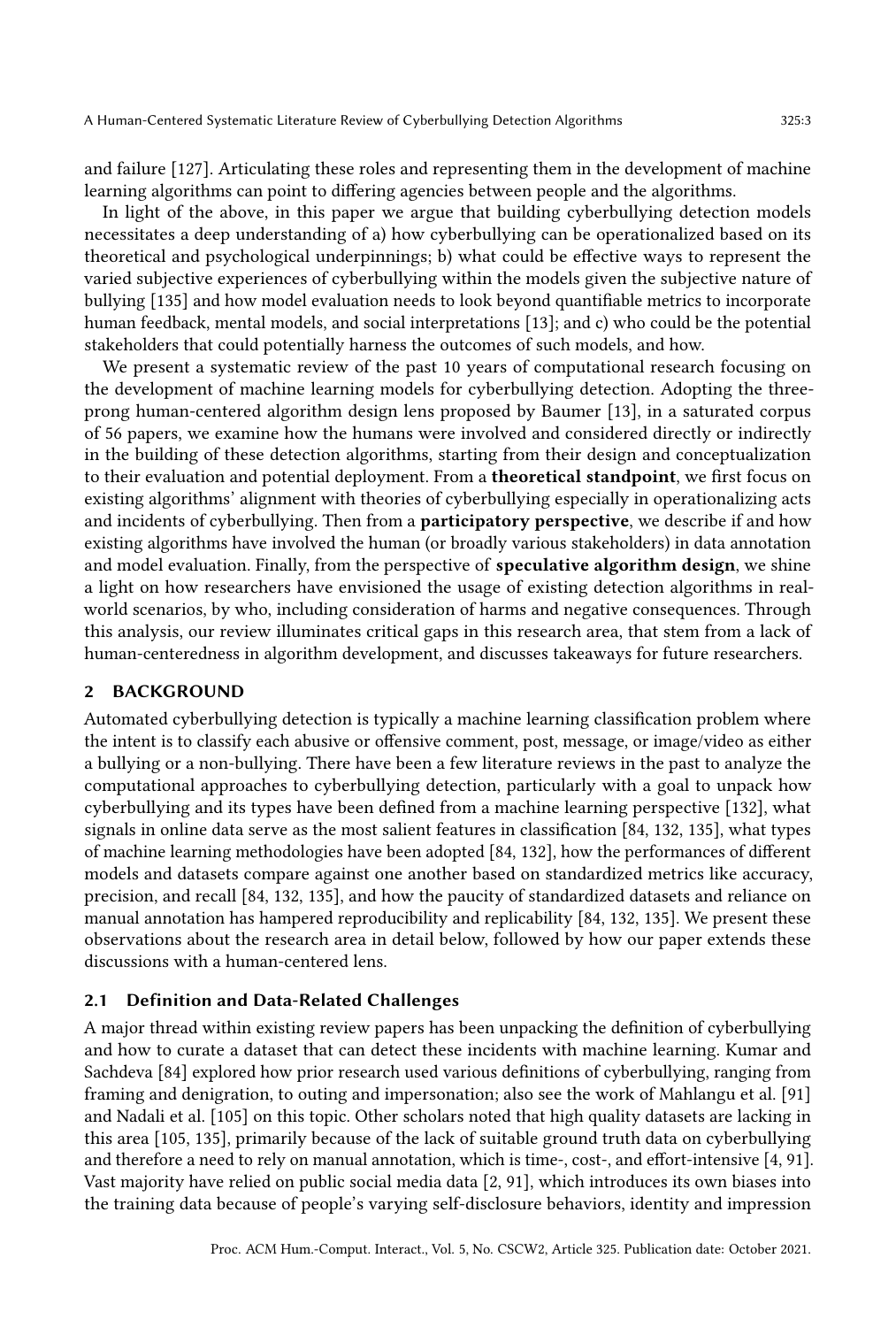management goals, and concerns around privacy and context collapse [\[57\]](#page-28-4). In fact, Emmery et al. [\[53\]](#page-27-2) critiqued in their review that there is a reproducibility as well as an evaluation crisis in this research area – most prior work has used small, heterogeneous datasets, without a thorough evaluation of applicability across domains, platforms, and populations. Furthermore, they argued that the positive instances in existing research datasets are often biased to the specific platform of interest, predominantly capturing toxicity, and no other dimensions of bullying (also see [\[4,](#page-25-3) [135\]](#page-31-2)).

Importantly, due to the inherently subjective interpretation and experience of cyberbullying incidents [\[64\]](#page-28-1), researchers have argued that human annotators, used for training data generation, may have different views on which sample is passed as cyberbullying [\[4\]](#page-25-3). Subjectivity is not just limited to training data curation; it may exist during the creation of a set of features as well – a fact argued by [\[4\]](#page-25-3) in their review. This further emphasizes the importance of considering not just the content but also the context of the communication in the datasets, such as history of user activities [\[38\]](#page-27-3) and the relations among users [\[29\]](#page-26-5). While the extent of how much context would affect the performance of such detection models needs further exploration, context has shown to influence how one perceives toxicity [\[119\]](#page-30-4). Consequently, Rosa et al. [\[132\]](#page-31-1), after a systematic review of 22 papers, advocated for establishing well-defined criteria that could help curation of training data and feature engineering, so that the detection models would generalize across datasets, platforms, and contexts. Our paper similarly stresses the need for such harmonious criteria, that we posit can be achieved with a human-centered algorithm design approach.

# 2.2 Machine Learning Methodology and Evaluation-Related Challenges

A second, complementary set of reviews have focused on the underlying machine learning methodology in cyberbullying detection [\[2,](#page-25-4) [83,](#page-29-4) [105\]](#page-30-3). A notable survey of prior research by Salawu et al. [\[135\]](#page-31-2) found the use of many approaches for automated detection, namely, supervised learning, lexicon based, rule based and mixed-initiative approaches. However, many researchers, based on their respective reviews, suggested machine learning methodological improvements, although none considered how these improvements need to stem from real-world scenarios where the algorithms could benefit or potentially harm intended individuals. [Kovačević](#page-29-4) argued that more work needs to be done in terms of taking into account user and contextual aspects of the cyberbullying incidents. Indeed, speaking of context, Lowry et al. [\[90\]](#page-29-5) emphasized, "most of these [cyberbullying] studies have glossed over the central issue: the role of ... social media artifacts themselves in promoting cyberbullying." Accordingly, Al-Garadi et al. [\[4\]](#page-25-3) recommended that cyberbullying detection use better feature engineering to capture the rich context of the incidents rather than overly stressing feature selection and machine learning methodological improvements, while Tokunaga [\[154\]](#page-32-5) suggested careful consideration of user demographic attributes in operationalizing the concept of cyberbullying. However, none of these papers suggested involving the stakeholders of cyberbullying incidents – victims, bystanders, or bullies in capturing this valuable context.

Beyond supervised learning methods – the predominant family of techniques used for cyberbullying detection – researchers have also noted the value of considering other machine learning approaches [\[2,](#page-25-4) [4,](#page-25-3) [103\]](#page-29-6), including unsupervised [\[44\]](#page-27-4) and semi-supervised techniques [\[4\]](#page-25-3). Nevertheless, many researchers also noted that appropriate evaluation needs to go hand in hand with methodological innovation. For instance, most cyberbullying datasets often suffer from significant class-imbalance when the number of positive annotated examples (cyberbullying posts) is much smaller relative to generic social media content [\[4,](#page-25-3) [132\]](#page-31-1). Therefore, researchers have valued careful selection of an evaluation metric that is independent of data skewness, to avoid uncertain results and undesirable outcomes [\[4\]](#page-25-3). Suggested evaluation metrics included the F-1 score or the area under receiver-operating characteristic (ROC) curve (AUC), but the existing reviews did not discuss the significance and value of human involvement toward unpacking misclassifications.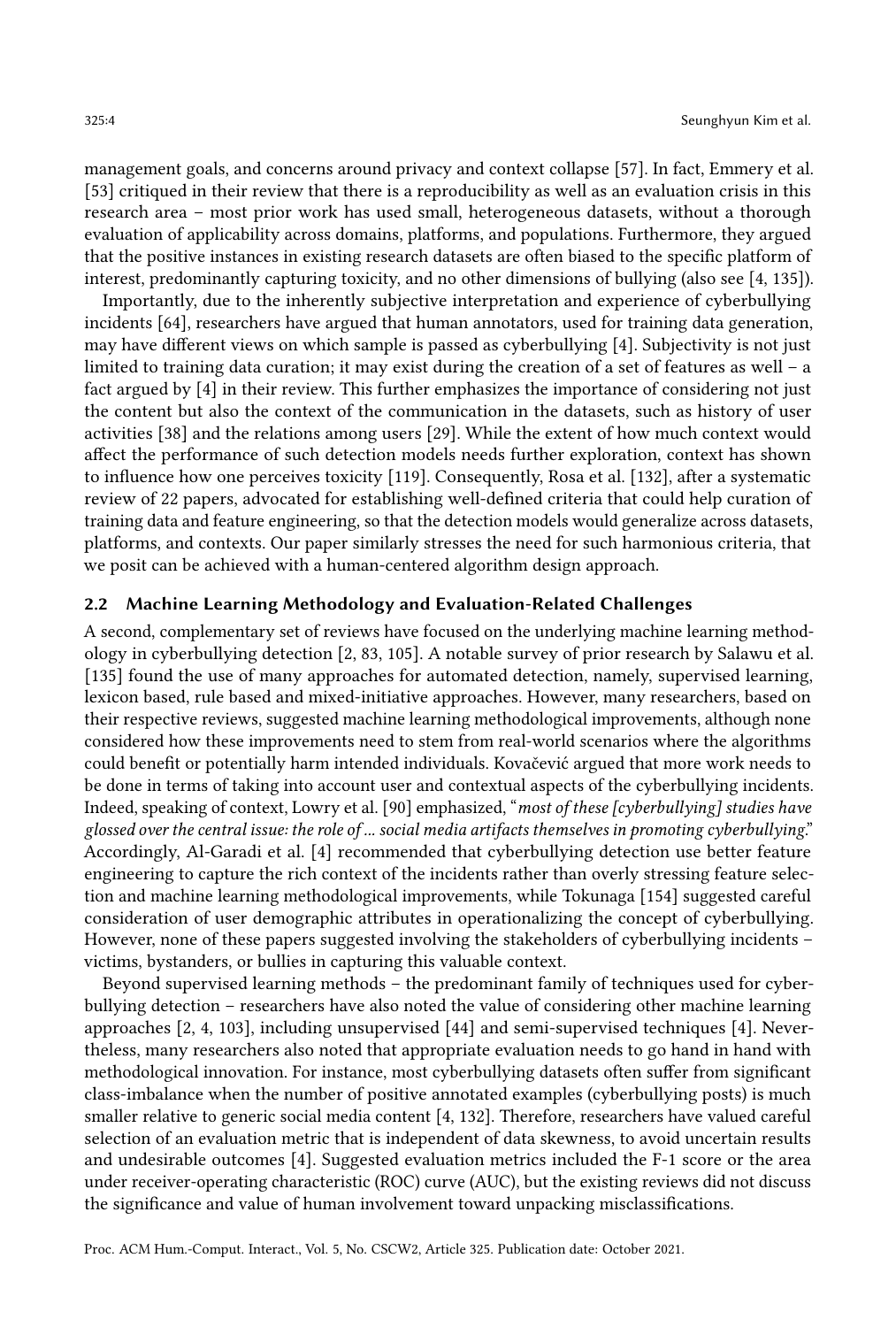Putting it together, these reviews posited that cyberbullying is often inadequately and sometimes misrepresented in the literature with a trickling down effect on training data curation and evaluation of the developed machine learning models. Rosa et al. [\[132\]](#page-31-1) rightly noted that existing methods, if deployed, are likely to lead to inaccurate systems that would have little real-world application. This paper, that systematically reviews a corpus of 56 papers over the past 10 years that have developed cyberbullying detectors, extends [Rosa et al.'](#page-31-1)s critique. In particular, we consider the human-centered underpinnings of cyberbullying detection algorithms, a hitherto unexplored investigation.

# A Human-Centered Perspective of Machine Learning

Machine learning is increasingly adopted to address societal problems via data-driven decisionmaking [\[22\]](#page-26-2), in Fiebrink and Gillies [\[56\]](#page-28-5)'s words, however, it "often centers on impersonal algorithmic concerns, removed from human considerations such as usability, intuition, effort, and human learning; it is also too often detached from the variety and deep complexity of human contexts in which machine learning may be ultimately applied." Scholars in the CSCW and human-computer interaction (HCI) fields have, therefore, been advocating for a practice that fuses human-centered design with technical work in machine learning systems [\[13,](#page-26-4) [101\]](#page-29-7).

Despite the several already existing literature reviews of cyberbullying detection models, we notice that a human-centered analysis has been missing from these literature reviews. First, humancenteredness, in the form of behavioral and social science theories, can provide both prescriptive (helping identify which features might be valuable and why) as well as descriptive knowledge (what do the outcomes of the models mean) in the design of machine learning models [\[13\]](#page-26-4). For cyberbullying detection research, these theories can be incredibly valuable [\[21\]](#page-26-6) – many rich psychological theories like the Control balance theory [\[32\]](#page-26-7), Dominance theory [\[140\]](#page-31-5), Just world belief [\[87\]](#page-29-8), and Crime opportunity theory [\[32\]](#page-26-7) have been proposed to understand why people engage in cyberbullying as well as elucidate the triadic relationship between victims, perpetrators, and bystanders. These theories can also help to identify the effects of social and technological factors on the participants' thoughts, feelings, and behaviors that can facilitate the development of theoretically-grounded operationalizations of cyberbullying in machine learning models.

Next, Fiebrink and Gillies [\[56\]](#page-28-5) advocated that examining machine learning from a humancentered perspective includes explicitly recognizing both human work and the human contexts in which machine learning is used. Therefore, considering the subjective experience of cyberbullying [\[64\]](#page-28-1) and the deeply diverse physical and mental health impacts it leaves on the lives of the victims [\[71\]](#page-28-6), a human-centered lens can allow us to scrutinize the incorporation of different stakeholder perspectives in the establishment of ground truth in training cyberbullying detection models as well as in evaluating them. A victim could understand an experience totally differently from how the aggressor intended [\[50\]](#page-27-5); regardless of whether harm was intended or not. Complementarily, when machine learning models are evaluated by human experts, such as psychologists and mental health professionals in the case of cyberbullying detection, they can help to bridge disconnects between the functionality of the models and their social uses [\[13\]](#page-26-4).

Third, a human-centered approach to machine learning demands making machine learning more usable and effective for a broader range of stakeholders, including those who would use the outcomes of the machine learning system and those who are affected by them [\[56\]](#page-28-5). Many possibilities exist in terms of how cyberbullying detection algorithms may be deployed and used, ranging from prevention to intervention. For instance, Rosa et al. [\[132\]](#page-31-1) stated that automatic cyberbullying detection can be used to prevent individuals from receiving harmful online content in social networks. At the same time, reflective interfaces can promote users' self-reflection and more pro-social online behaviors, as well as positive online interactions. However, not all errors are created equal – misclassifications may suppress harmless speech, disproportionately stigmatizing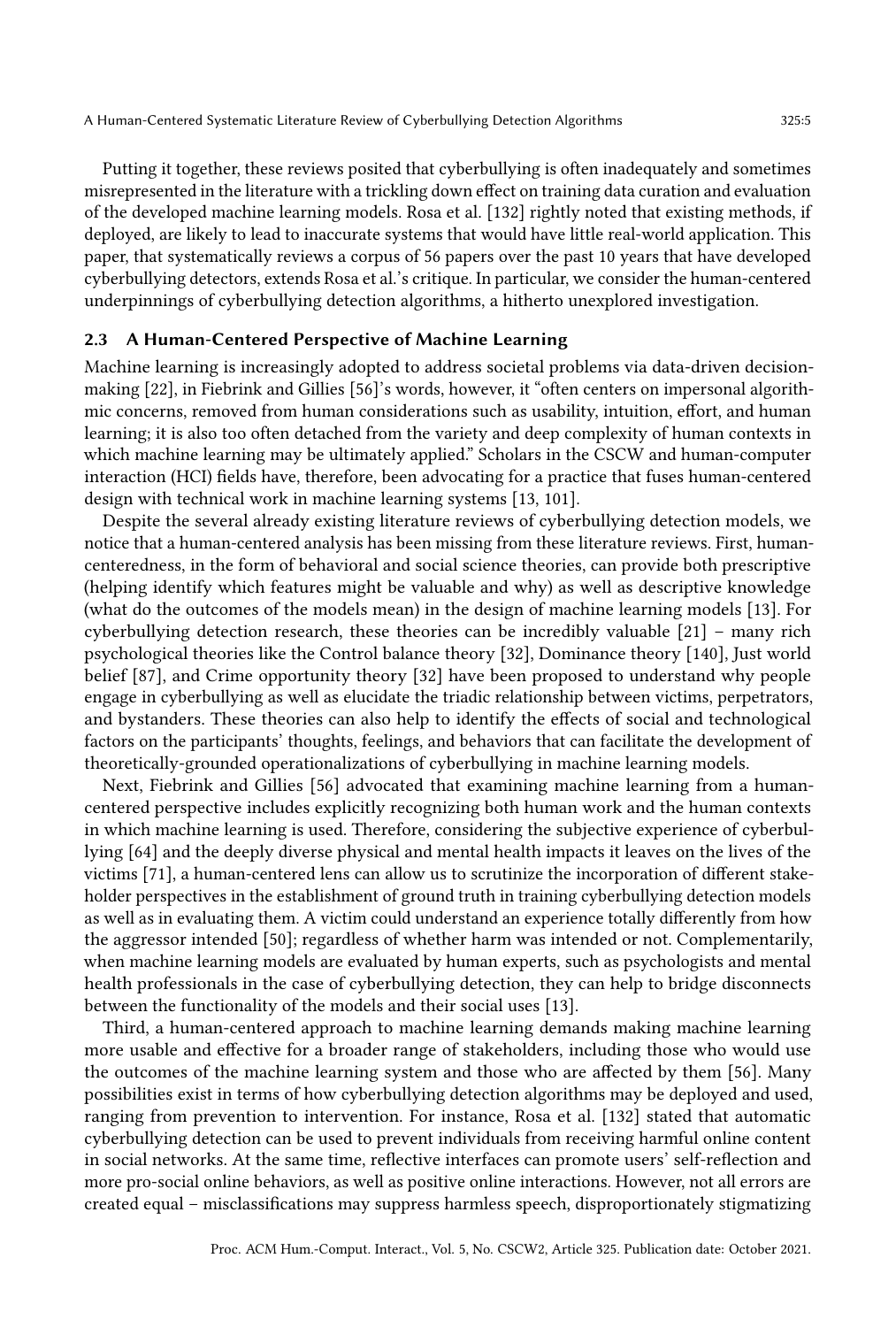that for particular demographic groups and sometimes even resulting in legal action, whereas in other cases, misclassifications may fail to protect victims subject to actual cyberbullying events or diminish users' trust in the underlying algorithms. A human-centered perspective will allow us to explore these tensions – how algorithms are sensitive to the agency and complexity of the various types of humans using them, and how they might contribute to exacerbating societal biases or lead to unintended negative consequences [\[151\]](#page-32-6).

To summarize, following Baumer [\[13\]](#page-26-4), this paper interprets the past literature on cyberbullying detection through the framework of theoretical, participatory, and speculative design [\[13\]](#page-26-4).

### 2.4 A Human-Centered Algorithm Design Framework

Baumer [\[13\]](#page-26-4) conceptualized human-centered algorithm design to engender three key dimensions or strategies – theoretical, participatory, and speculative design. These dimensions are neither sequential nor mutually exclusive, but rather, "provide a sense for the range of possibilities" (p. 2, [\[13\]](#page-26-4)). Therefore, the purpose of this three-prong conceptualization is to ensure that human and social interpretations are incorporated in different ways into the development process of the machine learning algorithm itself. In the sections that follow, we define each of these dimensions:

2.4.1 Theoretical design. According to Baumer, theoretical design incorporates various theories from behavioral and social sciences in the algorithmic design. Scholars have argued that machine learning models are valid only when the theoretical understanding of the concepts under consideration match the operationalization of those same concepts [\[76\]](#page-28-7). The theories that are utilized for the design can, therefore, be prescriptive by giving a guideline to  $why$  certain features should be selected over others for the training of a machine learning model. The use of theories could also could be for descriptive purposes, such as helping the interpretation of the performance of the models. Furthermore, theories in the behavioral and social sciences can help the researcher understand better people's role in the underlying processes operationalized by an algorithm [\[22\]](#page-26-2), aiding them in their dataset selection, feature selection, and model evaluations.

2.4.2 Participatory design. Unlike theoretical design, participatory design focuses on the involvement of people in the design of the algorithm, as a way to reduce the disconnect between technical solutions and human exposition of the technical solutions. Originating in Scandinavia, this approach has a political dimension of user empowerment and democratization [\[102\]](#page-29-9). For others, such as HCI design and usability researchers, it provides a way to involve the stakeholders, designers, researchers, and end-users in the design process to help ensure that the end product meets the needs, desires, and expectations of its intended user base [\[51\]](#page-27-6). Therefore, it essentially provides a bridge between people who might be interacting with the development of the system and the ones that designed it. By doing so, in the context of machine learning, this enables an exchange between the possibly varied end users of the algorithm and the designers of the algorithm.

2.4.3 Speculative design. Finally, speculative design relates to provoking important messages, issues, or topics about use of the pertinent algorithm or technology to serve real-world purposes [\[9\]](#page-25-5). This design approach therefore helps to identify potential benefits and even unwanted consequences to bridge between the development of the technology and its usage scenarios. It emphasizes that it is important to not just produce artifacts that can be useful, but also be provocative in imagining possible futures with these artifacts. Since it involves going beyond the current problem context to such possible futures, this freedom can facilitate thinking through the ramifications of the algorithm's use in different situations and the (positive or negative) impact on different groups of users or stakeholders.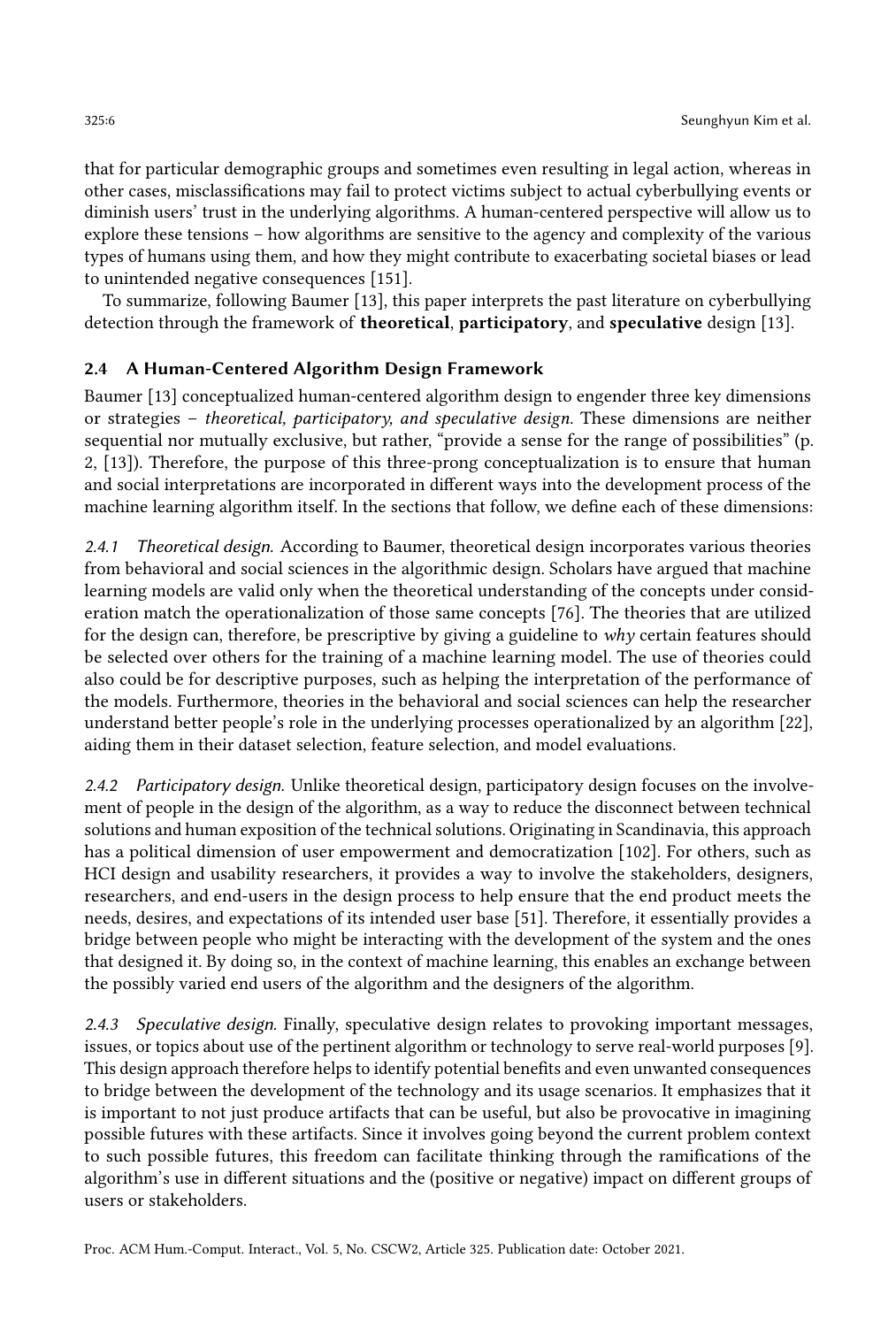These three dimensions have shaped the human-centered approach adopted in our literature review, particularly in the generation of the coding rubric that we use to systematically analyze the publications on cyberbullying detection.

# 3 METHODS

In this section we describe the criteria used to filter relevant publications for our literature review along with how we coded the corpus using the aforementioned human-centeredness framework.

#### 3.1 Corpus Scoping Process

To establish a comprehensive corpus of related literature on cyberbullying detection algorithms, we adopted a method of systematic literature review used by Salawu et al. [\[135\]](#page-31-2). We first went through major academic digital libraries – The ACM Digital Library, IEEE Xplore Digital Library, and Springer Link databases for the initial search. These libraries were chosen as one of the key elements of our literature scope was computational approaches; therefore Computer Science publishing focused archival and publication indexing systems were deemed appropriate choices. Combinations of the following keywords were used to identify relevant documents: "cyberbullying," "detection," "detect," and "algorithm." Since we were specifically interested in cyberbullying, we combined cyberbullying and detection/detect/algorithm to ensure that the search results returned publications that studied computational methods to detect cyberbullying.

Once an initial search was completed, we coded each document (paper) for relevancy to our scope based on close reads of the abstract, methodology, and discussion sections. For each relevant document, following standard practice in literature review methodology [\[113\]](#page-30-5), we then adopted a snowball sampling approach, and went through the reference list to conduct a second pass of search. References that seemed relevant were selected based on the title and abstract. We repeated the process of relevancy coding and going through the references until we reached a stage of saturation, where there were no more new publications being added to the corpus. Since we went through the reference list for each relevant paper, the initial decision of utilizing the three digital libraries does not limit our scope in exploring relevant publications for this literature review, that falls outside of the purview of these three databases.

Prior research has noted such a systematic approach to be very effective at constructing a corpus of publications that are related to the same overall theme [\[81\]](#page-29-10). By looking at the reference of the relevant documents at each iteration, we expanded the document base that explores the same domain but possibly published in varied venues (conferences and journals). The robustness of the corpus was also strengthened through this process as we examined the publications that compose the background of each relevant paper relating to cyberbullying detection. In addition, as our iterative approach continued, each iteration resulted in fewer and fewer new relevant documents and more cross-references within the already explored publications, establishing a "closed economy" of pertinent papers that studied computational methods for cyberbullying detection.

Next, each paper was reviewed for inclusion/exclusion using the following criteria:

- The paper needs to either develop or introduce computation methods for cyberbullying detection, using new machine learning techniques or engineering state-of-the-art ones.
- The paper needs to be published between 2010 and 2020. Considering the fast pace of Computer Science research, the time frame was chosen to ensure that the publications were not outdated and largely focused on platforms still in use.
- The paper was only focused on cyberbullying and not other online risk factors, such as hate speech, offensive language, trolling, aggressive, or deviant behaviors, like self-harm.
- The paper needed to use English language data.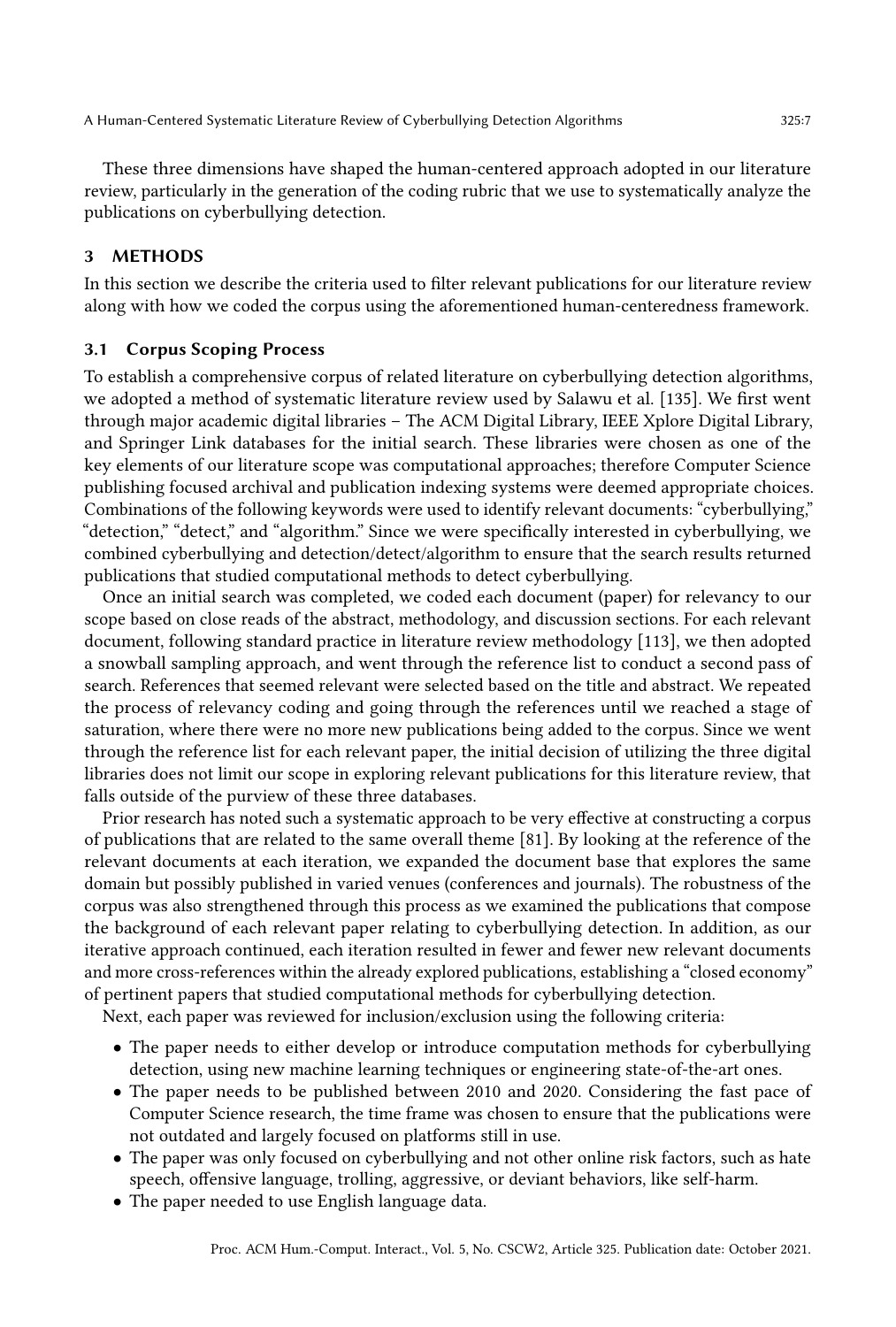

<span id="page-7-1"></span>Fig. 1. A general overview of the literature review process. The number of papers examined and retained by search iteration is shown in the boxes, with the number of retained papers and the final number of papers examined in bold.



Fig. 2. Count of publications by publication year.

A summary of our entire corpus scoping approach is given in Fig. [1.](#page-7-0)

# 3.2 Overview of the Corpus

Using the scoping approach above, the first round of search through the digital libraries yielded a raw set of 49 papers. 20 papers were excluded based on the criteria aforementioned, and an additional 48 papers were examined in the second pass. Out of these 48 papers, 14 were added to the corpus. The third and final pass of the reference lists of the already incorporated papers returned 21 new papers for consideration, of which 13 were relevant. Taken together, 56 papers remained following the application of our inclusion/exclusion criteria. As can be seen in Fig. [2,](#page-7-1) most of the papers on cyberbullying detection used in this literature review came from more recent past years. When we examined the abstracts of the 56 papers, unsurprisingly, "cyberbullying" was the dominant term, but the abstracts also featured terms like "social media", "bullying", "feature", and "user", giving face validity to the constructed corpus to be reviewed.

Proc. ACM Hum.-Comput. Interact., Vol. 5, No. CSCW2, Article 325. Publication date: October 2021.

<span id="page-7-0"></span>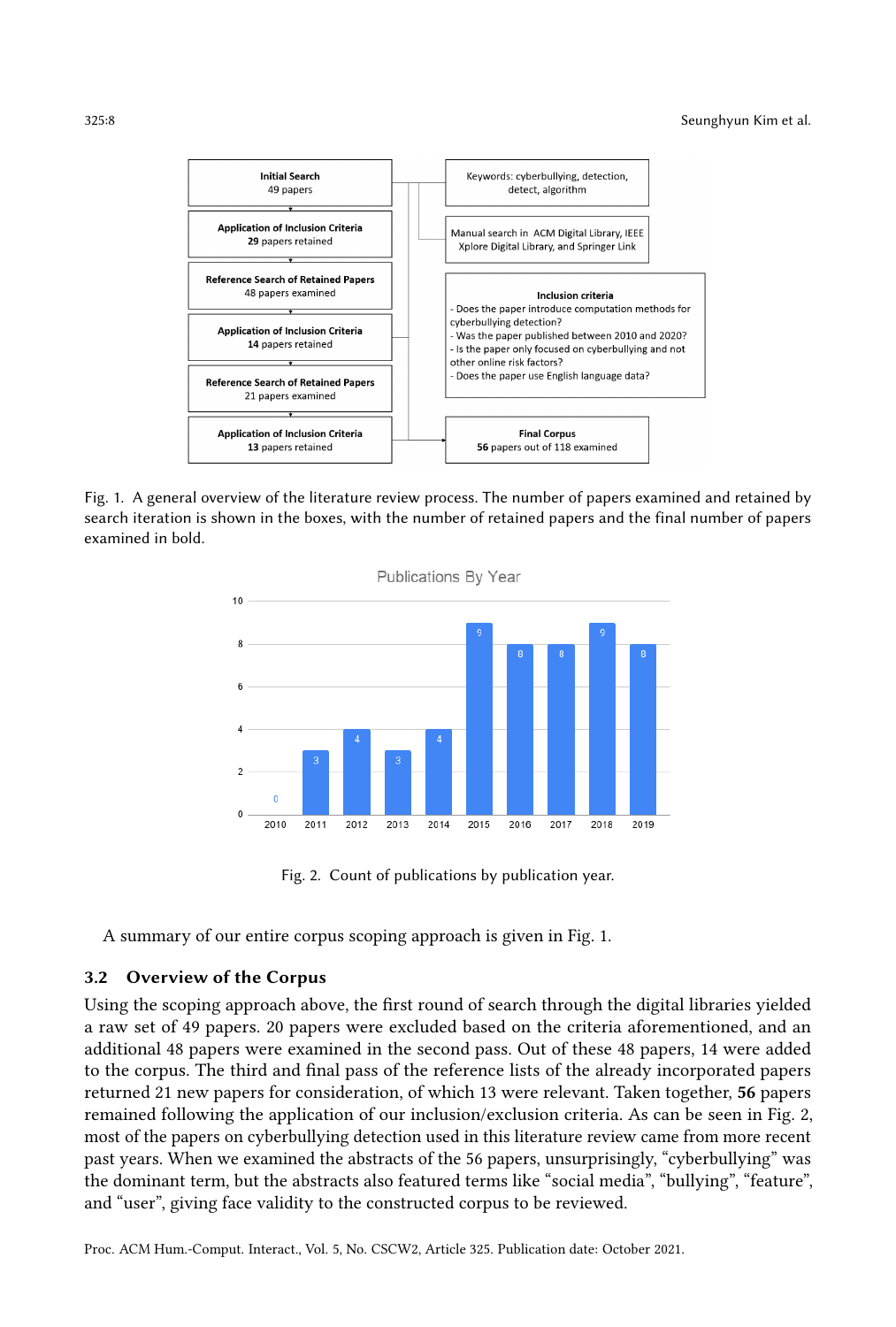Table 1. Coding rubric for the literature review.

<span id="page-8-0"></span>

| <b>Theoretical Design</b>                                                                              |  |  |
|--------------------------------------------------------------------------------------------------------|--|--|
| What were the key aspects of the definition of cyberbullying that the researchers used in their study? |  |  |
| How did the authors decide on what data to use and why?                                                |  |  |
| What were the features used in the development of the model? How were these features chosen?           |  |  |
| What machine learning model(s) were used for the task of cyberbullying detection?                      |  |  |
| <b>Participatory Design</b>                                                                            |  |  |
| How was the data annotated for training datasets and were humans involved in the process?              |  |  |
| How was the model evaluated and did the evaluation consider stakeholder feedback?                      |  |  |
| <b>Speculative Design</b>                                                                              |  |  |
| What problems motivated the development of the detection algorithm?                                    |  |  |
| Did the authors speculate potential and unintended future scenarios where their models could be used?  |  |  |
| Which stakeholders did the researchers consider in the future use of the developed models?             |  |  |

#### 3.3 Framework and Approach for Coding of the Corpus

Once the saturated corpus of 56 papers was established, we adopted Baumer's three-dimensional conceptual framework on human-centered algorithmic design [\[13\]](#page-26-4) for qualitatively coding the papers aforementioned in Section 2.4. To align the three dimensions (theoretical, participatory, and speculative design) that capture the human-centeredness of algorithms to a pertinent coding rubric for unpacking the literature on cyberbullying detection, we followed the following approach. We generated questions for each dimension in a deductive way and at the same time used an inductive approach for verification of the validity of the questions. The induction process first selected a random sample of five papers from the corpus to draft a question that would address a shared topic or concept in the subset. Once the question was drafted, another random sample of five papers was examined to see if the established questions were indeed closely related to the papers. Then in the deductive step, we placed the question to the most relevant dimension using their respective definitions (theoretical, participatory, speculative). If no suitable match was found, the inductive and deductive steps were reiterated to reach an alignment.

Table [1](#page-8-0) gives a list of the questions that constituted our coding rubric for our literature review. From the table, we note that questions related to incorporating theoretical concepts, models, or relationships within the design of the (cyberbullying detection) algorithm were put under the theoretical design category. When designing a computational model for detecting cyberbullying instances, there are multiple stages in the pipeline where the concept of cyberbullying needs to be operationalized, starting from collecting the data, selecting the features, and deciding on the models to train for the classification task. Therefore, we look at how the definition of cyberbullying was established by examining the use of behavioral or social science theories on bullying and harassment in the studies. We also explore the selection of datasets, features, and models used for the development of the algorithms to further understand why they were selected over others.

The participatory design category represents direct involvement of humans in the algorithm design process, the interpretations of the humans in the loop, as well as the end users of the algorithms. The questions were formulated to examine the bridge between the potential end users of the cyberbullying detection algorithm and the researchers. For example, looking into how the dataset for the machine learning models were annotated highlights the importance of incorporating the views and experiences of various actors in cyberbullying in constructing the ground truth for the cyberbullying classifiers – these may include who may have been cyberbullied, those who may have been a bystander in a cyberbullying incident, or psychology/social work experts.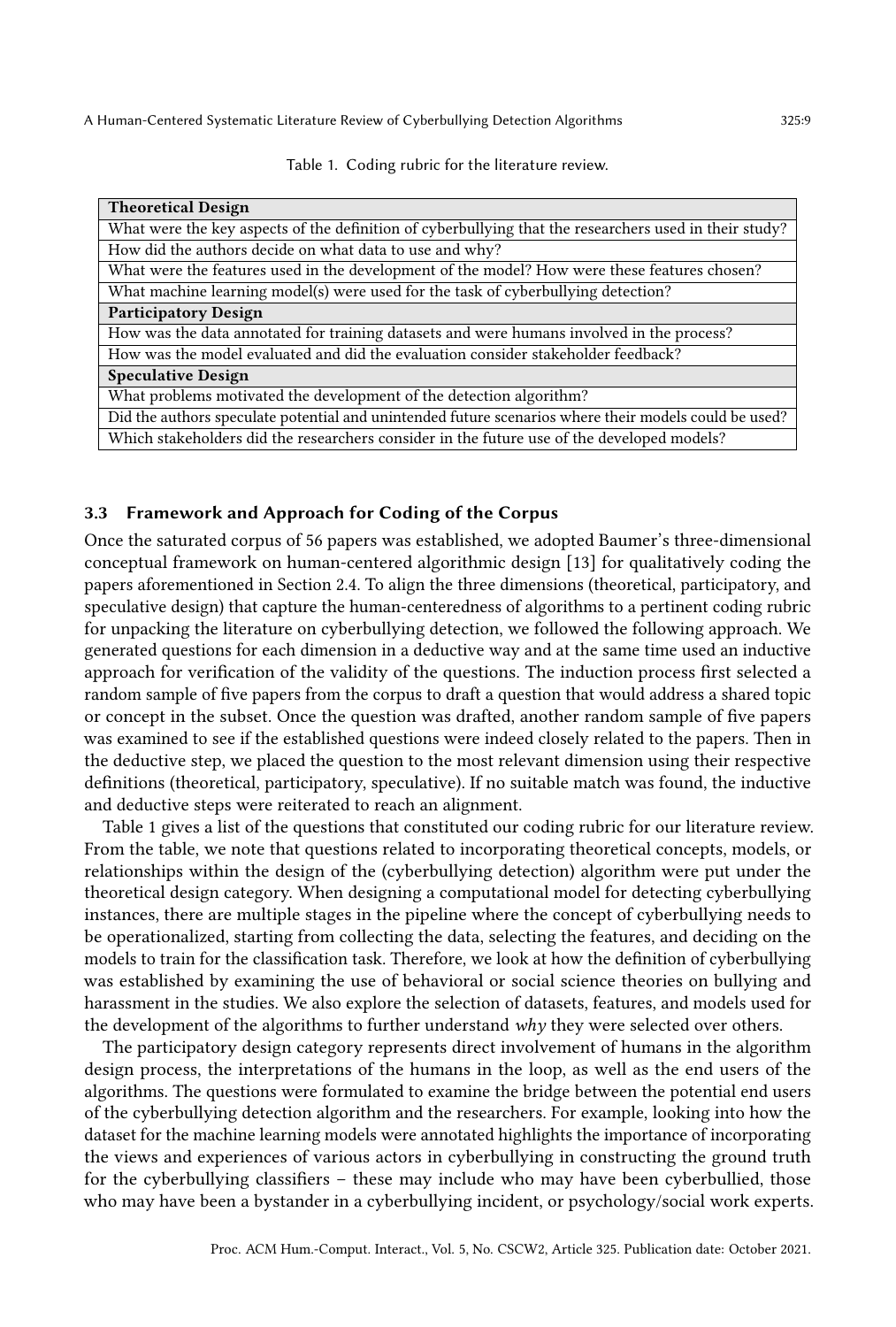<span id="page-9-0"></span>

| <b>Theoretical Definition</b> | #Articles | <b>References</b>                                                                            |
|-------------------------------|-----------|----------------------------------------------------------------------------------------------|
| Aggressiveness/Hostility      | 82.1%     | $[5, 17, 23-26, 28, 29, 33, 34, 37, 38, 45, 46, 59, 62, 65, 73, 74, 89,$                     |
|                               |           | 92, 93, 107, 109, 110, 121, 123-125, 131, 137, 142, 144, 147-                                |
|                               |           | 149, 152, 155, 156, 158, 164-168, 171]                                                       |
| Repetitiveness                | 44.6%     | $\begin{bmatrix} 23-25, 28, 33, 34, 37, 38, 46, 65, 73, 74, 89, 107, 109, 123 \end{bmatrix}$ |
|                               |           | 125, 148, 149, 152, 164, 165, 167, 171]                                                      |
| Imbalance of Power            | 37.5%     | $[23-25, 28, 33, 34, 37, 38, 46, 65, 73, 89, 107, 109, 123, 125,$                            |
|                               |           | 148, 149, 152, 167, 171]                                                                     |

Table 2. Definitions of cyberbullying that were used by the papers in the literature review.

Similarly, interpreting how the performance of these models were evaluated provides insight into how humans interpreted or were (potentially) affected by their success and failure modes.

Lastly, questions related to the envisions and projections that the researchers had about the future use of cyberbullying detection algorithms were put under the speculative design. Here we examine what goals and purposes the researchers aimed to achieve or fulfil, by looking at the main problem statement of the publications and also analyze any potential issues or topics that the studies raised regarding future use and improvement of the detection algorithms. Speculative design also allows us to shine a light on the various stakeholders of the algorithms, when deployed in real-world scenarios, and how those different deployments may impact the stakeholders in varied ways, from the perspective of the benefits-harms calculus.

# 4 FINDINGS

This section presents the findings of our review of the above corpus of papers. Organized with Baumer [\[13\]](#page-26-4)'s three-dimensional human-centered algorithm design framework, each of the following subsections interprets the cyberbullying detection algorithms in the papers using the coding rubric described in Table [1.](#page-8-0)

#### 4.1 Theoretical Design

The first dimension examines how the various theories from behavioral and social sciences were incorporated in the design of the cyberbullying detection algorithms. This category focused on how the theory was used in establishing the definition of cyberbullying as well as the involvement of theory behind the features and dataset.

4.1.1 Definition of Cyberbullying. Several years ago, Dan Olweus [\[116\]](#page-30-12) introduced the traits of bullying that differentiates it from other types of aggression: repetitive occurrence and clear imbalance between the victim and the aggressor. Many psychology researchers since then have adapted and built upon this definition, such as Raisi and Huang [\[124\]](#page-30-13). In our review of the papers, we did find that these three key aspects were heavily and commonly adopted in defining the concept of cyberbullying; see Table [2.](#page-9-0) Aggressiveness or hostile intent were almost always included in the definition of cyberbullying in 82.1% of the papers with the notion that method of communication to deliver the messages were via internet, cellphones or other devices [\[142\]](#page-31-8). However, repetitiveness was not always included in the definition of cyberbullying; only 44.6% of the papers used this attribute in defining cyberbullying. Furthermore, many studies (62.5%) did not include the imbalance of power between the perpetrator and the victim.

Next, there were a few studies that used alternative definitions on top of the concept of cyberbullying. For example, Chatzakou et al.'s study on detecting cyberbullying on Twitter utilized the concept of different roles in the cyberbullying incident such as bully and spammer [\[23\]](#page-26-9). Nandhini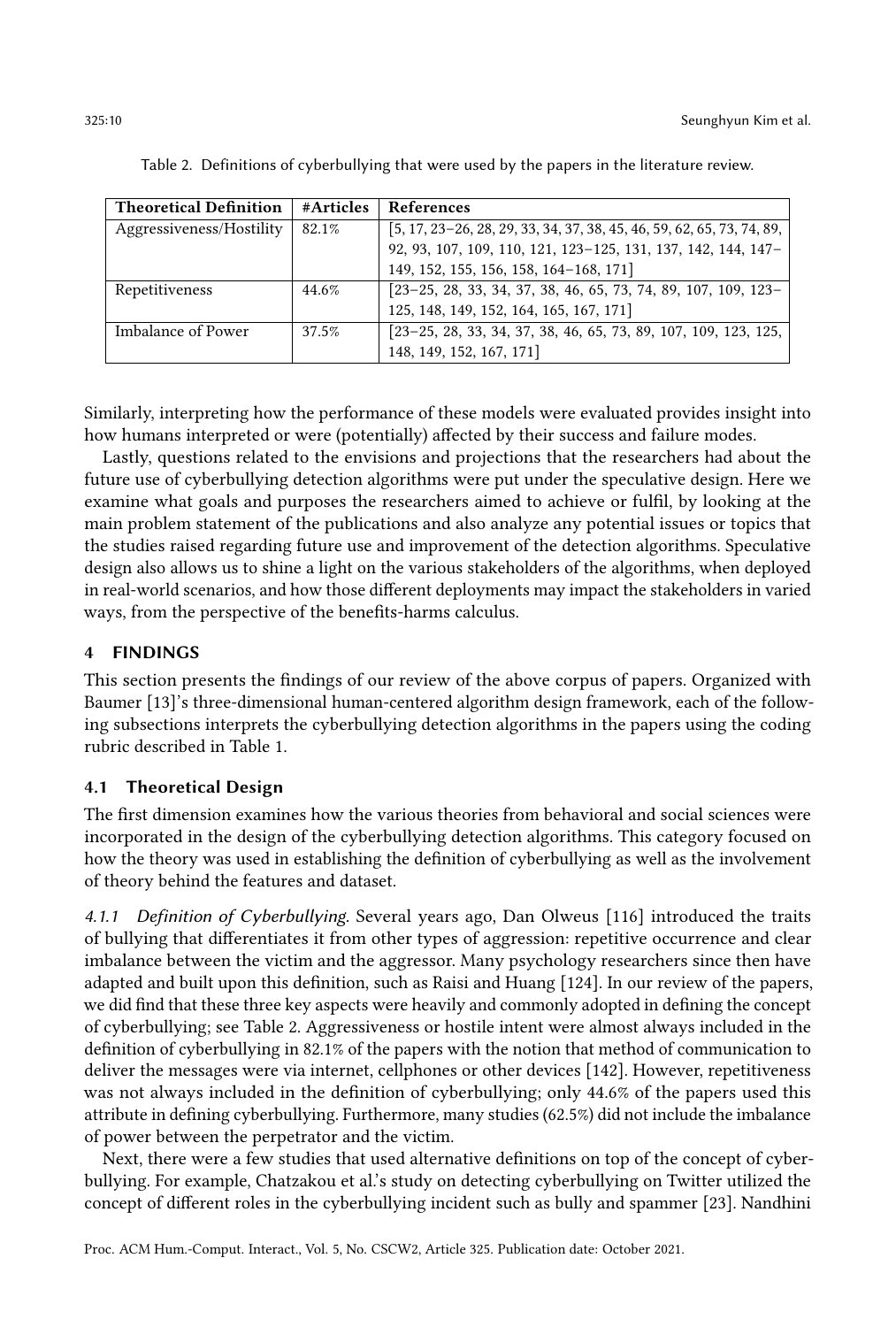and Sheeba's paper defined four different types of cyberbullying: flaming, harassment, racism, and terrorism to establish the framework for their study [\[149\]](#page-31-11). The definition of cyberbullying in these cases was constructed in various ways. For example, in some, it was defined concretely through prior literature that focused on defining cyberbullying [\[34,](#page-26-1) [144\]](#page-31-9). Dadvar and De Jong's paper adopted the definition of cyberbullying "as an aggressive, intentional act carried out by a group or individual, using electronic forms of contact (e.g. email and chat rooms) repeatedly or over time against a victim who cannot easily defend herself" (p.121, [\[34\]](#page-26-1)) from a study on bullying and peer victimization in schools [\[55\]](#page-27-10). The study by Singh et al. [\[144\]](#page-31-9) used the definition from the National Crime Prevention Council which states that cyberbullying is "'when the Internet, cell phones or other devices are used to send or post text or images intended to hurt or embarrass another person' " (p.2, [\[45\]](#page-27-8)). There were some cases however, where the paper did not specifically or explicitly talk about the definition of cyberbullying used by the authors [\[16,](#page-26-14) [27,](#page-26-15) [36,](#page-27-11) [40,](#page-27-12) [106,](#page-30-14) [108,](#page-30-15) [129,](#page-31-13) [139,](#page-31-14) [168,](#page-32-12) [169\]](#page-32-15).

4.1.2 Dataset Curation. While the majority of the reviewed studies all used English-based data, there were only a few (7.1%) that explicitly mentioned about and considered the language of the dataset for the ensuing study design and analysis [\[26,](#page-26-10) [156,](#page-32-9) [158,](#page-32-10) [170\]](#page-33-3). Further, there were a wide range of datasets used to develop cyberbullying detection models. While a large portion of studies used Twitter (44.6%), some used data from other platforms such as Instagram, YouTube, Slashdot, and MySpace. A few studies (5%) chose particular social media platforms based on sources that listed that top online communities where people experienced cyberbullying [\[27,](#page-26-15) [125,](#page-30-11) [165\]](#page-32-13). However, there did not seem to be a set or benchmarked dataset that was universally used to drive which platforms were selected as data sources and why; all of the datasets were either from social media platforms (e.g. Twitter, YouTube, Slashdot) or a designated dataset for cybercrimes such as Perverted-Justice [\[121\]](#page-30-9). Unlike studies like that of Wijesiriwardene et al. [\[161\]](#page-32-16), there was little mention of focusing on contextual data when creating the datasets; contextual information such as user activities [\[38\]](#page-27-3) was later extracted as features. There were also no particular theoretical frameworks from the behavioral or social science literature involved in curating the dataset collected from various platforms. The majority of the studies (71.4%) used the specified platform's API to scrap and collect their own data, thus focusing on primarily public data, essentially indicating an approach to obtain a convenience sample due to ease of access, rather than a sample that is theoretically-justified. While theory cannot always represent real scenarios, the heavy focus on the pragmatism of dataset curation leaves out the consideration of the theories that could further strengthen and improve the curation process.

4.1.3 Feature Selection. Most datasets that are used for cyberbullying detection consist of a great number of possible features to use for training the computational models [\[132\]](#page-31-1). For example, one could possibly extract the gender, age, and many other information just from the user profiles [\[132\]](#page-31-1). The text that the user posts on the social media platform also has abundant information and many potential ways to represent the data so that it could be utilized in training the classifiers. We looked into how the human decision choices were involved in choosing these features as well as the extent to which existing theories of cyberbullying were incorporated in these decisions.

As the datasets were composed of text sent back and forth between users, textual features were always considered as the mandatory feature for training the models across all publications considered in this review. Textual information ranged from word embeddings to sentiment (23.2%) [\[17,](#page-26-8) [23,](#page-26-9) [24,](#page-26-16) [28,](#page-26-11) [65,](#page-28-10) [93,](#page-29-13) [108,](#page-30-15) [139,](#page-31-14) [156,](#page-32-9) [167,](#page-32-14) [168,](#page-32-12) [168,](#page-32-12) [169,](#page-32-15) [171\]](#page-33-2) , part of speech tags (14.3%)[\[23,](#page-26-9) [25,](#page-26-13) [40,](#page-27-12) [45,](#page-27-8) [46,](#page-27-9) [89,](#page-29-11) [144,](#page-31-9) [148\]](#page-31-12), to keywords and vocabularies that represented hate, aggression or ill will against another individual (51.8%) [\[5,](#page-25-6) [23,](#page-26-9) [25,](#page-26-13) [33,](#page-26-12) [36,](#page-27-11) [37,](#page-27-7) [45,](#page-27-8) [46,](#page-27-9) [89,](#page-29-11) [106–](#page-30-14)[110,](#page-30-8) [124,](#page-30-13) [125,](#page-30-11) [129,](#page-31-13) [137,](#page-31-7) [142,](#page-31-8) [144,](#page-31-9) [152,](#page-32-7) [155,](#page-32-8) [156,](#page-32-9) [158,](#page-32-10) [164,](#page-32-11) [165,](#page-32-13) [168,](#page-32-12) [168,](#page-32-12) [169\]](#page-32-15). The selection of these features was largely data-driven and convenience-driven, rather than theoretically-driven – since these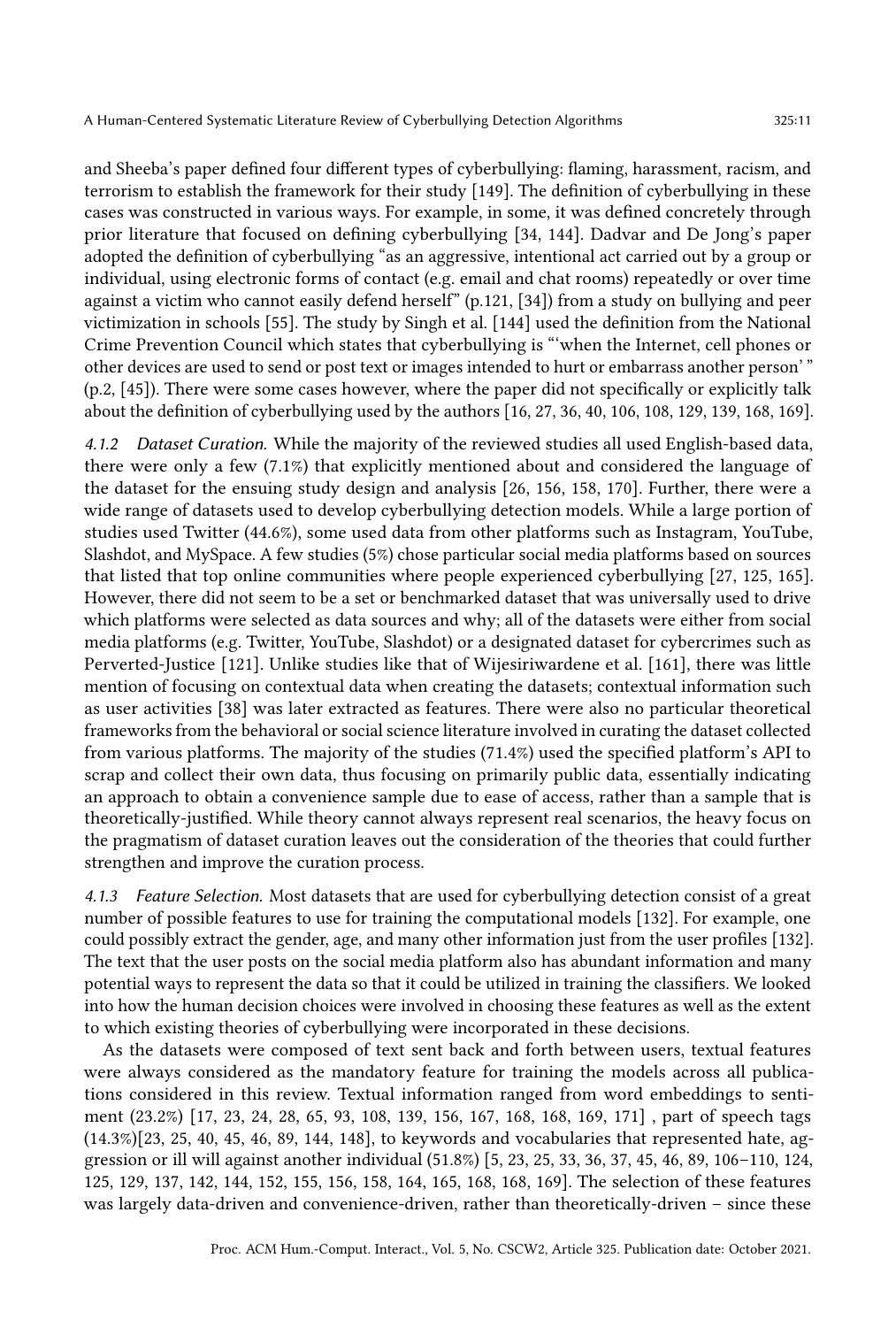features can be easily extracted from online data (e.g., using the LIWC program [\[120\]](#page-30-16): [\[27,](#page-26-15) [28,](#page-26-11) [142\]](#page-31-8)) or because of the availability of a variety of off-the-shelf language modeling tools (e.g., word embeddings: [\[17,](#page-26-8) [28,](#page-26-11) [93,](#page-29-13) [139,](#page-31-14) [167,](#page-32-14) [168,](#page-32-12) [168,](#page-32-12) [169,](#page-32-15) [171\]](#page-33-2)). That said, the keywords and vocabulary that represented cyberbullying varied; these were often defined by the researchers as a form of domain-knowledge, and therefore a proxy to cyberbullying specific theories. For instance, specific keywords such as 'ugly', 'sick', 'hate', 'fuck' were counted in Yao et al.'s study to detect cyberbullying in Instagram [\[164\]](#page-32-11), whereas Zhao et al.'s study used a pre-defined set of insulting words based on cosine similarity with word2vec embeddings [\[169\]](#page-32-15).

Aside from the textual information, metadata about the document such as the number of exclamation marks and the number of words with capital letters were frequently used as features (41.1%) [\[5,](#page-25-6) [24,](#page-26-16) [25,](#page-26-13) [28,](#page-26-11) [29,](#page-26-5) [36–](#page-27-11)[38,](#page-27-3) [59,](#page-28-8) [73,](#page-28-11) [74,](#page-28-12) [89,](#page-29-11) [92,](#page-29-12) [106,](#page-30-14) [123,](#page-30-10) [129,](#page-31-13) [131,](#page-31-6) [144,](#page-31-9) [147–](#page-31-10)[149,](#page-31-11) [152,](#page-32-7) [156\]](#page-32-9). While there was a commonly shared characteristic between these studies that they extracted information about the specific dataset entity to further support textual information, there was wide variety in the metadata that the researchers chose, the theoretical or conceptual motivation behind whose selection was rarely clearly articulated in the respective papers. For example, number of negative comments, likes, views were used in a Vine dataset [\[123\]](#page-30-10) while the number of first/second pronouns, emoticons, ratio of capital letters were extracted in a study using Youtube data [\[38\]](#page-27-3); however,  $whv$ each of these metadata meaningfully related to cyberbullying was not articulated.

Similarly, multiple studies (35.7%) incorporated network features and social metadata about the users such as the degree of centrality, tie strength, number of followers, popularity scores to further enrich the feature set [\[5,](#page-25-6) [23](#page-26-9)[–25,](#page-26-13) [29,](#page-26-5) [33,](#page-26-12) [34,](#page-26-1) [36](#page-27-11)[–38,](#page-27-3) [40,](#page-27-12) [73,](#page-28-11) [74,](#page-28-12) [106,](#page-30-14) [142,](#page-31-8) [144,](#page-31-9) [147,](#page-31-10) [152,](#page-32-7) [155,](#page-32-8) [165\]](#page-32-13). Number of posts, followers and friends, and days passed since account creation were also used in one study [\[24\]](#page-26-16). In another study, gender information was used to train two separate classifiers [\[35\]](#page-27-13). Singh et al.'s study to detect multimodal cyberbullying in Instagram used the age/gender of the people in the image as additional features [\[142\]](#page-31-8) while profile information such as interarrival times were used in Chatzakou et al.'s study [\[23\]](#page-26-9).

Summarily, there is a large focus on the vocabulary that is used in the posts when it comes to feature selection. Although non-textual features such as user profile data and network features are used, there is a heavy reliance on a bottom-up approach using the content of the posts when it comes to cyberbullying detection, rather than harnessing or unpacking the context of the specific cyberbullying incident. This is an important point to note, given that it is commonly accepted that contextual and temporally varying data is important for cyberbullying detection, as the content alone does not provide enough information for the classifiers [\[135\]](#page-31-2). Still, despite the limited use of theory, we do acknowledge that choices of the features in existing research may have been motivated by subjective human observations, which can be valuable to eventually develop or refine cyberbullying theories. In addition, post-hoc analyses of the features that were useful and influential could inspire future work to discover meaningful connections between cyberbullying theories and the features, explaining not only what features were important but also why they were crucial.

4.1.4 Model Selection. With the sole goal of optimizing for better performance of cyberbullying detection systems, the reviewed studies used a wide range of traditional and state-of-the-art classifiers such as Support Vector Machine (46.4%) [\[5,](#page-25-6) [26,](#page-26-10) [29,](#page-26-5) [33,](#page-26-12) [34,](#page-26-1) [37,](#page-27-7) [38,](#page-27-3) [40,](#page-27-12) [45,](#page-27-8) [46,](#page-27-9) [62,](#page-28-9) [65,](#page-28-10) [73,](#page-28-11) [89,](#page-29-11) [92,](#page-29-12) [93,](#page-29-13) [106,](#page-30-14) [108,](#page-30-15) [109,](#page-30-7) [121,](#page-30-9) [129,](#page-31-13) [152,](#page-32-7) [158,](#page-32-10) [166,](#page-32-17) [168,](#page-32-12) [169\]](#page-32-15), Naive Bayes (35.7%) [\[5,](#page-25-6) [24,](#page-26-16) [25,](#page-26-13) [28,](#page-26-11) [37,](#page-27-7) [45,](#page-27-8) [46,](#page-27-9) [73,](#page-28-11) [74,](#page-28-12) [89,](#page-29-11) [92,](#page-29-12) [93,](#page-29-13) [106,](#page-30-14) [110,](#page-30-8) [123,](#page-30-10) [131,](#page-31-6) [137,](#page-31-7) [148,](#page-31-12) [152,](#page-32-7) [166\]](#page-32-17), Random Forest (32.1%) [\[5,](#page-25-6) [17,](#page-26-8) [24,](#page-26-16) [25,](#page-26-13) [27–](#page-26-15) [29,](#page-26-5) [38,](#page-27-3) [59,](#page-28-8) [89,](#page-29-11) [93,](#page-29-13) [106,](#page-30-14) [123,](#page-30-10) [152,](#page-32-7) [164–](#page-32-11)[167\]](#page-32-14), Logistic Regression (23.2%) [\[17,](#page-26-8) [26,](#page-26-10) [28,](#page-26-11) [29,](#page-26-5) [40,](#page-27-12) [89,](#page-29-11) [92,](#page-29-12) [93,](#page-29-13) [106,](#page-30-14) [123,](#page-30-10) [152,](#page-32-7) [164,](#page-32-11) [171\]](#page-33-2), Tree-based models (10.7%) [\[23,](#page-26-9) [24,](#page-26-16) [27,](#page-26-15) [37,](#page-27-7) [123,](#page-30-10) [147\]](#page-31-10), and AdaBoost (3.6%) [\[27,](#page-26-15) [123\]](#page-30-10). Support Vector Machines (SVM) aim to draw a decision boundary between the classes, maximizing the margin of the separating line; while one of the drawbacks of this approach is that it can be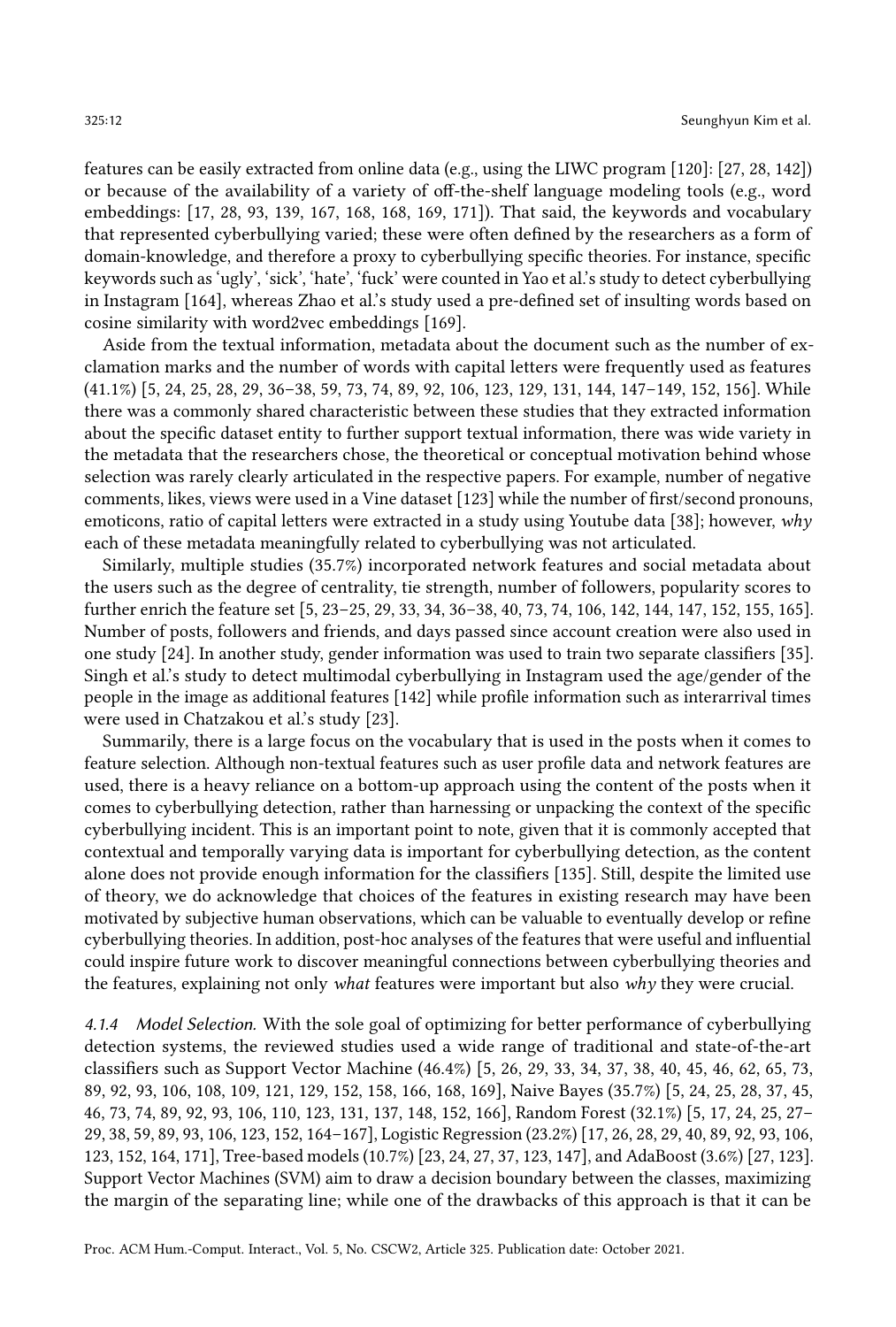| Data Annotation          | %Articles | References                                                            |
|--------------------------|-----------|-----------------------------------------------------------------------|
| External Resources       | 78.6%     | $[5, 16, 17, 23-29, 33, 34, 36, 37, 40, 45, 46, 65, 73, 74, 93, 106,$ |
|                          |           | 107, 110, 121, 123-125, 129, 131, 142, 144, 147-149, 155, 156,        |
|                          |           | 158, 165-169, 171]                                                    |
| <b>Expert Annotators</b> | 12.5%     | $\begin{bmatrix} 5, 27, 29, 124, 125, 158, 166, 171 \end{bmatrix}$    |
| Researchers              | 17.8%     | $[38, 59, 62, 89, 92, 107-109, 137, 164]$                             |

<span id="page-12-0"></span>Table 3. Data annotation methods that were used by the papers in the literature review.

only applied for binary classification, SVMs are often used in cyberbullying detection as it is of the case the study aims for a binary classification of positive or negative bullying [\[112\]](#page-30-17). With the assumption that the given features are independent of any given class, Naive Bayes assigns the most likely class when given a feature vector [\[130\]](#page-31-15). It has been effective in many fields such as text classification, and medical diagnosis [\[130\]](#page-31-15). Random Forest uses a majority-vote out of a combination of tree classifiers to assign the class when given an input vector [\[117\]](#page-30-18). Based on a logistic function, the Logistic Regression classifier assigns an estimate between 0 and 1 to a given input; this estimate is therefore used assign the labels to each data entry [\[82\]](#page-29-14). Some papers (12.5%) prioritized interpretability in the developed algorithms, and adopted simpler models such as bag of words [\[45,](#page-27-8) [156,](#page-32-9) [168\]](#page-32-12), k-means [\[27,](#page-26-15) [131\]](#page-31-6), and k-nearest neighbors [\[28,](#page-26-11) [166\]](#page-32-17). For example, in v Bosque and Garza [\[156\]](#page-32-9)'s study, a group of lexicon-based approaches were used, based on measurements such as the relative frequency of offensive/swear words, subset of affective words to measure happiness, and lexicon that are grouped into sets cognitive synonyms. These models were compared against statistical, supervised approaches for detecting aggressive text detection on Twitter. However, given the promise of deep learning in recent years, studies have begun to employ models that used neural network of diverse and complex configurations to further improve the detection performance of the models (21.4%) [\[5,](#page-25-6) [25,](#page-26-13) [28,](#page-26-11) [59,](#page-28-8) [65,](#page-28-10) [93,](#page-29-13) [121,](#page-30-9) [156,](#page-32-9) [166–](#page-32-17)[168,](#page-32-12) [171\]](#page-33-2).

In short, we note a lack of grounding in the cyberbullying literature that could have motivated the selection of these specific models. Scholars have argued that purely optimizing for model performance in machine learning may result in ill-posed problems [\[7\]](#page-25-7) because such algorithms simply "identify correlations among big data" [\[7\]](#page-25-7) without fundamentally assessing relationships and inter-dependence between factors, and the mechanisms with which specific attributes may relate to outcomes of interest – insights that are often provided by social science theories. We do note that some of these challenges around robustness, validity, sensitivity, and uncertainty may be addressed with replication and reproducibility studies in the future, and those are encouraged. In addition, model selections are heavily influenced by the problem statement, as they shape the characteristic of the task and the corresponding set of suitable models. Therefore, cyberbullying theories could be used to shape the problem statement and further determine the model selections. Theories may also inspire new machine learning methodologies in cyberbullying detection.

#### 4.2 Participatory Design

In addition to the theoretical incorporation into the design of the models, humans can also participate and get involved directly with the machine learning model pipeline. Obtaining the ground truth for the collected dataset and evaluating the model performance to interpret the results are the two large components in this analysis.

4.2.1 Data Annotation. The insufficient amount of publicly available annotated datasets has always bestowed a challenge to the researchers in the cyberbullying detection field, as they have to establish a way to collect and reasonably label their datasets. Although there were studies where the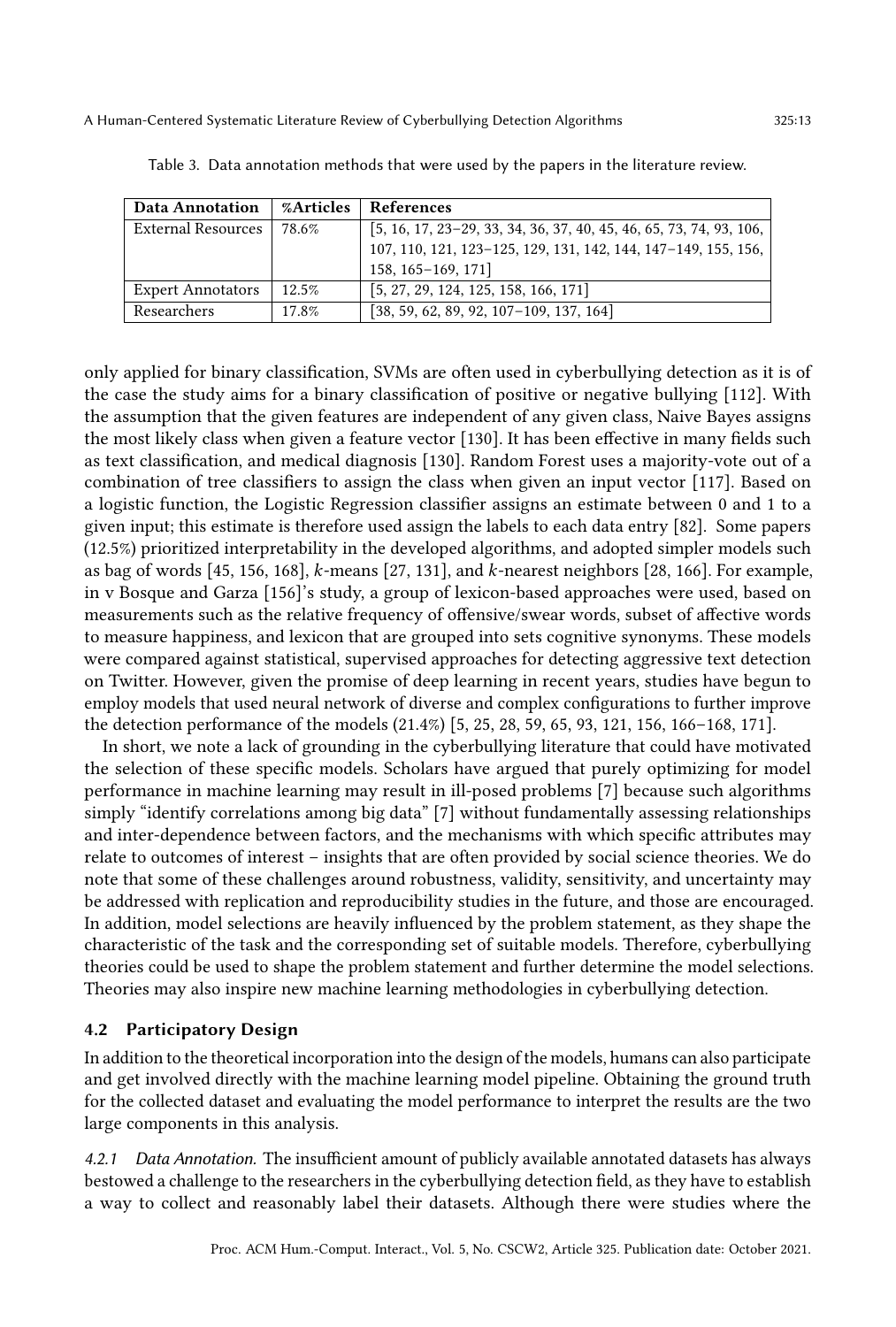researchers themselves labeled the data, thus representing some basic form of human involvement (17.8%) [\[38,](#page-27-3) [59,](#page-28-8) [89,](#page-29-11) [92,](#page-29-12) [107](#page-30-6)[–109,](#page-30-7) [137,](#page-31-7) [164\]](#page-32-11), other studies relied on external resources to obtain the ground truth for their datasets and often adopted these third-party datasets at face value without further manual introspection of the suitability of the data for the particular task at hand (80.3%). In fact, for these papers, we noted that acquired datasets were often assumed to have high-quality labels, and the acquired annotations were taken to be accurate. Crowdsourcing platforms such as CrowdFlower or Amazon Mechanical Turk were popular as it is known to provide a fast and an easy way to obtain annotations (19.6%) [\[16,](#page-26-14) [28,](#page-26-11) [29,](#page-26-5) [65,](#page-28-10) [73,](#page-28-11) [123,](#page-30-10) [125,](#page-30-11) [129,](#page-31-13) [137,](#page-31-7) [142,](#page-31-8) [148\]](#page-31-12). Given the noisiness of crowd-gathered ground labels [\[30\]](#page-26-17), most of these papers adopted best practices suggested in crowdsourcing research to assess crowdworkers' task quality and competence [\[100\]](#page-29-15), but rarely followed them up with additional phases of human verification, triangulation, or a systematic reconciliation of discrepancies when the crowdworkers disagreed. Recruiting college students for labeling was another alternative to outsourcing the annotation, given the overlap in demographics of students and those cyberbullied more frequently (10.7%) [\[33,](#page-26-12) [34,](#page-26-1) [36,](#page-27-11) [37,](#page-27-7) [74,](#page-28-12) [121\]](#page-30-9), but as with crowd-gathered annotations, there was no reflection post-hoc on whether the annotation approach was appropriate for establishing construct validity [\[114\]](#page-30-19). Broadly speaking, as can be seen in Table [3,](#page-12-0) there was a noticeable reliance on some type of external annotators generating the positive and negative cyberbullying examples required for training the cyberbullying detection algorithms.

In contrast to the above, however, there were a handful of studies that involved experts in the annotation process (12.5%) [\[5,](#page-25-6) [27,](#page-26-15) [29,](#page-26-5) [124,](#page-30-13) [158,](#page-32-10) [166,](#page-32-17) [171\]](#page-33-2); however, most did not describe the nature of these experts or what attributes qualified them to be an expert at the annotation task. Exceptions include receiving the help of psychology experts in one paper [\[27\]](#page-26-15) and involving social science expert and behavioral scientists in another [\[29\]](#page-26-5).

The general set of annotation processes involving humans in some direct or indirect fashion do seem to address the challenge of constructing a labeled dataset that can deal with the very sensitive concept of cyberbullying. Still, there remains the question of how researchers can control for the different perceptions of cyberbullying of different people, for instance, the authors of the posts being labeled, the targeted victims, the bystander social media users, community members/moderators, or the platform managers, given the subjectivity of the experience [\[49\]](#page-27-14) and the diversity of humans who are involved in or impacted by cyberbullying [\[96\]](#page-29-16). Importantly, the annotation guidelines in most papers, although often use a certain operationalized or established definition of cyberbullying (96.4%), do not thoroughly account for how the life experiences of the annotators themselves may influence what and how they annotate, because these person-specific experiences are likely to shape how one perceives a given post to be about cyberbullying (or not). The inclusion and reliance on feedback from experts in fields such as psychology or other related social sciences seem to be one way to approach a solution to this issue [\[27,](#page-26-15) [171\]](#page-33-2). However, the absence of adequate and a principled unpacking of these varied perspectives of different stakeholders and the lack of involvement of people with lived experience of cyberbullying indicate a clear shortcoming, since it would only provide one subset of the possible perspectives. Incorporating different perspectives as well as taking advantage of professional guidance from cyberbullying and social science experts will help shape a more comprehensive ground truth in cyberbullying datasets.

4.2.2 Model Evaluation. Moving on to the next part of the machine learning pipeline – model evaluation – conventional machine learning model evaluation metrics such as accuracy [\[25,](#page-26-13) [26,](#page-26-10) [45,](#page-27-8) [46,](#page-27-9) [59,](#page-28-8) [65,](#page-28-10) [73,](#page-28-11) [89,](#page-29-11) [92,](#page-29-12) [108,](#page-30-15) [123,](#page-30-10) [129,](#page-31-13) [131,](#page-31-6) [137,](#page-31-7) [142,](#page-31-8) [144,](#page-31-9) [147,](#page-31-10) [152,](#page-32-7) [158,](#page-32-10) [164–](#page-32-11)[168,](#page-32-12) [168,](#page-32-12) [171\]](#page-33-2), precision [\[5,](#page-25-6) [16,](#page-26-14) [17,](#page-26-8) [23–](#page-26-9)[26,](#page-26-10) [33,](#page-26-12) [34,](#page-26-1) [37,](#page-27-7) [38,](#page-27-3) [62,](#page-28-9) [65,](#page-28-10) [73,](#page-28-11) [89,](#page-29-11) [92,](#page-29-12) [93,](#page-29-13) [106,](#page-30-14) [107,](#page-30-6) [109,](#page-30-7) [110,](#page-30-8) [123,](#page-30-10) [125,](#page-30-11) [144,](#page-31-9) [149,](#page-31-11) [152,](#page-32-7) [158,](#page-32-10) [164–](#page-32-11) [169\]](#page-32-15), recall [\[5,](#page-25-6) [16,](#page-26-14) [17,](#page-26-8) [23–](#page-26-9)[26,](#page-26-10) [33,](#page-26-12) [34,](#page-26-1) [37,](#page-27-7) [38,](#page-27-3) [62,](#page-28-9) [65,](#page-28-10) [73,](#page-28-11) [89,](#page-29-11) [92,](#page-29-12) [93,](#page-29-13) [106,](#page-30-14) [107,](#page-30-6) [109,](#page-30-7) [110,](#page-30-8) [123,](#page-30-10) [125,](#page-30-11) [144,](#page-31-9) [149,](#page-31-11) [152,](#page-32-7) [158,](#page-32-10) [164–](#page-32-11)[169\]](#page-32-15), F1 [\[5,](#page-25-6) [25,](#page-26-13) [27–](#page-26-15)[29,](#page-26-5) [33,](#page-26-12) [34,](#page-26-1) [38,](#page-27-3) [40,](#page-27-12) [45,](#page-27-8) [65,](#page-28-10) [89,](#page-29-11) [93,](#page-29-13) [106,](#page-30-14) [107,](#page-30-6) [109,](#page-30-7) [110,](#page-30-8) [123,](#page-30-10) [144,](#page-31-9)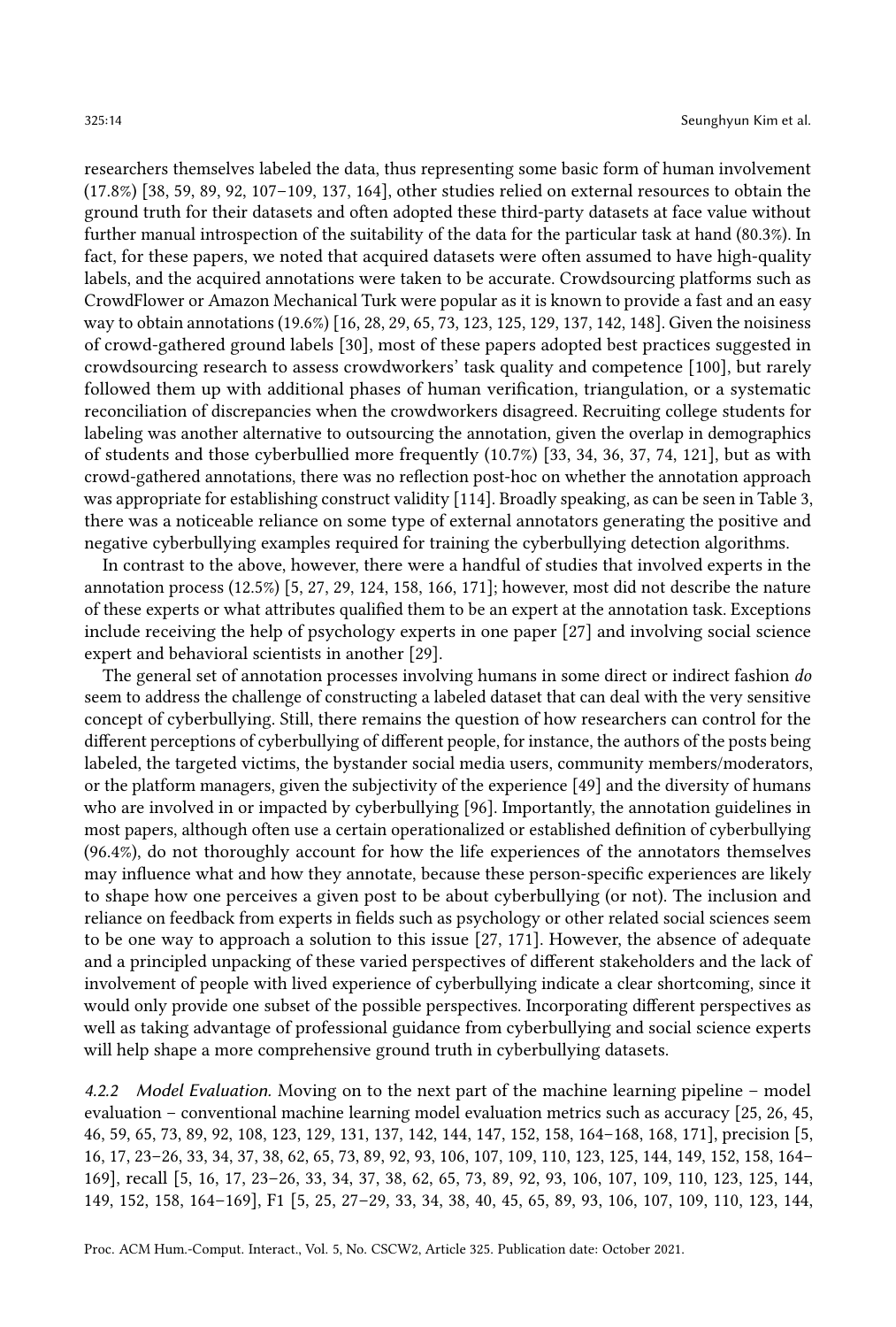[147](#page-31-10)[–149,](#page-31-11) [155,](#page-32-8) [165,](#page-32-13) [167,](#page-32-14) [168,](#page-32-12) [168,](#page-32-12) [169,](#page-32-15) [171\]](#page-33-2), and area under receiver-operating characteristic curve (AUC) [\[5,](#page-25-6) [17,](#page-26-8) [23,](#page-26-9) [25,](#page-26-13) [26,](#page-26-10) [28,](#page-26-11) [36,](#page-27-11) [37,](#page-27-7) [40,](#page-27-12) [59,](#page-28-8) [142,](#page-31-8) [158,](#page-32-10) [164](#page-32-11)[–166\]](#page-32-17) measures were commonly used for evaluating the performance of the cyberbullying detection models. These metrics were computed either on cross-validation data (48.2% of the papers), or held-out test data (37.5%). Some papers combined both, even fewer doing so over multiple experimental runs of their pipeline. While some papers did report multiple performance metrics (91.1%), many relied almost exclusively on one or two metrics such as precision and recall (58.9% and 58.9% papers respectively), without a clear or a rationale, from a human interpretability or understand perspective, why some metrics were prioritized or why certain others were not considered. We rarely found the use of popular metrics from other domains, such as sensitivity, specificity, and positive and negative predictive value.

Importantly, only 3 papers used some of human-evaluation of the models, in fact, just 2 involved experts to assess how well the proposed techniques did in detecting cyberbullying in social media content. But unfortunately, even within these two papers, the background or qualifications of the experts, including how their expertise was defined or assessed were not mentioned [\[106,](#page-30-14) [110\]](#page-30-8). Though not through the involvement of experts, certain other papers provided a qualitative introspection and verification of the results of the detection algorithm, thus constituting an indirect form of human involvement in model performance evaluation. For example, one study provided top covariates and qualitative analyses on the keywords associated with cyberbullying to help interpret the results from their predictive model; the study noted that contrary to literature in public health that states words related to female are positively related to cyberbullying, the results might not be true when controlled for confounders [\[27\]](#page-26-15). Another study compared different feature sets to compare and evaluate the top performing feature set for detection [\[152\]](#page-32-7). Similarly, Raisi et al.'s study reported the top terms that were censored by the social media platform along with real examples where the annotators labeled the example as non-harassment but the model labeled it as a an example of harassment [\[125\]](#page-30-11). Finally, a single study in our reviewed research used a real case study for evaluation – the study conducted a case study at a school located in Spain to evaluate how their model would perform in detecting troll profiles in a real-life scenario [\[59\]](#page-28-8).

Although not human-centered per se, more nuanced performance measurements such as with true positive [\[5,](#page-25-6) [36,](#page-27-11) [59,](#page-28-8) [74,](#page-28-12) [124,](#page-30-13) [129,](#page-31-13) [137,](#page-31-7) [147,](#page-31-10) [171\]](#page-33-2) or true negative rates [\[5,](#page-25-6) [59,](#page-28-8) [124,](#page-30-13) [147\]](#page-31-10) have been used in a limited number of papers (21.4%). In addition, about 11% of the papers presented a qualitative error analysis of the classifiers developed [\[29,](#page-26-5) [45,](#page-27-8) [46,](#page-27-9) [74,](#page-28-12) [74,](#page-28-12) [171\]](#page-33-2). In fact, even for these papers that do provide an error analysis, a human-centered approach to identify potential reasons behind why the algorithm may have misclassified a particular post was absent. For example, Huang et al.'s study does mention how there were some cases of messages including the phrase "stop farting on people" which were not detected as bullying by the textual feature based models, but the authors provided no further detailed error analysis on why the algorithm might have misclassfied [\[74\]](#page-28-12). Zhong et al.'s study also provides real examples where their classifier highlighted aggressive comments in a session along with a similarity distribution between the aggressive comment and the caption written by the image poster; they indicated that there was no strong relationship between aggressive comments and the posted content in general [\[171\]](#page-33-2).

Summarily, the majority of model evaluation approaches lacked detailed interpretation of the performance metrics based on direct human feedback, whether experts or other stakeholders involved in cyberbullying – information that can provide a deeper look at the misclassifications.

#### 4.3 Speculative Design

The third and final dimension of our human-centered review focuses on speculative design considered in this existing body of research. Here we examine what the researchers envisioned about using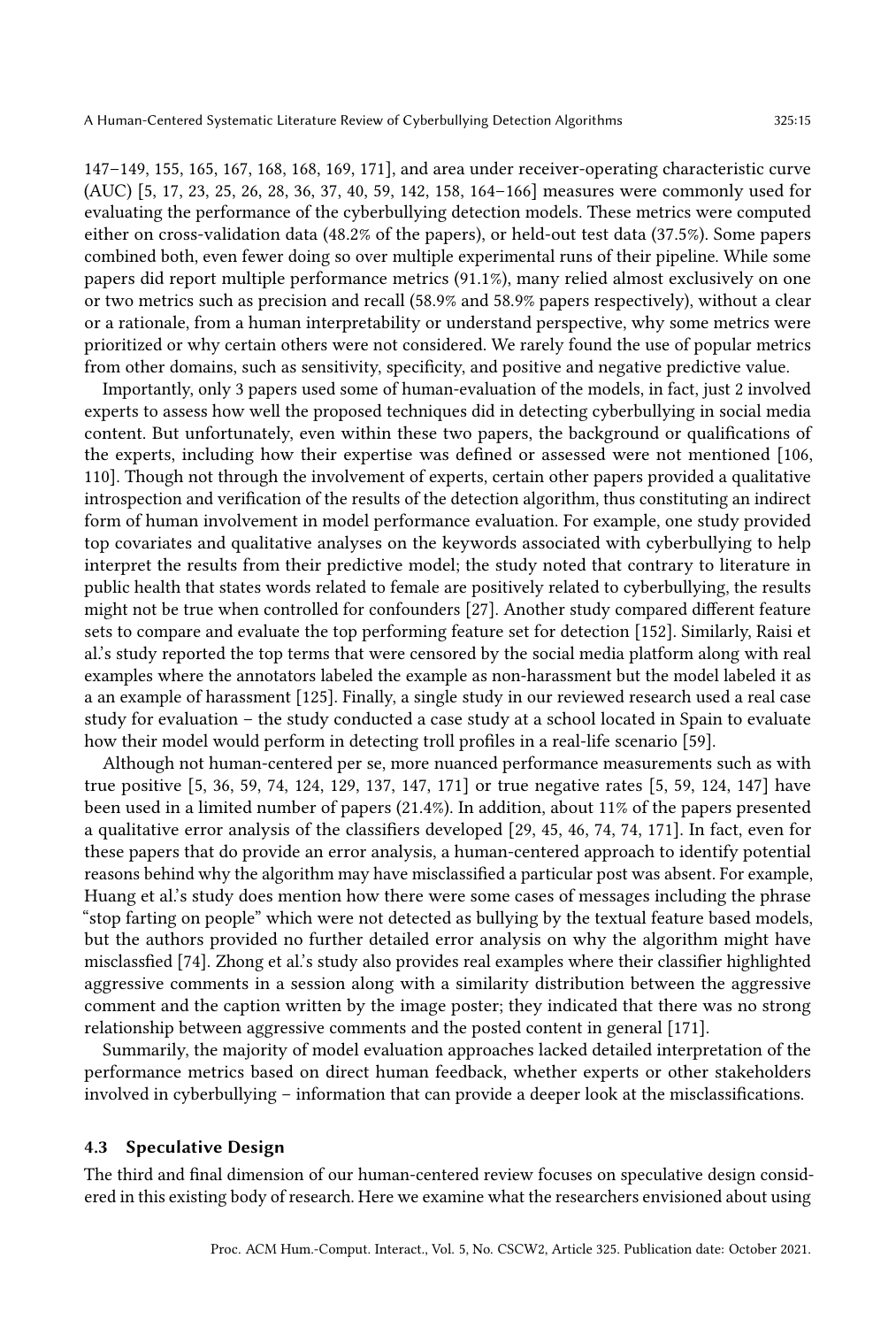the developed cyberbullying detection algorithms, thus providing us with a speculated roadmap of real-world use and deployment in varied real-world scenarios.

4.3.1 Problem Statement and Speculated Use. As noted above, human-centeredness in the form of speculative design considerations evokes critical reflection on the development and role of technology (here, cyberbullying detection algorithms) in the broader societal context [\[163\]](#page-32-18). A focus on performance improvements in the cyberbullying detection algorithms, by dint of statistical performance evaluation metrics, has been a central, persistent, and dominant theme in almost all the reviewed papers. Still, different papers adopted slightly different goals in their problem statements, based on their speculated use of the algorithms in the real-world. One of this included developing a machine learning model that has both scalability over vast data size and timeliness in detection [\[123,](#page-30-10) [164](#page-32-11)[–166\]](#page-32-17). For example, Rafiq et al.'s study evaluated the robustness of their model through testing on a very large dataset of 39 million posts [\[123\]](#page-30-10). Similarly, Yao's study mentions that 95 million photos and videos are shared on Instagram per day to address how an effective cyberbullying detection system should be able to handle such staggering amount of data [\[166\]](#page-32-17). Appearing in about 9% of the papers, timeliness, on the other hand, addressed the problem of establishing a model that could detect a cyberbullying incident in real time, so that the system could raise an alert before the situation deepened or exacerbated.

Other researchers in the reviewed papers considered it paramount for the cyberbullying detection algorithms to adequately process and glean meaningful signals from multimodal data to improve the coverage of the varied types of cyberbullying that may be prevalent online [\[73,](#page-28-11) [142,](#page-31-8) [168,](#page-32-12) [171\]](#page-33-2). The rationale was that "'cyberbullying grows bigger and meaner with photos, video' " (p.2091, [\[142\]](#page-31-8)). And still, several other papers sought to identify different types of key participants involved in cyberbullying incidents, such as the victims or the bullies [\[24,](#page-26-16) [25,](#page-26-13) [59,](#page-28-8) [108,](#page-30-15) [109,](#page-30-7) [137,](#page-31-7) [147\]](#page-31-10). Notable is Tahmasbi and Rastegari [\[152\]](#page-32-7), who noted that a possible approach to cyberbullying detection could identify the cyberbullies instead of cyberbullying messages. Similarly, Nahar et al. [\[108\]](#page-30-15)'s paper emphasized the need to identify the communication between the predator and the victim. Inferring participant roles on top of detecting cyberbullying was also a distinctive feature in [\[155\]](#page-32-8).

Central to speculative design is also the emphasis to look beyond technical feasibility, and bring to the fore the assumptions and values embedded in technology, espousing a value fiction approach [\[52\]](#page-27-15). While the vast majority of the papers we reviewed adopted a purely technical stance in framing their problem statements and articulating their goals, some did seek to incorporate interdisciplinary knowledge by drawing from fields like psychology [\[5,](#page-25-6) [27,](#page-26-15) [34\]](#page-26-1).

Despite the varied approaches in defining the particular research goals as discussed above, the majority of the reviewed corpus (80.4%) did not speculate how the developed models would be utilized in a real-life scenario, except a handful of exceptions. These exceptions include Tahmasbi and Rastegari's study, wherein the authors speculated how the model could be utilized in an incremental manner to address the vast amount of data when applied to actual social media platforms [\[152\]](#page-32-7). There were other papers that envisioned specifically how the models could be used in detecting cyberbullying. The speculations ranged from hypothesizing that governments and governing bodies take action before users become victims of cyberbullying [\[148,](#page-31-12) [149\]](#page-31-11), providing support for the victim while tracking the perpetrators [\[34\]](#page-26-1), giving feedback to stakeholders with authority (parents, law enforcement, etc.) to initiate manual validation of suspected messages [\[142\]](#page-31-8), inferring trigger comments that cause bullying incidents [\[171\]](#page-33-2), to offering a way to detect "real" users or those behind fake profiles involved in cyberbullying [\[59\]](#page-28-8). Al-garadi et al.'s study, on the other hand mentioned how organization members, non-government organizations as well as crime-prevention foundations could utilize the model, elucidating how different stakeholders could make use of the cyberbullying detection algorithms for their unique needs [\[5\]](#page-25-6). That said, it is often the case that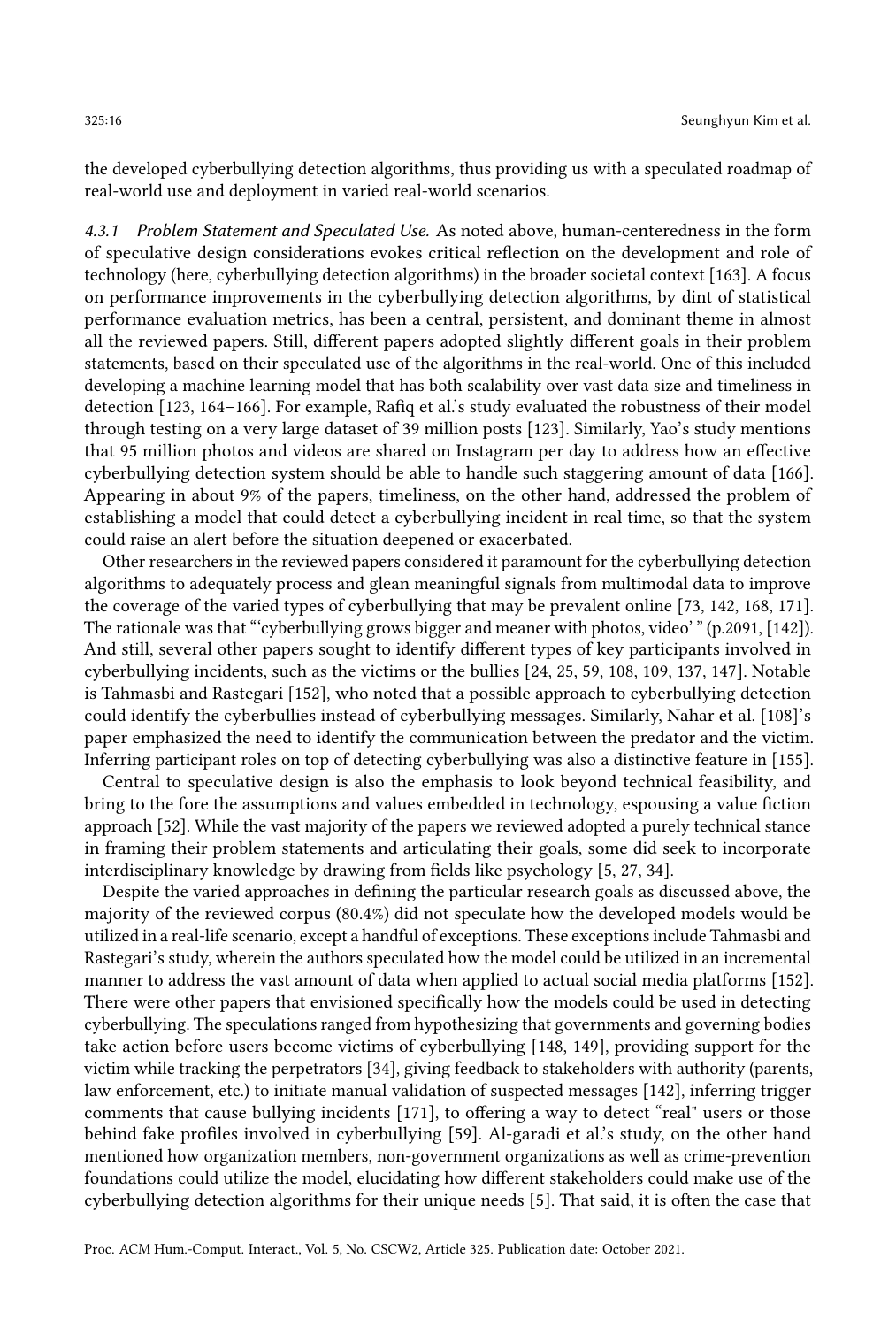application to real-life scenarios would become an industrial problem and may not necessarily be an expectation for research that develops the detection models. Consequently, considerations of real-life applications are recommended, as researchers are likely to benefit through incorporating speculative design to understand how different stakeholders could benefit from their models.

4.3.2 Speculated Issues in Real-World Use and Deployment of the Detection Models. Next, there were limitations and issues that researchers acknowledged about in the interpretation of the implications of the developed classifiers, which related to their speculated use in the future. 25% of the papers stated that the detection models were built using data from a single specific platform [\[17,](#page-26-8) [25,](#page-26-13) [34,](#page-26-1) [36,](#page-27-11) [45,](#page-27-8) [62,](#page-28-9) [73,](#page-28-11) [137,](#page-31-7) [142,](#page-31-8) [144,](#page-31-9) [152,](#page-32-7) [155,](#page-32-8) [164,](#page-32-11) [165\]](#page-32-13). Therefore, they argued that such domain specificity of the classifiers would limit their application to only those social media platforms that have the same types of features and affordances, limiting generalizable future use. Other papers (16.1%) noted the persistent challenges of curating a high quality ground truth dataset on cyberbullying instances, which would limit training data sizes and therefore hamper practical and robust uses of the algorithms in different real-world scenarios [\[37,](#page-27-7) [46,](#page-27-9) [62,](#page-28-9) [65,](#page-28-10) [73,](#page-28-11) [106,](#page-30-14) [107,](#page-30-6) [129,](#page-31-13) [155\]](#page-32-8). Further related to data, some papers (5.4%) also acknowledged the limitations of a reliance on purely text-based classification approaches, since words taken at face value can miss nuances in social media language and expression, such as slangs, sarcasm, and irony [\[26,](#page-26-10) [38,](#page-27-3) [158\]](#page-32-10) – an inability to capture these subtleties, the researchers emphasized, can have widespread negative impacts on perpetrators and other stakeholders when the classifiers are deployed in the real-world.

In addition, some of the papers (7.1%) argued that detecting cyberbullying posting alone has little practical value unless the participants involved in the cyberbullying instances are also identified in parallel [\[107,](#page-30-6) [108,](#page-30-15) [152,](#page-32-7) [155\]](#page-32-8). Focusing on challenges in real-time use within social media platforms, Sanchez et al.'s study described how a social media platform's existing filtering system could delete posts or comments related to cyberbullying before the researchers could collect the data, drawing attention to the difficulty when a pre-existing cyberbullying detection system eliminates potential positive examples that could be annotated [\[137\]](#page-31-7).

As noted in Section 2 (Background), the heavy reliance on external annotators for curating training data raises critical questions about how to control for subjectivity of the annotators – a concern noted in previous literature reviews as well [\[132\]](#page-31-1). Beyond a notable technical challenge, our review found a small handful of papers speculating that real-world use might be hampered due to the lack of a nuanced approach in the annotation scheme, because the annotators' perspectives simply may not generalize [\[23,](#page-26-9) [33,](#page-26-12) [46,](#page-27-9) [106,](#page-30-14) [144,](#page-31-9) [155\]](#page-32-8). But even within this small subset, the discussions were limited. Dadvar et al.'s study suggested that the data could be annotated through crowdsourcing as an alternative to capture more varied perspectives [\[33\]](#page-26-12), while Dinakar et al.'s study showcased semi-supervised learning as a way to overcome the manual annotation of large amounts of data that is likely to be biased by annotators' experiences and views [\[46\]](#page-27-9). Tomkins et al.'s study further mentioned a complementary intrinsic challenge with using externally annotations because they are not only subjective but also prone to errors due to a lack of awareness of the situation, even with high inter-rater agreement [\[155\]](#page-32-8). Finally, as a significant challenge towards practical use, some papers speculated the implications of misclassifications as well, on the various stakeholders involved in cyberbullying incidents. Notably, Nahar et al.'s study pointed out that false positives and false negatives within cyberbullying detection can have differential impact and interpretation in practical scenarios, and suggested that systems should implement a carefully weighted approach so that while cyberbullying-like posts are not overlooked – incorrectly censoring casual conversations as cyberbullying may hamper online participation and community engagement [\[106\]](#page-30-14).

Importantly, despite the acknowledgement of these varied issues that would require resolution before real world deployment of the developed cyberbullying detection approaches, we did not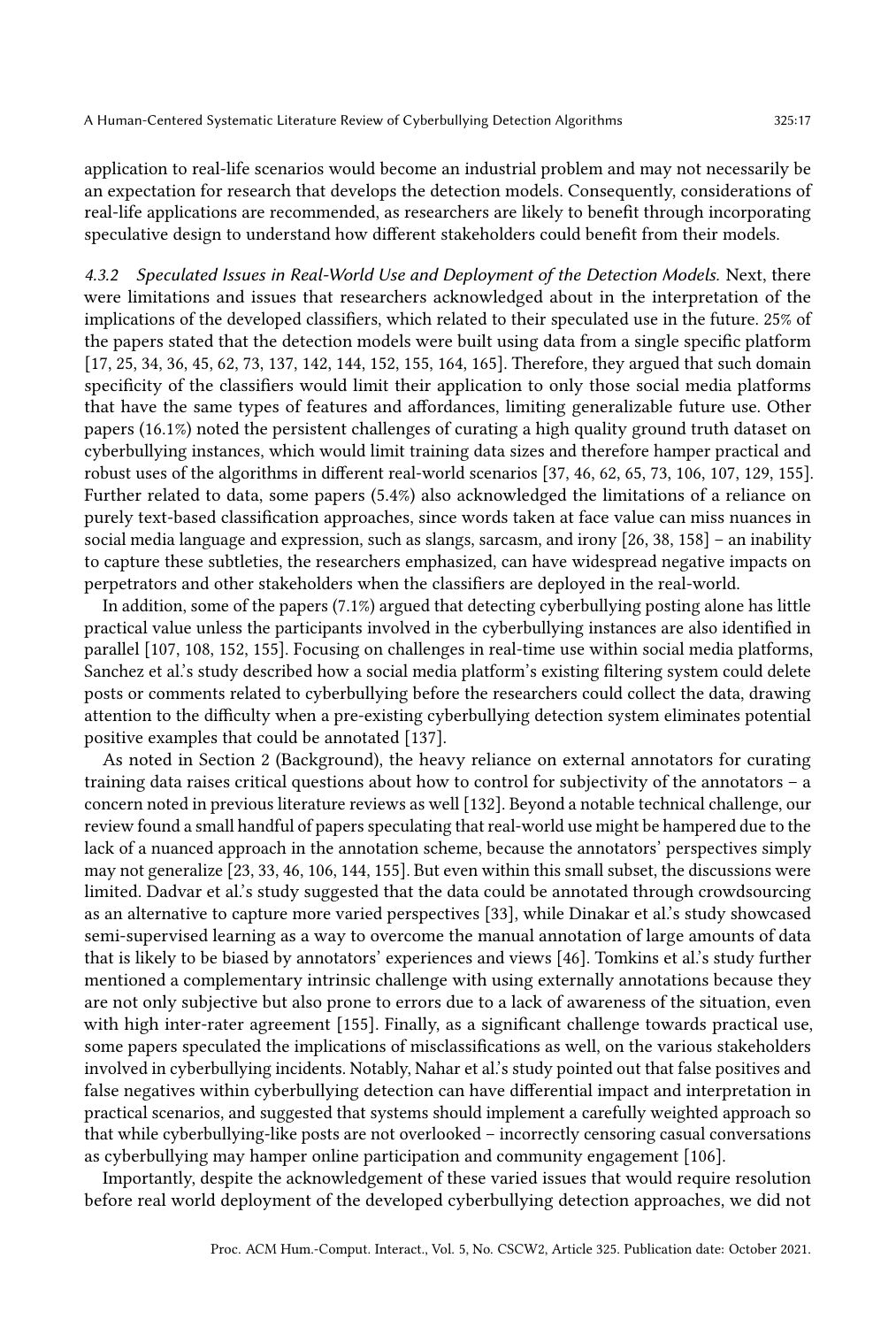find any paper discuss any potential negative consequences that could arise from implementing the models in social media platforms.

4.3.3 Speculated Users of the Detection Models. As noted before, a variety of stakeholders are involved in any cyberbullying incident, ranging from the victim and bully themselves to the social media platforms. Despite a core focus on optimizing for model performance of the detection models, the reviewed papers identified a wide range of such stakeholders who could potentially use the outcomes of the detection models. Some papers (3.6%) speculated that the developed models could be utilized to support the victims of cyberbullying as a mitigation measure [\[34,](#page-26-1) [158\]](#page-32-10); these papers also recognized a need to track abusive users on social media as a way of cyberbullying prevention. For instance, Dadvar et al.'s study suggests that by following the behaviors of certain users cyberbullying detection systems could identify the victim(s) or perpetrator(s) [\[34\]](#page-26-1).

Other speculations surrounding stakeholder-centric preventive measures included building tools that provide reflective information to social media users whose language might be construed to be cyberbullying [\[23,](#page-26-9) [45\]](#page-27-8), or designing technology supports for community moderators, victim advocacy organizations, and policymakers who seek to prevent cyberbullying behaviors, promote prosocial social engagement online, or fight for and amplify the voices of those victimized by cyberbullying [\[5,](#page-25-6) [25,](#page-26-13) [45,](#page-27-8) [149\]](#page-31-11). For instance, researchers speculated that automated detection algorithms can flag messages and help human moderators prioritize a list of potential cyberbullying messages [\[45\]](#page-27-8). Additionally, Al-Garadi speculated that the models could be used by various stakeholders, including policy makers and law enforcement bodies [\[5\]](#page-25-6). One paper [\[149\]](#page-31-11) even noted the government to be a potential stakeholder who could benefit from the developed models; these authors discussed that government could take action in social networks using the detecting algorithms, in the form of policy or regulation, to prevent people from becoming victims of cyberbullying.

Perhaps the largest speculated user group in the reviewed papers involved the social media platforms themselves [\[5,](#page-25-6) [16,](#page-26-14) [17,](#page-26-8) [23–](#page-26-9)[29,](#page-26-5) [33,](#page-26-12) [34,](#page-26-1) [36](#page-27-11)[–38,](#page-27-3) [40,](#page-27-12) [45,](#page-27-8) [46,](#page-27-9) [59,](#page-28-8) [62,](#page-28-9) [65,](#page-28-10) [73,](#page-28-11) [74,](#page-28-12) [89,](#page-29-11) [92,](#page-29-12) [93,](#page-29-13) [106–](#page-30-14) [110,](#page-30-8) [121,](#page-30-9) [123](#page-30-10)[–125,](#page-30-11) [129,](#page-31-13) [131,](#page-31-6) [137,](#page-31-7) [139,](#page-31-14) [142,](#page-31-8) [144,](#page-31-9) [147](#page-31-10)[–149,](#page-31-11) [152,](#page-32-7) [155,](#page-32-8) [156,](#page-32-9) [158,](#page-32-10) [164](#page-32-11)[–168,](#page-32-12) [168,](#page-32-12) [169,](#page-32-15) [171\]](#page-33-2). These papers envisioned that the developed models could be incorporated into content and user filters on the platforms, their recommendation engines, or as standalone affordances that curb cyberbullying from happening altogether. The papers argued that, with the algorithms deployed within the platforms' core functionality, such detection could be more proactive and could be more scalable compared to the state-of-the-art where these judgments are almost always purely manual, and therefore effort-driven and time-consuming. For example, Van Hee et al.'s study mentioned the overload of information on the web and the difficulty of manually monitoring for cyberbullying; the paper points out that the automatic detection of cyberbullying would enhance moderation on social media platforms and help with quicker response to such instances [\[158\]](#page-32-10). Dadvar et al.'s study described how the language independence and the adaptiveness of their model could benefit social media platforms as the model could be easily utilized across multiple platforms [\[36\]](#page-27-11).

That said, these papers rarely adopted a nuanced approach in how exactly a social media platform can harness the potential of the developed algorithms in cyberbullying prevention or use them to curb the negative impacts on its wide range of users, whether the victims, or those who may accurately or mistakenly be flagged as cyberbullies by the underlying algorithm. After all, a platform has little meaning without its users, however, the reviewed papers rarely discussed the impacts these automated services will have on the users beyond the potential business or commercial benefits of timeliness and scalability in detecting cyberbullying.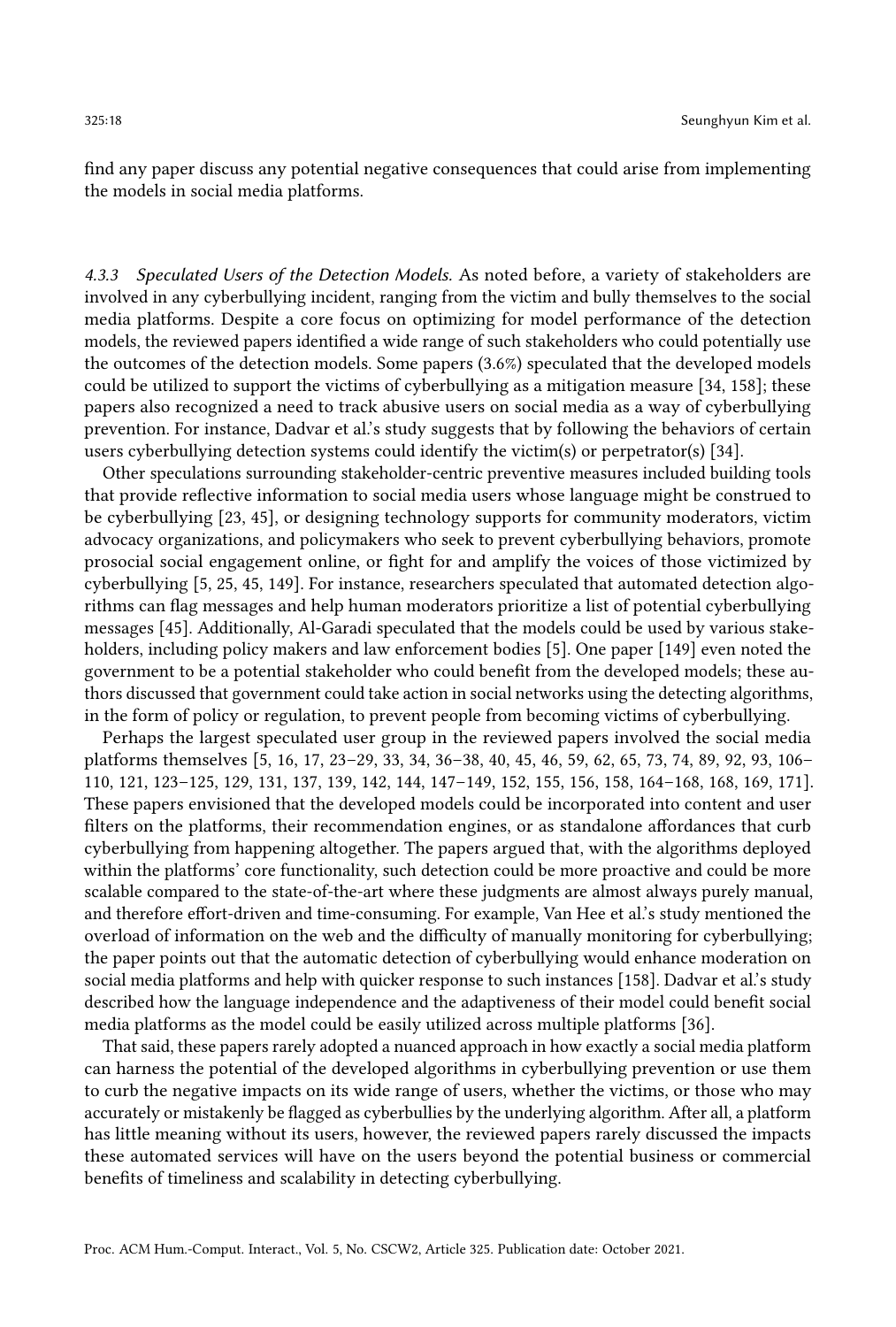# 5 DISCUSSION

In this section, we discuss the implications of our findings of the literature review for each of Baumer [\[13\]](#page-26-4)'s human-centered design dimensions – theoretical, participatory, and speculative. In our discussions reflecting on the gaps we observed in the prior literature, we also suggest takeaways for future research in cyberbullying detection.

# 5.1 Theoretical Design: Considerations and Takeaways for Future Research

Theory sits at the crux of social science research; therefore, even for quantitative social scientists, theory is used as a guidance to formulate and test hypotheses [\[72\]](#page-28-13). But the algorithmic transformation of theoretical concepts, as is the case for cyberbullying complicates opportunities for theoretical hypothesis testing [\[13\]](#page-26-4), because the goal of most machine learning models is often to optimize for prediction, instead of generating theoretically-grounded explanations of human behaviors or social phenomena [\[72\]](#page-28-13), here the cyberbullying experience. That said, theory still has its place in cyberbullying detection research and our literature review noticed several papers where the theory was referenced in operationalizing the concept of cyberbullying. However, found a lack of theoretical engagements, whether in defining the boundaries of cyberbullying, or choosing the dataset, the features, and the machine learning model. In the paragraphs below, we discuss the significance of these missing theoretical engagements, along with considerations for future researchers to close this gap.

5.1.1 Cyberbullying Definition and Operationalization Need to Incorporate Theory. Bullying, including cyberbullying, comes in various forms in multiple environments, and it depends on the experiences of those victimized. Depending on where the bullying happens, however, sometimes the definition of the terminology is modified. Moayed et al., for instance, stated that workplace bullying occurs as result of resolved conflicts [\[99\]](#page-29-17). The commonly accepted definition of bullying by Dan Olweus [\[116\]](#page-30-12) was predominant in our reviewed papers, but it may not be specific enough for the online realm, as argued recently Menesini et al. [\[94\]](#page-29-18). That said, the use of theories on bullying to adapt and define the boundaries of cyberbullying is indeed a great starting point as by intuition, cyberbullying is bullying taking place in the setting of the web. In essence, the wide use of Dan Olweus Olweus [\[116\]](#page-30-12)'s definition of bullying shows how the researchers have been referring pertinent theories for the establishment of the terminology. Such approach will be very beneficial when applying theories from behavioral and social science to developing cyberbullying detection systems. That said, while there has been a shared set of criteria for formally defining the boundaries of cyberbullying in the research we reviewed, we found a lack of consideration in defining hostility or ill-will. Further, researchers often failed to capture the repetitive nature of cyberbullying overtime or the power imbalance within these cyberbullying experiences, and in some cases, they deviated from the theoretical founded definition of bullying altogether. An implication of this departure from theory is that detection algorithms may have a high level of accuracy but not truly be detecting the phenomena of interest, potentially creating false alarms or deploying poorly placed interventions.

To address these gaps, first, in order to account for differences in transferring definition of bullying to specific and unique online contexts from definitions proposed for the offline world, researchers in future work need to identify and understand the affordances of social platforms such as technological affordances as well their social affordances [\[61,](#page-28-14) [154\]](#page-32-5). This will allow an integrated approach to incorporate features like anonymity (technological affordance), with attributes like victims impression and the perpetrators' intention (social affordances) within the detection algorithms. Theories in the behavioral and social sciences can also help the researchers better define different cyberbullying types and its characteristics, for instance, the attributes of repetitiveness and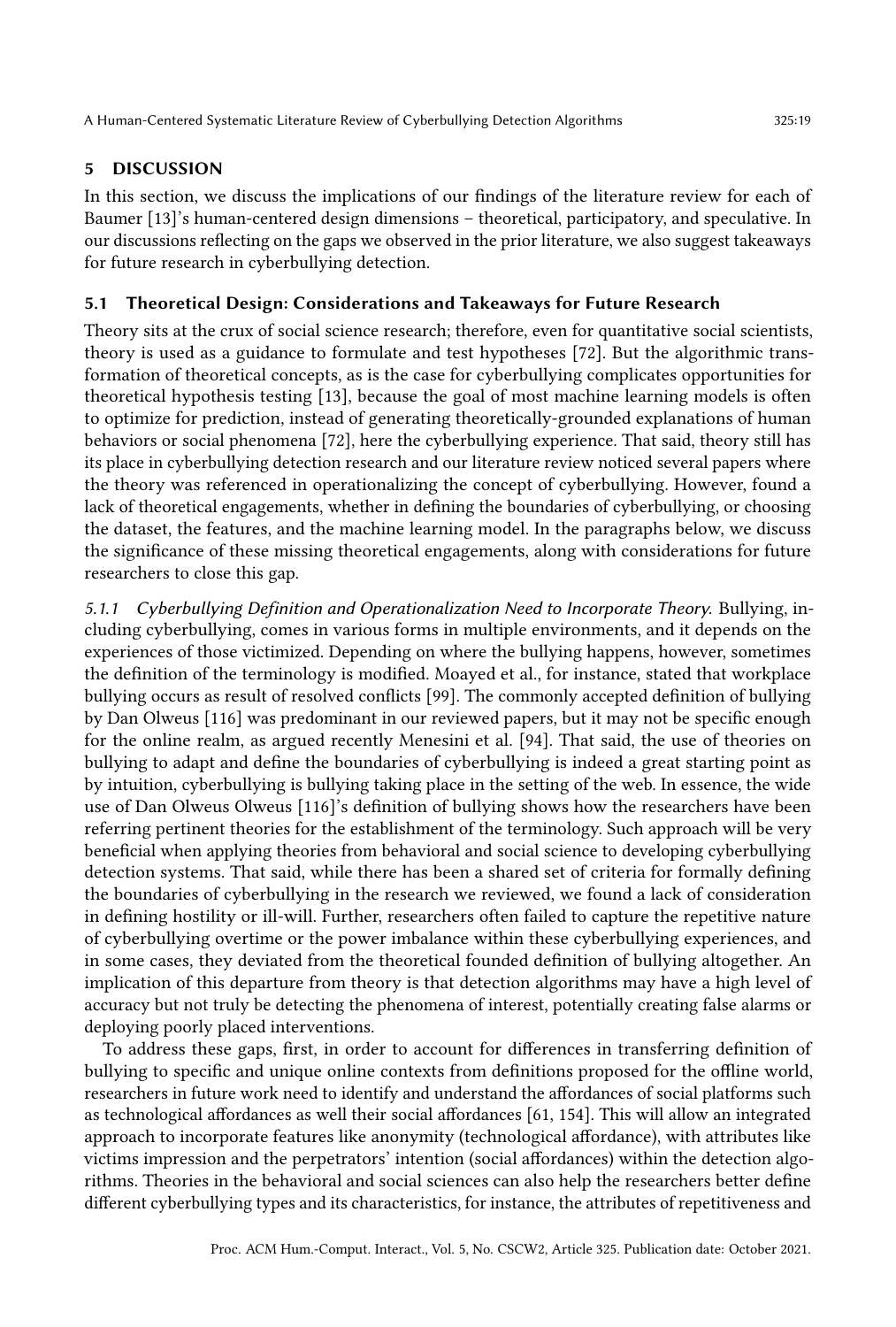imbalance of power in the definition of cyberbullying. The rationale behind defining different types of cyberbullying is that each type of bullying manifests differently, and ascribes varied roles to the people involved. For example, there are many circumstances that are all pertinent to cyberbullying such as revenge porn (circulation of sexualized images without the person's consent), trolling (persistent abusive comments), and griefing (harassment in a virtual world or gaming) but each constitutes different types [\[145\]](#page-31-16). The definition of cyberbullying, as it sets the framework for the development of the models as well as the data annotation, should consider these subtle differences.

Next, in our review, we found that studies have used an extensive range of features for training their models, exhibiting a comprehensive set of signals that include not only linguistic features but also social network features of the users. Such combination of various types of features may be considered to be the reason driving the commendable performance of several of the existing detection models. However, here as well, we found a lack of theoretical foundations to permeate the engineering and selection of features as well – although a variety of user and post metadata constituted key to cyberbullying detection, appropriate theoretical standards on feature construction and definition was rarely present. Basically, since the availability of features and usefulness of features are subject to the specific traits of the dataset domain, due to epistemological issues around what social media-derived signals really mean when taken out of context [\[18\]](#page-26-18), and owing to the varied perceptions and nature of cyberbullying across cultural contexts [\[11\]](#page-25-8), there is a need to establish a set of theoretically-grounded features that can be benchmarked across datasets, cyberbullying types and definitions. Strengthening the theoretical background behind feature selection could also control for potential overfitting from including irrelevant predictors, leading to worse decisions [\[68\]](#page-28-15). We suggest that, instead of working in silos in an atheoretical way, computational researchers in cyberbullying detection, therefore, draw upon social science expertise that can provide the theorization needed to close the above noted gap in existing research.

5.1.2 Perspective Matters. The challenge in establishing a commonly accepted universal definition of cyberbullying is closely related to the intrinsic subjectivity; how one perceives cyberbullying is dependent on the role of the individual (bully, victim, bystander) in the cyberbullying incident [\[64\]](#page-28-1). The perspective of each victim could also differ; for example, the study by Gualdo et al. [\[64\]](#page-28-1) who found that those who experienced the traditional offline form of bullying experienced more negative emotional reactions to cyberbullying experiences compared to those that only experienced cyberbullying. Another recent study by Kim et al. [\[80\]](#page-28-16) showed how differences in perspectives could propagate throughout the development of the classifier for cyberbullying, affecting the ground truth for the dataset and ultimately influencing the performance of the model. None of the papers we reviewed included the elements of subjectivity and perspective differences in the way the data was curated or the machine learning approach developed. Therefore, how can we measure one's intention to hurt someone that can be operationalized into a computational feature in a machine learning model? Will this be from the perspective of the person who says the words or from that of the person who receives the comment? Or would it be from the perspective of a bystander on the platform or the platform's community managers themselves?

Complementarily, in studying bullying, Menesini et al. [\[94\]](#page-29-18) found that among adolescents across six European countries, young teens had a slightly different perception of power imbalance from the researchers – essentially indicating that the elements of power imbalance between the perpetrator and the victim constitutes not only the inability of the victim to defend themselves from the aggression, but also the agitation caused by the experience, thus rendering power imbalance to be a combination of both the victim's powerlessness and their impression. This begs the question – beyond quantifying some form of aggression as the core signal for training cyberbullying detection models, as has been the case for the reviewed research, how can theoretically grounded foundations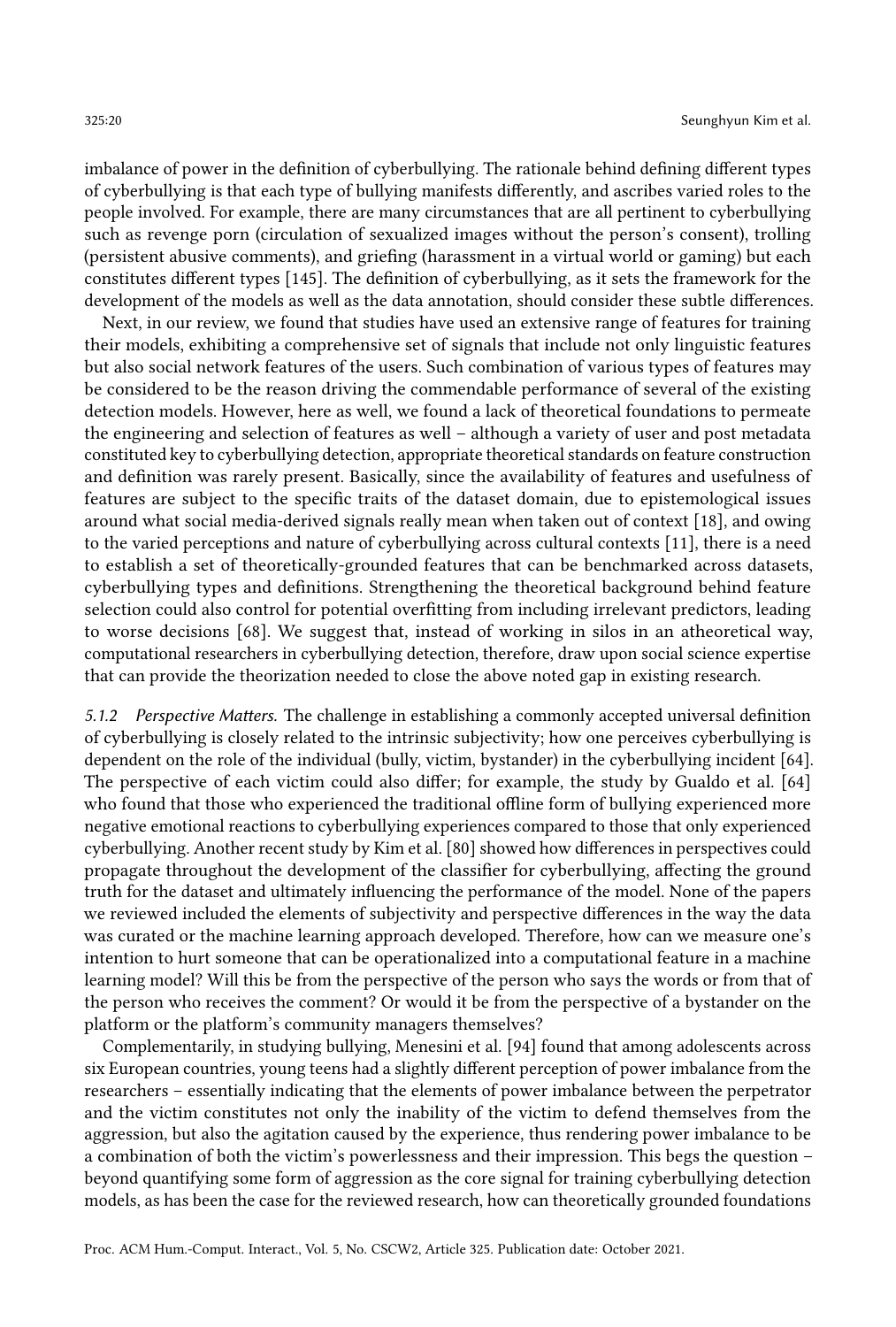be developed for feature engineering and model selection? We argue that such theorizing can be meaningful not only to examine why a certain feature or model should be considered, but also to support cross-comparison across studies, and importantly post-hoc analysis of when the developed algorithms are likely to be less or more successful in the detection task than others. One could also examine past qualitative studies to augment these computational insights, which have explored further on how one perceives cyberbullying. For example, one qualitative study mentioned how the very definition of cyberbullying differed greatly depending on each individual [\[95\]](#page-29-19). Interviews have also revealed that personal experiences seem to often shape the definition of cyberbullying, especially when one has no prior knowledge of different forms of cyberbullying [\[95\]](#page-29-19). A systematic review of the qualitative studies on cyberbullying can complementarily provide a detailed analysis about themes and sub-themes that reflect how young people conceptualize cyberbullying [\[43\]](#page-27-16).

5.1.3 Platform Characteristics Need to be Considered. Using the traditional definition of bullying and adding the medium of such actions as the definition of cyberbullying, as we observed in the reviewed research, while at a glance seems valid, needs to further take into consideration that a different channel of communication also changes the dynamic of how one bullies another. For example, offline bullying could take the form of physical violence or verbal abuse while online bullying is limited to the actions that are possible through online interactions, which varies from platform to platform. Furthermore, each social media platform has their own distinct features [\[133\]](#page-31-17) which attracts its own unique user segments. Data from a wide range of social media platforms has been used in the reviewed research showcasing generalizability and robustness in detection approaches; however, the diversity across them suggests that the detection models need to account for domain specific traits. Considering the varied ways in which people communicate and talk, in different languages, depending on the social norm of the community that they are part of [\[39\]](#page-27-17), cyberbullying detection techniques developed in an atheoretical fashion on one dataset may not be effective when evaluated on a dataset from another platform. It should be mentioned however, that past literature have often acknowledged this very aspect of their studies and have stated this as one of their limitations. This allows the readers to consider each study within the specificity of the domain of focus. That said, direct comparison between any two studies, even with a knowledge of their respective limitations may be challenging, given significant demographic differences in terms of who uses which platform, and structural idiosyncrasies stemming from different platforms' distinct characteristics [\[133\]](#page-31-17).

Essentially, there needs to be a careful theoretically-justified approach when it comes to setting the boundaries of cyberbullying in a specific online medium, as this lays the foundation for the dataset that is used to train the model to detect cyberbullying.

#### 5.2 Participatory Design: Considerations and Takeaways for Future Research

Next, moving onto the participatory design of human-centered algorithm design, our review indicated that researchers did involve humans in the annotation process to establish ground truth for their datasets. Using detailed instructions for the annotation process, studies have shown strength in resolving or removing data that had major disagreements between the annotators. However, recall that scholars have emphasized the value of involving individuals with lived experiences in the machine learning pipeline, whether to support creating rich and high-quality training data, or to evaluate the outcomes of the models as perceived by potential users of the system [\[8,](#page-25-2) [75,](#page-28-17) [101,](#page-29-7) [115\]](#page-30-20). However, our literature review revealed a paucity of meaningful participatory approaches. Instead, we found a singular focus on building the most accurate and well-performing cyberbullying detection model in a way that often meant leaving out the actual and direct participants of the incidents such as the bully and the victim, in the machine learning pipeline, whether in annotation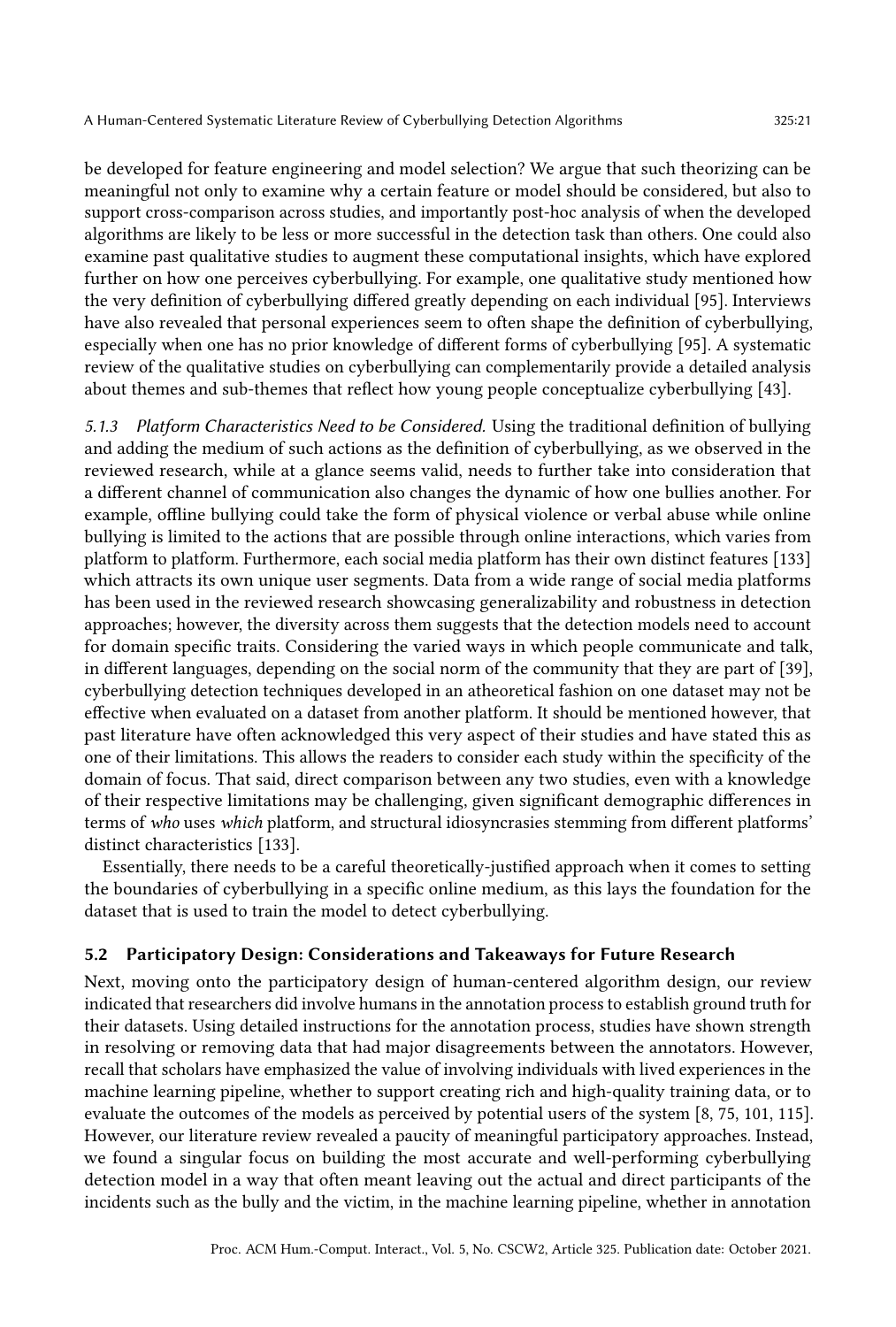of the data or the evaluation of the developed models. In the paragraphs below, we discuss the significance of these missing participatory engagements, along with considerations for future researchers to close this gap.

5.2.1 Cultural Differences Need to be Accounted for with Participatory Approaches. There are cultural differences related to perceptions of harassment and aggression among victims as well as bystanders [\[88\]](#page-29-20): traditional bullying can take many forms and the prevalence and significance of the behaviors may vary from one cultural setting to another [\[104\]](#page-30-21). In European American cultural contexts, for instance, most people are primed with and reinforced for behaving consistent with an independent self-construal (viewing the self as separate from the social context and emphasizing autonomy [\[141\]](#page-31-18)). However, in Japanese cultural contexts in contrast, most people are primed with and reinforced for behaving in a manner consistent with an interdependent self-construal [\[141\]](#page-31-18). Different self-construals may influence a variety of social behaviors, including aggression.

The body of research we reviewed did not explicitly account for cultural background in either annotation of data or evaluation even while involving humans – whether external annotators or experts. Cultural gaps were overlooked even when repurposing an existing corpus – we observed a very large number of papers where a labeled dataset from another paper was used as ground truth at face value without any considerations of who annotated the data and what cultural background they come from. With cultural factors impacting deviant behaviors online as well [\[10\]](#page-25-9), the manner in which cyberbullying is expressed in social media language needs to be an important aspect in the how the data is annotated and the detection models are evaluated.

5.2.2 Construct Validity Issues Need to be Addressed with Stakeholder Involvement. Next, the reviewed papers employed a variety of external annotators to generate training data for model training, ranging from students and crowdworkers, to social science experts. While such an approach could certainly yield a ground truth dataset that unpacks human subjectivity in interpretations of cyberbullying incidents, there still lies a gap between the perspectives of the victims of the cyberbullying incidents and those of the external annotators. A participatory approach that directly connects with the victims of cyberbullying incidents can help to build a ground truth dataset that justly and accurately reflects people's lived experiences [\[79\]](#page-28-18), rather than that interpreted by third parties removed from the particular situations.

In fact, the heavy reliance on public social media data in the existing work further underscores the need for this involvement with the victims of cyberbullying. Many social media platforms provide both public and private forms of communication, but as noted by Fiesler et al. [\[57\]](#page-28-4) public interactions are different in nature compared to private conversations. This is why Aizenkot [\[3\]](#page-25-10) found their participants to report feeling more cyberbullied through private conversations than through group discourse. However, our review found that little has been explored on the differences between public/private data forms and how they may influence assessments of cyberbullying [\[3\]](#page-25-10). When victims and participating actors in cyberbullying are not engaged in ground truth curation, not only does it preclude the inclusion of private conversations in dataset – a consideration important for generalizability – but also misses the context and implicit information that these individuals may provide related to their interpretations of cyberbullying in public and private conversations. Furthermore, according to Chancellor et al. [\[22\]](#page-26-2), this lack of stakeholder involvement presents ambiguities in delineating both differences between positive and negative examples in machine learning model training, as well as in understanding whether the training data actually captures the construct of interest. In fact, Ernala et al. [\[54\]](#page-27-18) found that, in the context of prediction of mental health states using social media, when ground truth is defined using proxy signals such as hashtag use or self-disclosures without inclusion of self-reported data from individuals with the lived experience of mental illness, construct validity issues lead to significant misclassifications and loss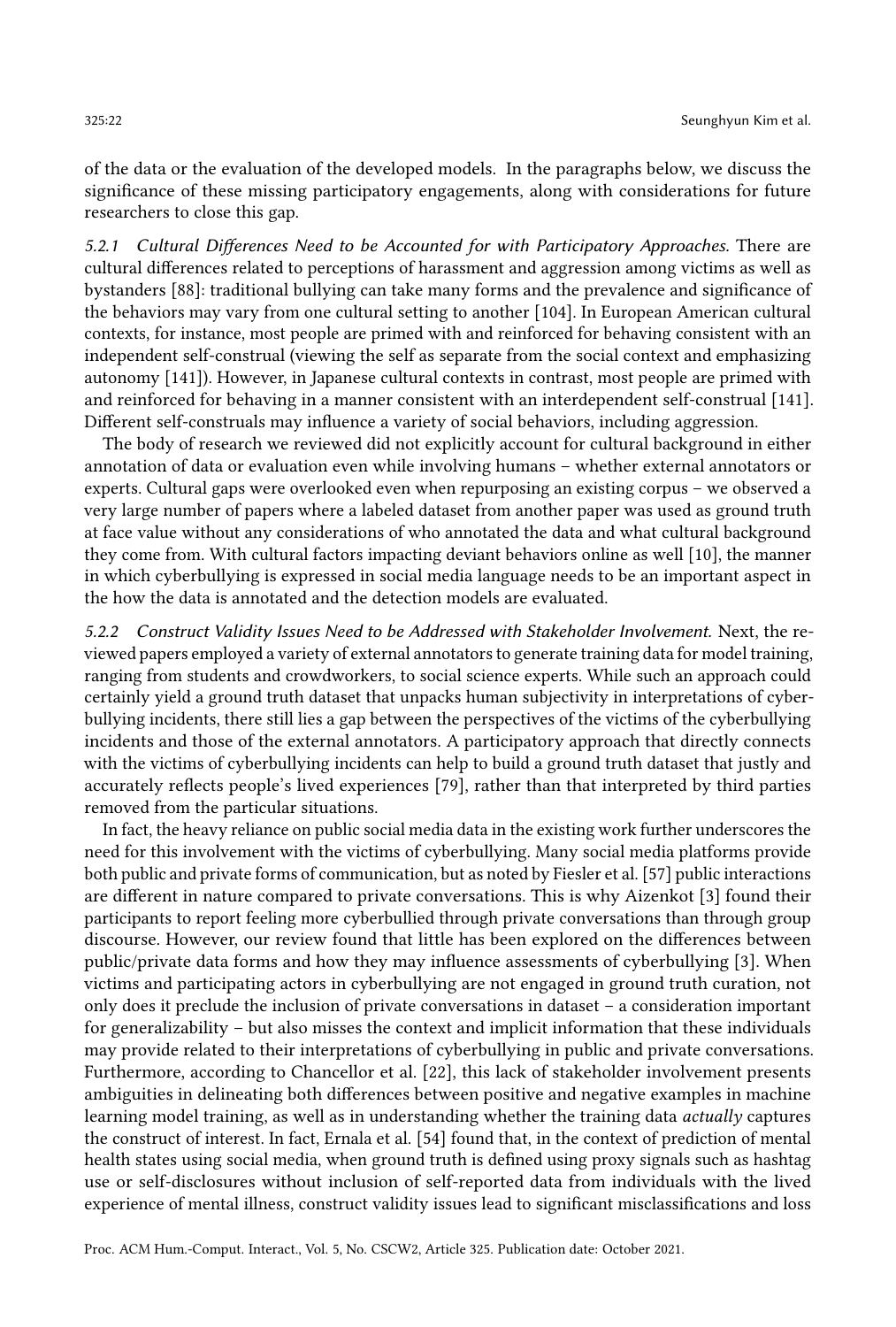of credibility in the predictive assessments. Summarily, involvement of the victims of cyberbullying as well as other participating actors such as bystanders is paramount in future studies.

5.2.3 Human Evaluations are Needed along with Computational Measurements. As noted above, a core aspect of participatory design of algorithms centers around involvement of humans in identifying the extent to which the algorithm was successful in achieving what it set out to do [\[13\]](#page-26-4). The reviewed set of papers, however, fell short in this front. Critiques of using machine learning for real-world problems [\[160\]](#page-32-19) acknowledge that performance metrics are an important and necessary aspect of model evaluation because of their ability to provide precise, numerical quantification of performance that is intuitively understandable without needing elaborate or deep understanding of the dataset or the problem domain. They are, however, far from being sufficient – it would be an overstatement to conclude that a highly accurate classifier implies an algorithm that always performs well under any set of circumstances. Scholars have further argued that purely optimizing for model performance in machine learning – as is the case for the reviewed research – may result in ill-posed problems [\[7\]](#page-25-7) because such algorithms simply "identify correlations among big data" [\[7\]](#page-25-7) without fundamentally assessing relationships and inter-dependence between factors, and the mechanisms with which specific attributes may relate to outcomes of interest. Different evaluation criteria may additionally encode different value systems [\[75\]](#page-28-17), but quantitative techniques alone cannot answer the question of which to use.

These issues may be mitigated with involvement of humans, particularly stakeholders of the problem as well as the solution, in evaluation [\[8\]](#page-25-2). For instance, although many of the approaches in the papers we reviewed performed well in terms of quantitative performance metrics, their performance from the perspective of their real world users should be evaluated as well. Such human-centered evaluation approaches could involve actual users of the system to test and validate the the model, then the human feedback may be used "in the loop" to tune and improve the model. Next, participatory approaches involving humans could also be used in future work to improve the quality of detection by checking for edge-cases, adding new categories, and so on. Finally, while conducting such evaluations, it will be important to have potential users evaluate the system than researchers, as the latter group might be biased toward the technology that they are building [\[138\]](#page-31-19).

# 5.3 Speculative Design: Considerations and Takeaways for Future Research

Finally, algorithms, despite being technical artifacts, do not exist in a vacuum – there is a symbiotic relationship between what an algorithm does and the world it exists in. To this end, as we described above, speculative design provides a lens to look to possible futures and understand the (hidden) impact, influence and future ecosystems that subsume these algorithms [\[52\]](#page-27-15). We found the reviewed papers to, however, lack such speculations. Sharing the common problem statement of improving an existing model or implementing a new one altogether, although we did note some diversity of research goals focusing on timeliness, scalability, or multimodality within the detection algorithms, we found them to rarely shine a light on how the models could translate to real-life scenarios, involving diverse stakeholders, and the impacts – positive or negative – the models could have on them. In the paragraphs below, we discuss the significance of these missing speculative engagements, along with considerations for future researchers to close this gap.

5.3.1 A Need to Speculate Who Would Use the Algorithms, Why, and How. Cyberbullying can have long-lasting and varied impact on its victims, as we have noted before [\[172\]](#page-33-1), and therefore, like other real-world problems [\[67\]](#page-28-19), misclassifications of models can have varied impacts and bear diverse implications for various stakeholders – whether the victims themselves, the perpetrators, the bystanders or community members, or the social media platforms and moderators. While all errors are equal to a machine learning system, not all errors are equal to all people. Essentially,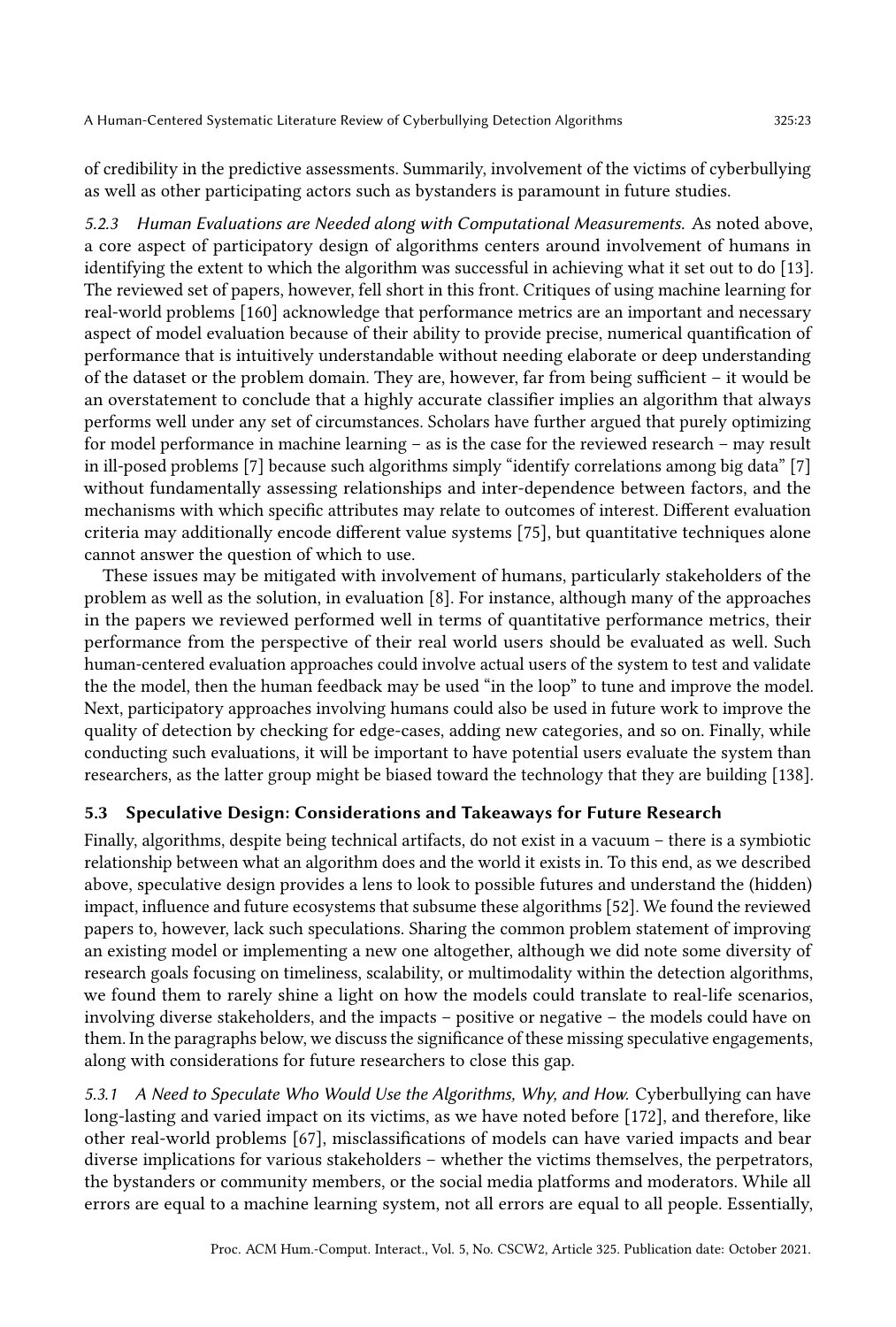human understanding and a human-centered evaluation of model performance that shines a light on the misclassifications, is of paramount importance to make conscious trade-offs between when and for whom to optimize for false positives or for false negatives.

The importance of speculated usage of the models also extend to how the stakeholders could benefit from the classifiers; social media platforms were the dominant stakeholders of past literature, which is not surprising as the researchers in most cases envisioned the models to lead to a real-time detection system. However, there are multiple groups of stakeholders that are directly involved with these online communities, ranging from the users to moderators and administrators. Government officials, policymakers, and law enforcement are also closely related, as they could directly influence the prevention and intervention policies that would affect all social media platforms. In fact, although cyberbullying is not explicitly written in criminal laws, the majority of states in the U.S. have laws that address electronic forms of harassment, providing the responsibility and legal parameters for government and law enforcement involvement in cyberbullying [\[70\]](#page-28-20). However, speculative design can enable researchers to think beyond just articulating these different stakeholders. it can empower one to also question what could be specific modes of collaboration with each of them. From the perspective of a potential cyberbullying victim for instance, what should one expect from these automated detection models? On the other hand, how could – or how should – moderators of social media platforms use these models when identifying cyberbullying incidents and cyberbullies? What would be acceptable interventions and who decides what is acceptable?

5.3.2 A Need to Weigh on Negative Consequences and the Ethics of Detection. Finally, the noticeable lack of speculations on how the models would be used in real-life scenarios illustrates how past literature fell short in illuminating potential benefits and harms to different stakeholders. It is easy for one to assume that automated machine learning decisions are omnipotent – however, a consideration of negative consequences is critical in cyberbullying detection given the deep implications for the victims, perpetrators, and bystanders [\[19\]](#page-26-19). Overlooking negative impacts could result in considering only the positive side of the models, and could lead to damaging negative impacts [\[69\]](#page-28-21). For example, a user might be wrongfully flagged as a cyberbully by a detection model. If this model is implemented in the real world, the consequences could be far-reaching. Depending on the intervention and content moderation policy of the platform, this wrongfully flagged user, for instance, could have their posts sanctioned, or worse, be permanently banned, with no more access to the services of the platform. In fact, if banning is aggressively implemented with high rates of false positives, it can not only be stigmatizing, but also can lead to users either self-censoring their speech or leaving the social platform altogether [\[134\]](#page-31-20). Similar negative consequences may be envisioned for the victims of the cyberbullying incidents as well. A false negative in this case could potentially result in overlooking a victim of cyberbullying, missing the opportunity for moderators to intervene or support the individual who might be under distress and difficult circumstances. Speculating such negative consequences in future work can help adopters of the machine learning models to foresee these intricacies and implications of implementation rather than blindly incorporating the models in practical applications.

In addition, researchers need to speculate potential biases of their developed models – a discussion that was missing in the reviewed papers. Potential bias may originate in the dataset – whether its source, filtering and curation strategy used by the researchers, or the manner in which ground truth data is annotated [\[75\]](#page-28-17). In fact, recent studies have revealed that existing abusive speech detection systems carry significant amount of unintended bias against certain groups of users, demographics, languages, dialects, terms, phrases, or topics [\[41,](#page-27-19) [47,](#page-27-20) [118\]](#page-30-22). For instance, terms like "gay" and "jew," present in an informative or conversational context, tend to incline the model predictions towards "hate speech" or "high toxicity." Similarly, Twitter posts in African-American Vernacular English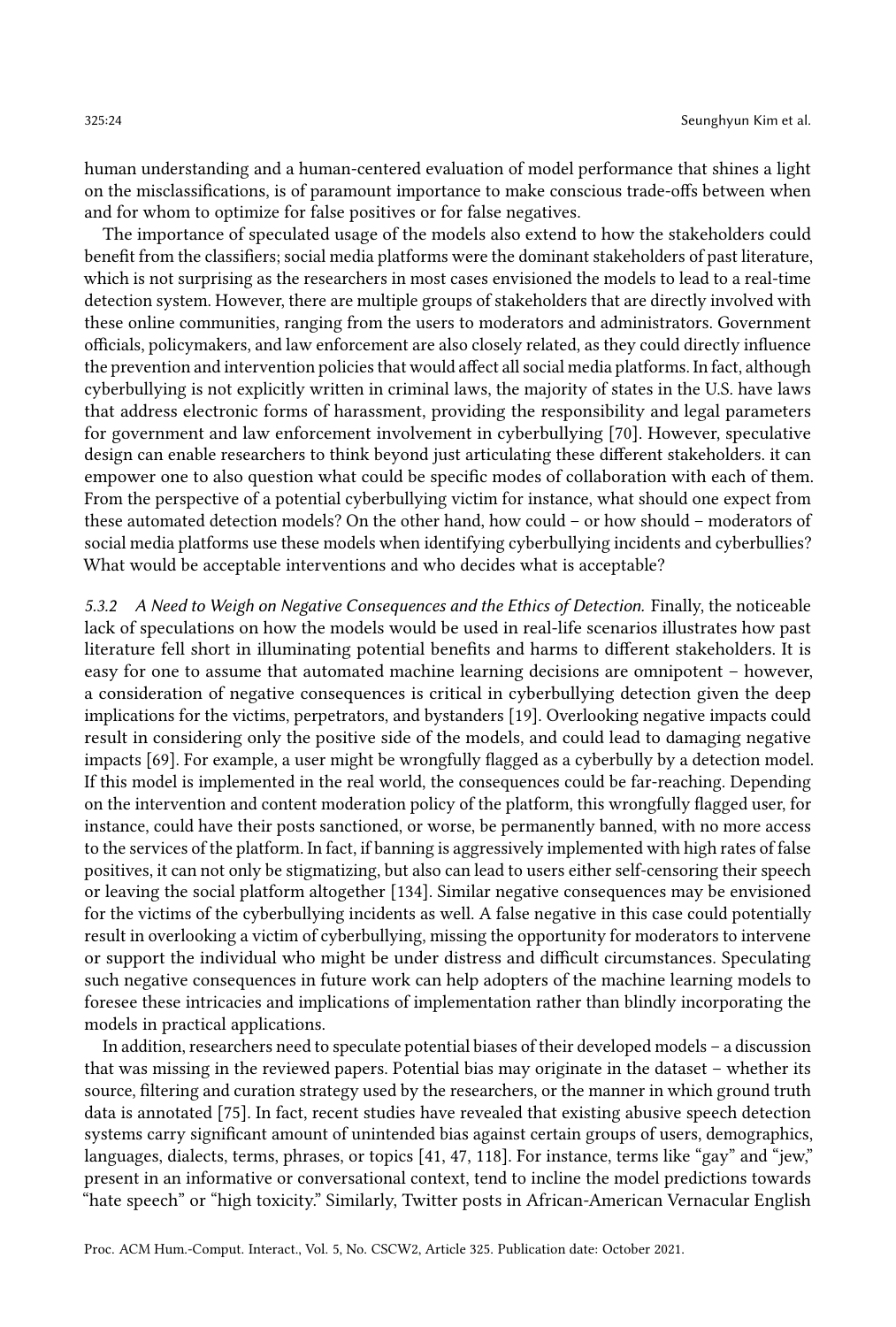have been shown to be more likely to be classified as abusive or offensive compared to other postings [\[41\]](#page-27-19). As such groups are often minoritized with respect to the general online population, attempts to maximize the detection accuracy and evaluating approaches solely on conventional model performance metrics may exacerbate the biases even further or give rise to newer, previously unconceived discriminatory traits. While such findings could be insightful in providing warning indicators to the stakeholders of cyberbullying, it still remains critical that researchers acknowledge any potential bias presented through developing the models. For instance, researchers can consider approaches like "data statements" [\[14\]](#page-26-20) and "model cards" [\[98\]](#page-29-21) that have been advocated recently to being transparency to ML systems. Together, data statements and models cards not only can provide benchmarked evaluation of a cyberbullying detection system in a variety of conditions, such as across different cultural, demographic, phenotypic, or intersectional groups, but also help to disclose the context in which the data and the models are intended to be used, the details of the performance evaluation procedures, how the system might be appropriately deployed, what biases might be reflected in practical uses of the system, as well as what harms may be perpetuated.

Complementarily, these efforts could be augmented by research that have explored techniques to mitigate potential unwanted biases in the models such as by adding a fairness constraint [\[60\]](#page-28-22), odd post-processing technique [\[143\]](#page-31-21), incorporating of a fairness score when optimizing for accuracy [\[6\]](#page-25-11), and penalizing for unfairness in the training of the models [\[126\]](#page-30-23). Specifically, studies have attempted to achieve algorithmic fairness during the pre-processing of the data, training of the algorithms, and processing of results [\[143\]](#page-31-21). The focus of achieving fairness aims to reduce the amount of variation in the performance of the algorithm due to certain attributes such as race or gender [\[6\]](#page-25-11). We advocate future research to not only speculate sources of biases, but also to correct the machine learning approaches so that they could be used in inclusive way in the real-world.

Last but not the least, we discuss how speculative design may also build ethical practices into the development of the machine learning pipeline for cyberbullying detection. Although throughout this paper, we argued the need for directly involving participating actors in cyberbullying incidents – such as victims, perpetrators, and bystanders – we suggest caution in doing so. Social science research has indicated that social desirability bias remains a significant issue in collecting data on the behavioral patterns of perpetrators and bystanders: respondents who engage in socially undesirable acts tend to under-report their participation, whereas those who engage in socially desirable acts tend to over-report their participation, in order to be viewed favorably respectively [\[63\]](#page-28-23). Second, research on victimization is constrained by the ethical need to avoid "harming" the participants [\[31\]](#page-26-21). Therefore, by adopting speculative design, researchers can focus on adopting study designs that still preserve human-centeredness without serving as a potential cause or source of harm.

Nevertheless, we do recognize the potential risk that speculative design approaches may post to individuals with the lived experience of cyberbullying, such as perpetually casting certain identity groups as "victims", such as people of color, LGBTQ+ individuals, and so on. In using speculative design for cyberbulling detection, we therefore suggest guidelines suggested by Jo and Gebru [\[78\]](#page-28-24) who emphasize considering issues such as consent, power, inclusivity, transparency, and ethics and privacy in the data curation practices and approaches to develop machine learning pipelines. For instance, in this work, [Jo and Gebru](#page-28-24) suggest democratizing the data collection process, and giving agency to minority groups to represent themselves. At the same time, guidelines from the psychology field may be adopted as part of the speculative design exercises that ensure that when people who have been cyberbullied are involved in research, their identities are adequately protected and support resources are deployed as protective measures [\[85\]](#page-29-22).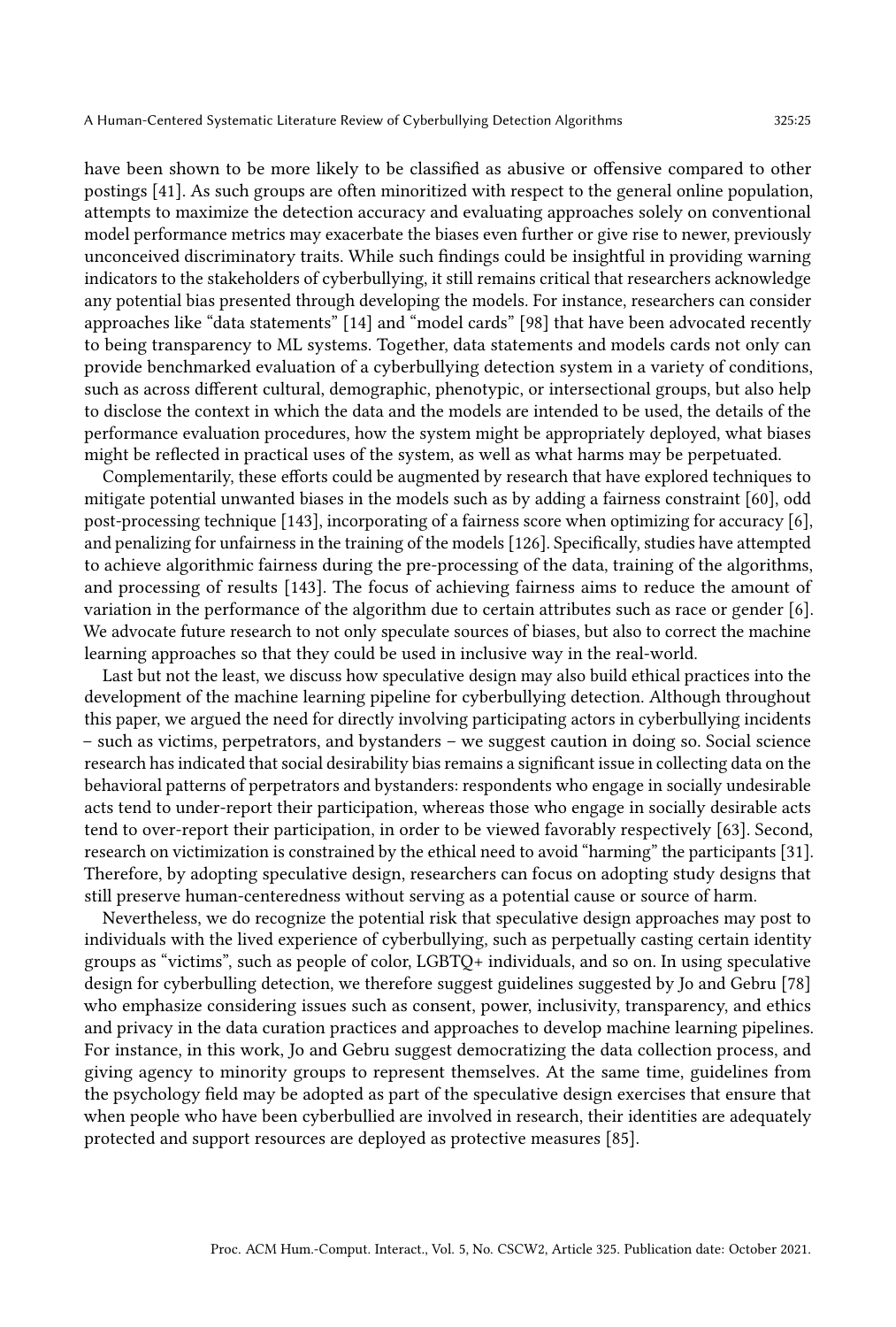### 6 CONCLUSION

In this paper we conducted a systematic review of the past literature on automated cyberbullying detection models. After establishing a corpus of relevant documents to cyberbullying detection, we analyzed the human involvement in the development of these models using an established human-centered algorithmic design framework [\[13\]](#page-26-4). Specifically, we reviewed the past research in terms of their considerations for theoretical, participatory, and speculative design. Our review revealed that despite extensive research on developing cyberbullying detection models that optimize for statistical performance and methodological innovation, there were clear gaps in terms of a) how the complex phenomenon of cyberbullying was defined and operationalized from a theoreticalgrounding perspective; b) how a lack of involvement of stakeholders of bullying in data curation exposed potential for construct validity issues; and c) how poor speculation of the uses and users of the algorithms not only hampered model evaluation in real-world scenarios, but opened up opportunities for harm to various participating actors of cyberbullying. We concluded with guidelines on how a human-centered approach can help to address these pervasive concerns in this important research area within social computing.

# 7 ACKNOWLEDGEMENTS

This study is supported by the United States National Science Foundation under grant IIP-1827700. Any opinions, findings, and conclusions or recommendations expressed in this material are those of the author(s) and do not necessarily reflect the views of the National Science Foundation.

#### REFERENCES

- <span id="page-25-1"></span>[1] Rediet Abebe and Kira Goldner. 2018. Mechanism design for social good. AI Matters 4, 3 (2018), 27–34.
- <span id="page-25-4"></span>[2] S Aboud El-Seoud, Nadine Farag, and Gerard McKee. 2020. A review on non-supervised approaches for cyberbullying detection. International Journal of Engineering Pedagogy 10, 4 (2020), 25–34.
- <span id="page-25-10"></span>[3] Dana Aizenkot. 2020. Cyberbullying experiences in classmates âĂŸWhatsApp discourse, across public and private contexts. Children and Youth Services Review 110 (2020), 104814.
- <span id="page-25-3"></span>[4] Mohammed Ali Al-Garadi, Mohammad Rashid Hussain, Nawsher Khan, Ghulam Murtaza, Henry Friday Nweke, Ihsan Ali, Ghulam Mujtaba, Haruna Chiroma, Hasan Ali Khattak, and Abdullah Gani. 2019. Predicting cyberbullying on social media in the big data era using machine learning algorithms: review of literature and open challenges. IEEE Access 7 (2019), 70701–70718.
- <span id="page-25-6"></span>[5] Mohammed Ali Al-Garadi, Kasturi Dewi Varathan, and Sri Devi Ravana. 2016. Cybercrime detection in online communications: The experimental case of cyberbullying detection in the Twitter network. Computers in Human Behavior 63 (10 2016), 433–443.<https://doi.org/10.1016/j.chb.2016.05.051>
- <span id="page-25-11"></span>[6] Jamal Alasadi, Ramanathan Arunachalam, Pradeep K Atrey, and Vivek K Singh. 2020. A Fairness-Aware Fusion Framework for Multimodal Cyberbullying Detection. In 2020 IEEE Sixth International Conference on Multimedia Big Data (BigMM). IEEE, 166–173.
- <span id="page-25-7"></span>[7] Mark Alber, Adrian Buganza Tepole, William R Cannon, Suvranu De, Salvador Dura-Bernal, Krishna Garikipati, George Karniadakis, William W Lytton, Paris Perdikaris, Linda Petzold, et al. 2019. Integrating machine learning and multiscale modelingâĂŤperspectives, challenges, and opportunities in the biological, biomedical, and behavioral sciences. NPJ digital medicine 2, 1 (2019), 1-11.
- <span id="page-25-2"></span>[8] Saleema Amershi, Maya Cakmak, William Bradley Knox, and Todd Kulesza. 2014. Power to the people: The role of humans in interactive machine learning. Ai Magazine 35, 4 (2014), 105-120.
- <span id="page-25-5"></span>[9] James Auger. 2013. Speculative design: crafting the speculation. Digital Creativity 24, 1 (2013), 11–35.
- <span id="page-25-9"></span>[10] Jieun Baek and Lyndal M Bullock. 2014. Cyberbullying: a cross-cultural perspective. Emotional and behavioural difficulties 19, 2 (2014), 226–238.
- <span id="page-25-8"></span>[11] Christopher P Barlett, Douglas A Gentile, Craig A Anderson, Kanae Suzuki, Akira Sakamoto, Ayuchi Yamaoka, and Rui Katsura. 2014. Cross-cultural differences in cyberbullying behavior: A short-term longitudinal study. Journal of cross-cultural psychology 45, 2 (2014), 300–313.
- <span id="page-25-0"></span>[12] Julia Barlińska, Anna Szuster, and Mikołaj Winiewski. 2013. Cyberbullying among adolescent bystanders: Role of the communication medium, form of violence, and empathy. Journal of Community & Applied Social Psychology 23, 1 (2013), 37–51.

Proc. ACM Hum.-Comput. Interact., Vol. 5, No. CSCW2, Article 325. Publication date: October 2021.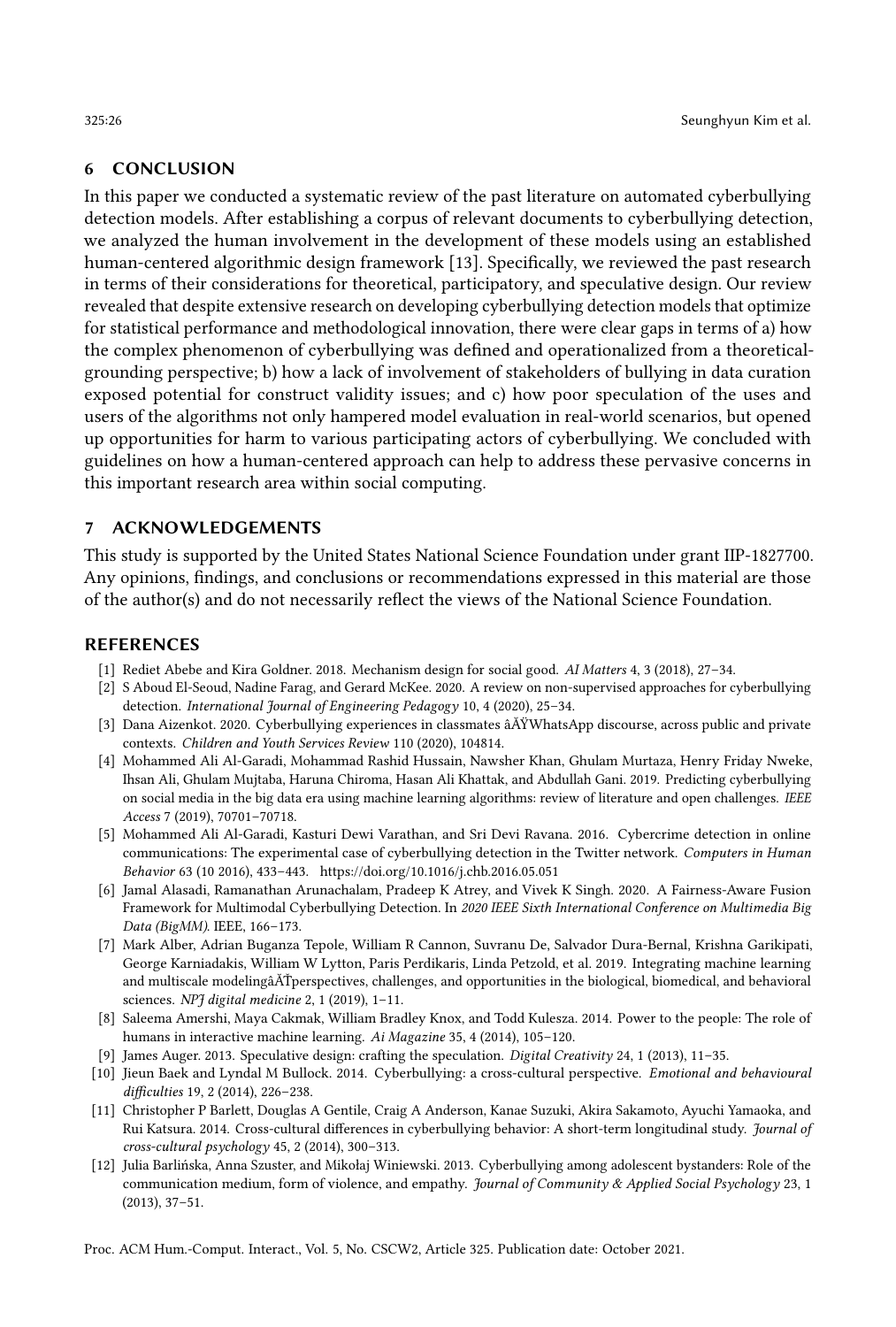- <span id="page-26-4"></span>[13] Eric PS Baumer. 2017. Toward human-centered algorithm design. Big Data & Society 4, 2 (2017), 2053951717718854.
- <span id="page-26-20"></span>[14] Emily M Bender and Batya Friedman. 2018. Data statements for natural language processing: Toward mitigating system bias and enabling better science. Transactions of the Association for Computational Linguistics 6 (2018), 587-604.
- <span id="page-26-3"></span>[15] Ruha Benjamin. 2019. Assessing risk, automating racism. Science 366, 6464 (2019), 421–422.
- <span id="page-26-14"></span>[16] Jacob L. Bigelow, April Edwards, and Lynne Edwards. 2016. Detecting cyberbullying using latent semantic indexing. In Proceedings of the 1st International Workshop on Computational Methods for CyberSafety, CyberSafety 2016. Association for Computing Machinery, Inc, 11–14.<https://doi.org/10.1145/3002137.3002144>
- <span id="page-26-8"></span>[17] Tazeek Bin Abdur Rakib and Lay Ki Soon. 2018. Using the Reddit Corpus for Cyberbully Detection. In Lecture Notes in Computer Science (including subseries Lecture Notes in Artificial Intelligence and Lecture Notes in Bioinformatics), Vol. 10751 LNAI. Springer Verlag, 180–189. [https://doi.org/10.1007/978-3-319-75417-8{\\_}17](https://doi.org/10.1007/978-3-319-75417-8{_}17)
- <span id="page-26-18"></span>[18] Danah Boyd and Kate Crawford. 2012. Critical questions for big data: Provocations for a cultural, technological, and scholarly phenomenon. Information, communication & society 15, 5 (2012), 662-679.
- <span id="page-26-19"></span>[19] Wanda Cassidy, Chantal Faucher, and Margaret Jackson. 2013. Cyberbullying among youth: A comprehensive review of current international research and its implications and application to policy and practice. School psychology international 34, 6 (2013), 575–612.
- <span id="page-26-0"></span>[20] Pew Research Center. 2018. A Majority of Teens Have Experienced Some Form of Cyberbullying. [https://www.](https://www.pewresearch.org/internet/2018/09/27/a-majority-of-teens-have-experienced-some-form-of-cyberbullying/) [pewresearch.org/internet/2018/09/27/a-majority-of-teens-have-experienced-some-form-of-cyberbullying/](https://www.pewresearch.org/internet/2018/09/27/a-majority-of-teens-have-experienced-some-form-of-cyberbullying/)
- <span id="page-26-6"></span>[21] Tommy KH Chan, Christy MK Cheung, and Zach WY Lee. 2020. Cyberbullying on Social Networking Sites: A Literature Review and Future Research Directions. Information & Management (2020), 103411.
- <span id="page-26-2"></span>[22] Stevie Chancellor, Eric PS Baumer, and Munmun De Choudhury. 2019. Who is the "Human" in Human-Centered Machine Learning: The Case of Predicting Mental Health from Social Media. Proceedings of the ACM on Human-Computer Interaction 3, CSCW (2019), 1–32.
- <span id="page-26-9"></span>[23] Despoina Chatzakou, Nicolas Kourtellis, Jeremy Blackburn, Emiliano De Cristofaro, Gianluca Stringhini, and Athena Vakali. 2017. Mean birds: Detecting aggression and bullying on Twitter. In WebSci 2017 - Proceedings of the 2017 ACM Web Science Conference. Association for Computing Machinery, Inc, New York, New York, USA, 13–22. [https:](https://doi.org/10.1145/3091478.3091487) [//doi.org/10.1145/3091478.3091487](https://doi.org/10.1145/3091478.3091487)
- <span id="page-26-16"></span>[24] Despoina Chatzakou, Nicolas Kourtellis, Jeremy Blackburn, Emiliano De Cristofaro, Gianluca Stringhini, and Athena Vakali. 2019. Detecting aggressors and bullies on twitter. In 26th International World Wide Web Conference 2017, WWW 2017 Companion. International World Wide Web Conferences Steering Committee, New York, New York, USA, 767–768.<https://doi.org/10.1145/3041021.3054211>
- <span id="page-26-13"></span>[25] Despoina Chatzakou, Ilias Leontiadis, Jeremy Blackburn, Emiliano De Cristofaro, Gianluca Stringhini, Athena Vakali, and Nicolas Kourtellis. 2019. Detecting Cyberbullying and Cyberaggression in Social Media. ACM Transactions on the Web 13, 3 (10 2019), 1–51.<https://doi.org/10.1145/3343484>
- <span id="page-26-10"></span>[26] Vikas S. Chavan and S. S. Shylaja. 2015. Machine learning approach for detection of cyber-aggressive comments by peers on social media network. In 2015 International Conference on Advances in Computing, Communications and Informatics, ICACCI 2015. Institute of Electrical and Electronics Engineers Inc., 2354–2358. [https://doi.org/10.1109/](https://doi.org/10.1109/ICACCI.2015.7275970) [ICACCI.2015.7275970](https://doi.org/10.1109/ICACCI.2015.7275970)
- <span id="page-26-15"></span>[27] Lu Cheng, Ruocheng Guo, and Huan Liu. 2019. Robust cyberbullying detection with causal interpretation. In The Web Conference 2019 - Companion of the World Wide Web Conference, WWW 2019. Association for Computing Machinery, Inc, 169–175.<https://doi.org/10.1145/3308560.3316503>
- <span id="page-26-11"></span>[28] Lu Cheng, Ruocheng Guo, Yasin Silva, Deborah Hall, and Huan Liu. 2019. Hierarchical attention networks for cyberbullying detection on the instagram social network. In SIAM International Conference on Data Mining, SDM 2019. Society for Industrial and Applied Mathematics Publications, 235–243.<https://doi.org/10.1137/1.9781611975673.27>
- <span id="page-26-5"></span>[29] Lu Cheng, Jundong Li, Yasin N. Silva, Deborah L. Hall, and Huan Liu. 2019. XBully: Cyberbullying detection within a multi-modal context. In WSDM 2019 - Proceedings of the 12th ACM International Conference on Web Search and Data Mining. Association for Computing Machinery, Inc, 339–347.<https://doi.org/10.1145/3289600.3291037>
- <span id="page-26-17"></span>[30] Anand Inasu Chittilappilly, Lei Chen, and Sihem Amer-Yahia. 2016. A survey of general-purpose crowdsourcing techniques. IEEE Transactions on Knowledge and Data Engineering 28, 9 (2016), 2246–2266.
- <span id="page-26-21"></span>[31] James J Clark and Robert Walker. 2011. Research ethics in victimization studies: Widening the lens. Violence against women 17, 12 (2011), 1489–1508.
- <span id="page-26-7"></span>[32] Lawrence E Cohen and Marcus Felson. 1979. Social change and crime rate trends: A routine activity approach. American sociological review (1979), 588–608.
- <span id="page-26-12"></span>[33] Maral Dadvar, Franciska De, Jong Roeland, and Ordelman Dolf Trieschnigg. 2012. Improved Cyberbullying Detection Using Gender Information. Technical Report.<http://www.noswearing.com/dictionary>
- <span id="page-26-1"></span>[34] Maral Dadvar and Franciska De Jong. 2012. Cyberbullying detection: A step toward a safer internet yard. In WWW'12 - Proceedings of the 21st Annual Conference on World Wide Web Companion. ACM Press, New York, New York, USA, 121–125.<https://doi.org/10.1145/2187980.2187995>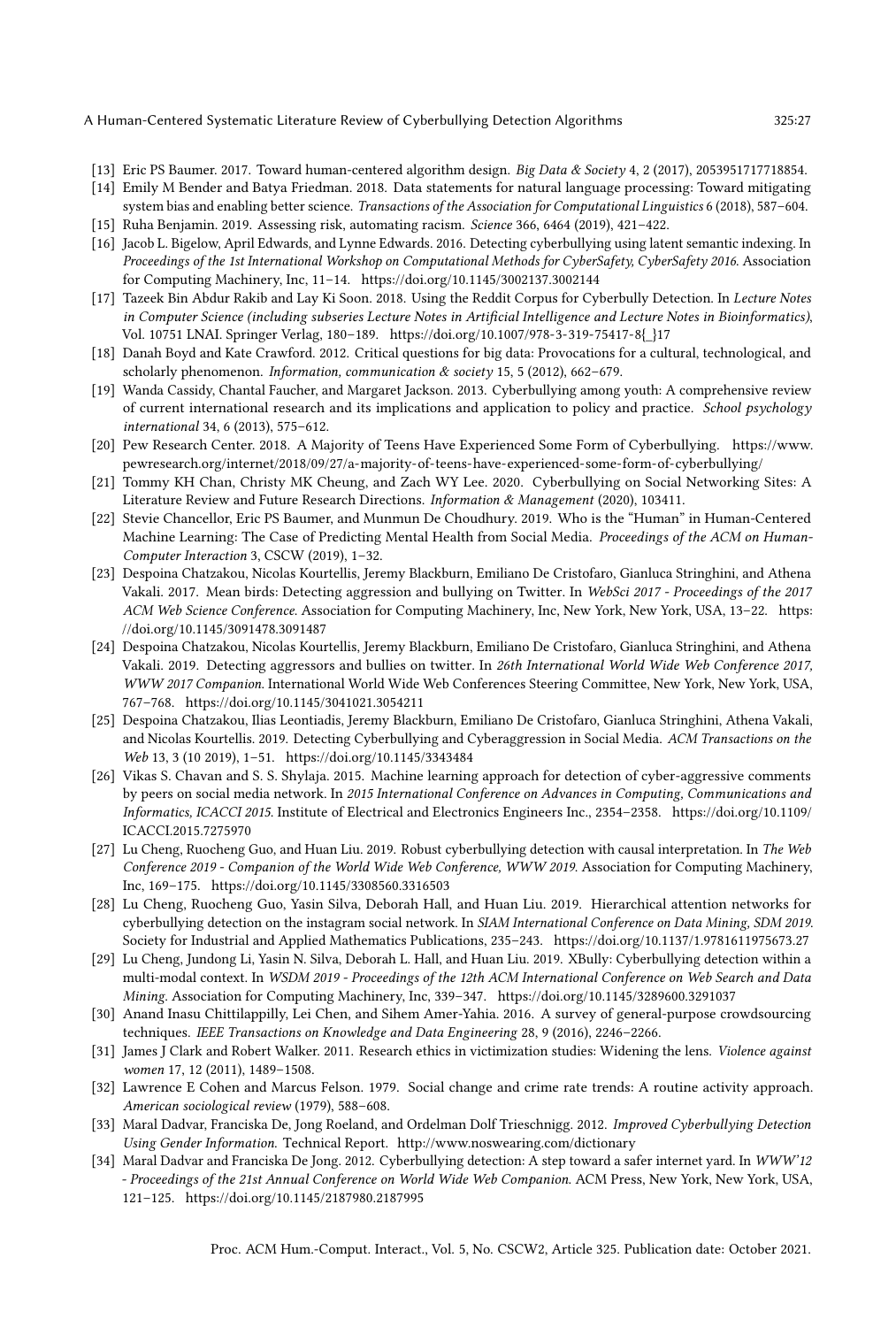- <span id="page-27-13"></span>[35] Maral Dadvar, FMG de Jong, Roeland Ordelman, and Dolf Trieschnigg. 2012. Improved cyberbullying detection using gender information. In Proceedings of the Twelfth Dutch-Belgian Information Retrieval Workshop (DIR 2012). University of Ghent.
- <span id="page-27-11"></span>[36] Maral Dadvar, Dolf Trieschnigg, and Franciska De Jong. 2013. Expert knowledge for automatic detection of bullies in social networks. Technical Report. 57–64 pages.
- <span id="page-27-7"></span>[37] Maral Dadvar, Dolf Trieschnigg, and Franciska De Jong. 2014. Experts and machines against bullies: A hybrid approach to detect cyberbullies. In Lecture Notes in Computer Science (including subseries Lecture Notes in Artificial Intelligence and Lecture Notes in Bioinformatics), Vol. 8436 LNAI. Springer Verlag, 275–281. [https://doi.org/10.1007/978-3-319-](https://doi.org/10.1007/978-3-319-06483-3{_}25) [06483-3{\\_}25](https://doi.org/10.1007/978-3-319-06483-3{_}25)
- <span id="page-27-3"></span>[38] Maral Dadvar, Dolf Trieschnigg, Roeland Ordelman, and Franciska De Jong. 2013. Improving cyberbullying detection with user context. In Lecture Notes in Computer Science (including subseries Lecture Notes in Artificial Intelligence and Lecture Notes in Bioinformatics), Vol. 7814 LNCS. Springer, Berlin, Heidelberg, 693–696. [https://doi.org/10.1007/978-](https://doi.org/10.1007/978-3-642-36973-5_62) [3-642-36973-5\\_62](https://doi.org/10.1007/978-3-642-36973-5_62)
- <span id="page-27-17"></span>[39] Cristian Danescu-Niculescu-Mizil, Robert West, Dan Jurafsky, Jure Leskovec, and Christopher Potts. 2013. No country for old members: User lifecycle and linguistic change in online communities. In Proceedings of the 22nd international conference on World Wide Web. 307–318.
- <span id="page-27-12"></span>[40] Harsh Dani, Jundong Li, and Huan Liu. 2017. Sentiment Informed Cyberbullying Detection in Social Media. In Lecture Notes in Computer Science (including subseries Lecture Notes in Artificial Intelligence and Lecture Notes in Bioinformatics), Vol. 10534 LNAI. Springer Verlag, 52–67. [https://doi.org/10.1007/978-3-319-71249-9\\_4](https://doi.org/10.1007/978-3-319-71249-9_4)
- <span id="page-27-19"></span>[41] Thomas Davidson, Debasmita Bhattacharya, and Ingmar Weber. 2019. Racial Bias in Hate Speech and Abusive Language Detection Datasets. In Proceedings of the Third Workshop on Abusive Language Online. Association for Computational Linguistics, Florence, Italy, 25–35.<https://doi.org/10.18653/v1/W19-3504>
- <span id="page-27-0"></span>[42] Katie Davis, David P Randall, Anthony Ambrose, and Mania Orand. 2015. 'I was bullied too': stories of bullying and coping in an online community. Information, Communication & Society 18, 4 (2015), 357–375.
- <span id="page-27-16"></span>[43] Rebecca Dennehy, Sarah Meaney, Kieran A Walsh, Carol Sinnott, Mary Cronin, and Ella Arensman. 2020. Young people's conceptualizations of the nature of cyberbullying: A systematic review and synthesis of qualitative research. Aggression and violent behavior 51 (2020), 101379.
- <span id="page-27-4"></span>[44] Michele Di Capua, Emanuel Di Nardo, and Alfredo Petrosino. 2016. Unsupervised cyber bullying detection in social networks. In 2016 23rd International conference on pattern recognition (ICPR). IEEE, 432–437.
- <span id="page-27-8"></span>[45] Karthik Dinakar, Birago Jones, Catherine Havasi, Henry Lieberman, and Rosalind Picard. 2012. Common Sense Reasoning for Detection, Prevention, and Mitigation of Cyberbullying. ACM Transactions on Interactive Intelligent Systems 2, 3 (9 2012), 1–30.<https://doi.org/10.1145/2362394.2362400>
- <span id="page-27-9"></span>[46] Karthik Dinakar, Roi Reichart, and Henry Lieberman. 2011. Modeling the detection of textual cyberbullying. In AAAI Workshop - Technical Report, Vol. WS-11-02. 11–17.<www.aaai.org>
- <span id="page-27-20"></span>[47] Lucas Dixon, John Li, Jeffrey Sorensen, Nithum Thain, and Lucy Vasserman. 2018. Measuring and mitigating unintended bias in text classification. In Proceedings of the 2018 AAAI/ACM Conference on AI, Ethics, and Society. 67–73.
- <span id="page-27-1"></span>[48] Finale Doshi-Velez and Been Kim. 2017. Towards a rigorous science of interpretable machine learning. arXiv preprint arXiv:1702.08608 (2017).
- <span id="page-27-14"></span>[49] Rebecca Dredge, John Gleeson, and Xochitl De la Piedad Garcia. 2014. Cyberbullying in social networking sites: An adolescent victimâĂŹs perspective. Computers in human behavior 36 (2014), 13–20.
- <span id="page-27-5"></span>[50] Rebecca Dredge, John Gleeson, and Xochitl De La Piedad Garcia. 2014. Presentation on Facebook and risk of cyberbullying victimisation. Computers in Human Behavior 40 (8 2014), 16–22. [https://doi.org/10.1016/j.chb.2014.07.](https://doi.org/10.1016/j.chb.2014.07.035) [035](https://doi.org/10.1016/j.chb.2014.07.035)
- <span id="page-27-6"></span>[51] Ana Maria Bustamante Duarte, Nina Brendel, Auriol Degbelo, and Christian Kray. 2018. Participatory design and participatory research: An HCI case study with young forced migrants. ACM Transactions on Computer-Human Interaction (TOCHI) 25, 1 (2018), 1–39.
- <span id="page-27-15"></span>[52] Anthony Dunne and Fiona Raby. 2013. Speculative everything: design, fiction, and social dreaming. MIT press.
- <span id="page-27-2"></span>[53] Chris Emmery, Ben Verhoeven, Guy De Pauw, Gilles Jacobs, Cynthia Van Hee, Els Lefever, Bart Desmet, Véronique Hoste, and Walter Daelemans. 2020. Current limitations in cyberbullying detection: On evaluation criteria, reproducibility, and data scarcity. Language Resources and Evaluation (2020), 1–37.
- <span id="page-27-18"></span>[54] Sindhu Kiranmai Ernala, Michael L Birnbaum, Kristin A Candan, Asra F Rizvi, William A Sterling, John M Kane, and Munmun De Choudhury. 2019. Methodological gaps in predicting mental health states from social media: Triangulating diagnostic signals. In Proceedings of the 2019 chi conference on human factors in computing systems.  $1 - 16$ .
- <span id="page-27-10"></span>[55] Dorothy L Espelage and Susan M Swearer. 2003. Research on school bullying and victimization: What have we learned and where do we go from here? School psychology review 32, 3 (2003), 365–383.

Proc. ACM Hum.-Comput. Interact., Vol. 5, No. CSCW2, Article 325. Publication date: October 2021.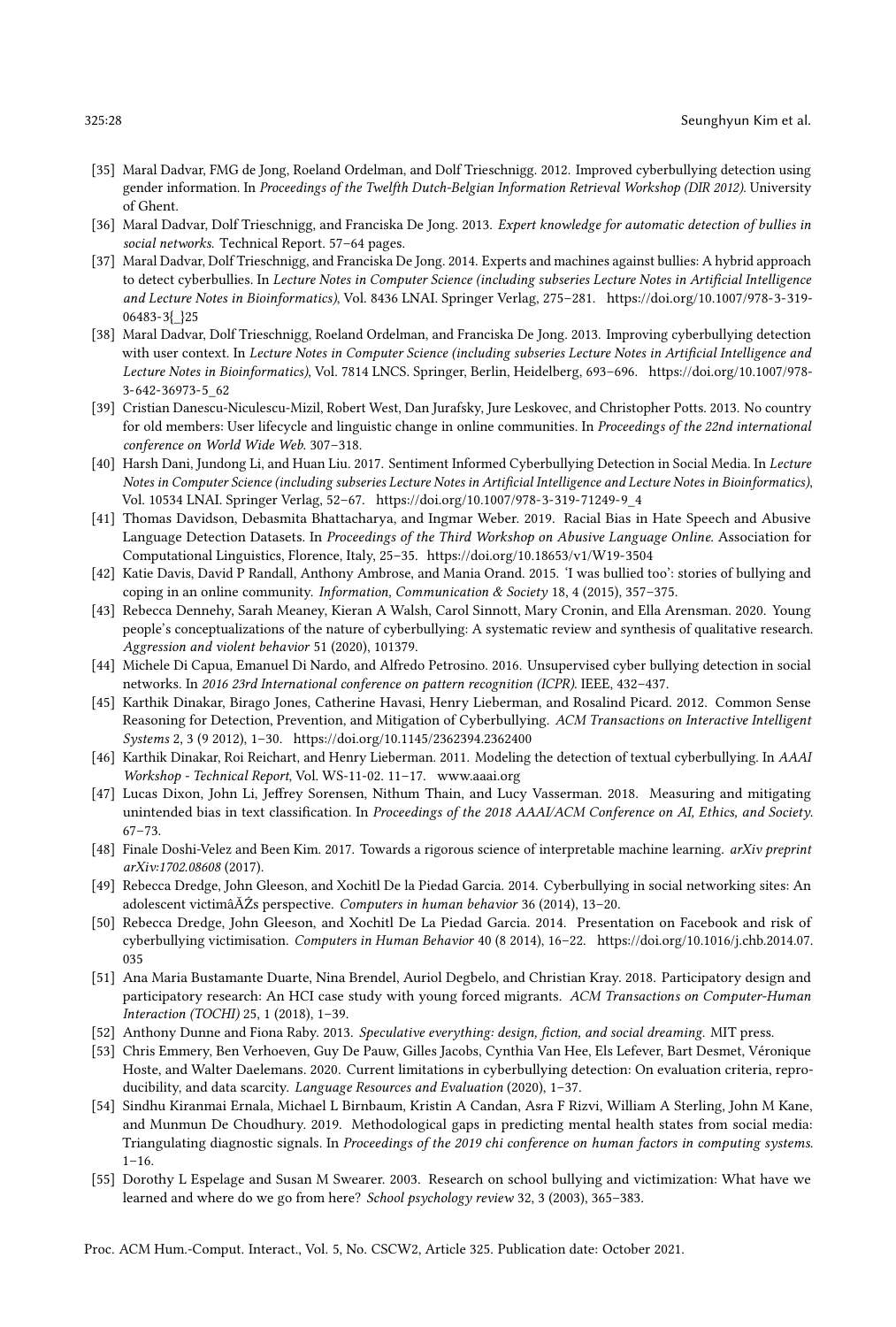- <span id="page-28-5"></span>[56] Rebecca Fiebrink and Marco Gillies. 2018. Introduction to the special issue on human-centered machine learning.
- <span id="page-28-4"></span>[57] Casey Fiesler, Michaelanne Dye, Jessica L Feuston, Chaya Hiruncharoenvate, Clayton J Hutto, Shannon Morrison, Parisa Khanipour Roshan, Umashanthi Pavalanathan, Amy S Bruckman, Munmun De Choudhury, et al. 2017. What (or who) is public? Privacy settings and social media content sharing. In Proceedings of the 2017 ACM Conference on Computer Supported Cooperative Work and Social Computing. 567–580.
- <span id="page-28-0"></span>[58] Helen L Fisher, Terrie E Moffitt, Renate M Houts, Daniel W Belsky, Louise Arseneault, and Avshalom Caspi. 2012. Bullying victimisation and risk of self harm in early adolescence: longitudinal cohort study. bmj 344 (2012), e2683.
- <span id="page-28-8"></span>[59] Patxi Galán-García, José Gaviria de la Puerta, Carlos Laorden Gómez, Igor Santos, and Pablo García Bringas. 2016. Supervised machine learning for the detection of troll profiles in twitter social network: Application to a real case of cyberbullying. Logic Journal of the IGPL 24, 1 (2016), 42–53.
- <span id="page-28-22"></span>[60] Oguzhan Gencoglu. 2020. Cyberbullying Detection with Fairness Constraints. arXiv preprint arXiv:2005.06625 (2020).
- <span id="page-28-14"></span>[61] James J Gibson. 1977. The theory of affordances. Hilldale, USA 1, 2 (1977).
- <span id="page-28-9"></span>[62] Kim D. Gorro, Mary Jane G. Sabellano, Ken Gorro, Christian Maderazo, and Kris Capao. 2018. Classification of Cyberbullying in Facebook Using Selenium and SVM. In 2018 3rd International Conference on Computer and Communication Systems, ICCCS 2018. Institute of Electrical and Electronics Engineers Inc., 233–238. [https://doi.org/](https://doi.org/10.1109/CCOMS.2018.8463326) [10.1109/CCOMS.2018.8463326](https://doi.org/10.1109/CCOMS.2018.8463326)
- <span id="page-28-23"></span>[63] Pamela Grimm. 2010. Social desirability bias. Wiley international encyclopedia of marketing (2010).
- <span id="page-28-1"></span>[64] Ana M Giménez Gualdo, Simon C Hunter, Kevin Durkin, Pilar Arnaiz, and Javier J Maquilón. 2015. The emotional impact of cyberbullying: Differences in perceptions and experiences as a function of role. Computers & Education 82 (2015), 228–235.
- <span id="page-28-10"></span>[65] John Hani, Mohamed Nashaat, Mostafa Ahmed, Zeyad Emad, Eslam Amer, and Ammar Mohammed. 2019. Social media cyberbullying detection using machine learning. International Journal of Advanced Computer Science and Applications 10, 5 (2019), 703–707.<https://doi.org/10.14569/ijacsa.2019.0100587>
- <span id="page-28-3"></span>[66] Alex Hanna, Emily Denton, Andrew Smart, and Jamila Smith-Loud. 2020. Towards a critical race methodology in algorithmic fairness. In Proceedings of the 2020 Conference on Fairness, Accountability, and Transparency. 501–512.
- <span id="page-28-19"></span>[67] Morten Steen Hansen, Per Fink, Morten Frydenberg, Marie-Louise Oxhøj, Lene Søndergaard, and Povl Munk-Jørgensen. 2001. Mental disorders among internal medical inpatients: prevalence, detection, and treatment status. Journal of Psychosomatic Research 50, 4 (2001), 199–204.
- <span id="page-28-15"></span>[68] Douglas M Hawkins. 2004. The problem of overfitting. Journal of chemical information and computer sciences 44, 1 (2004), 1–12.
- <span id="page-28-21"></span>[69] Brent Hecht, Lauren Wilcox, Jeffrey P Bigham, Johannes Schöning, Ehsan Hoque, Jason Ernst, Yonatan Bisk, Lana Yarosh, Bushra Amjam, and Cathy Wu. 2018. It's time to do something: Mitigating the negative impacts of computing through a change to the peer review process. ACM Future of Computing Blog (2018).
- <span id="page-28-20"></span>[70] Sameer Hinduja and Justin W Patchin. 2012. School law enforcement and cyberbullying. Cyberbullying prevention and response: Expert perspectives (2012), 161–184.
- <span id="page-28-6"></span>[71] Dianne L Hoff and Sidney N Mitchell. 2009. Cyberbullying: Causes, effects, and remedies. Journal of Educational Administration (2009).
- <span id="page-28-13"></span>[72] Jake M Hofman, Amit Sharma, and Duncan J Watts. 2017. Prediction and explanation in social systems. Science 355, 6324 (2017), 486–488.
- <span id="page-28-11"></span>[73] Homa Hosseinmardi, Sabrina Arredondo Mattson, Rahat Ibn Rafiq, Richard Han, Qin Lv, and Shivakant Mishra. 2015. Detection of Cyberbullying Incidents on the Instagram Social Network. MobiSys (3 2015), 2014. [http:](http://arxiv.org/abs/1503.03909) [//arxiv.org/abs/1503.03909](http://arxiv.org/abs/1503.03909)
- <span id="page-28-12"></span>[74] Qianjia Huang, Vivek Kumar Singh, and Pradeep Kumar Atrey. 2014. Cyber Bullying Detection Using Social and Textual Analysis. In Proceedings of the 3rd International Workshop on Socially-Aware Multimedia - SAM '14. ACM Press, New York, New York, USA, 3–6.<https://doi.org/10.1145/2661126.2661133>
- <span id="page-28-17"></span>[75] Ben Hutchinson and Margaret Mitchell. 2019. 50 years of test (un) fairness: Lessons for machine learning. In Proceedings of the Conference on Fairness, Accountability, and Transparency. 49–58.
- <span id="page-28-7"></span>[76] Abigail Z Jacobs and Hanna Wallach. 2019. Measurement and fairness. arXiv preprint arXiv:1912.05511 (2019).
- <span id="page-28-2"></span>[77] Alejandro Jaimes, Daniel Gatica-Perez, Nicu Sebe, and Thomas S Huang. 2007. Guest Editors' Introduction: Human-Centered Computing-Toward a Human Revolution. Computer 40, 5 (2007), 30-34.
- <span id="page-28-24"></span>[78] Eun Seo Jo and Timnit Gebru. 2020. Lessons from archives: Strategies for collecting sociocultural data in machine learning. In Proceedings of the 2020 Conference on Fairness, Accountability, and Transparency. 306–316.
- <span id="page-28-18"></span>[79] David Jurgens, Libby Hemphill, and Eshwar Chandrasekharan. 2019. A Just and Comprehensive Strategy for Using NLP to Address Online Abuse. In Proceedings of the 57th Annual Meeting of the Association for Computational Linguistics. Association for Computational Linguistics, Florence, Italy, 3658–3666.<https://doi.org/10.18653/v1/P19-1357>
- <span id="page-28-16"></span>[80] Seunghyun Kim, Afsaneh Razi, Gianluca Stringhini, Pamela Wisniewski, and Munmun De Choudhury. forthcoming. You Don't Know How I Feel: Insider-Outsider Perspective Gaps in Cyberbullying Risk Detection. In Proceedings of the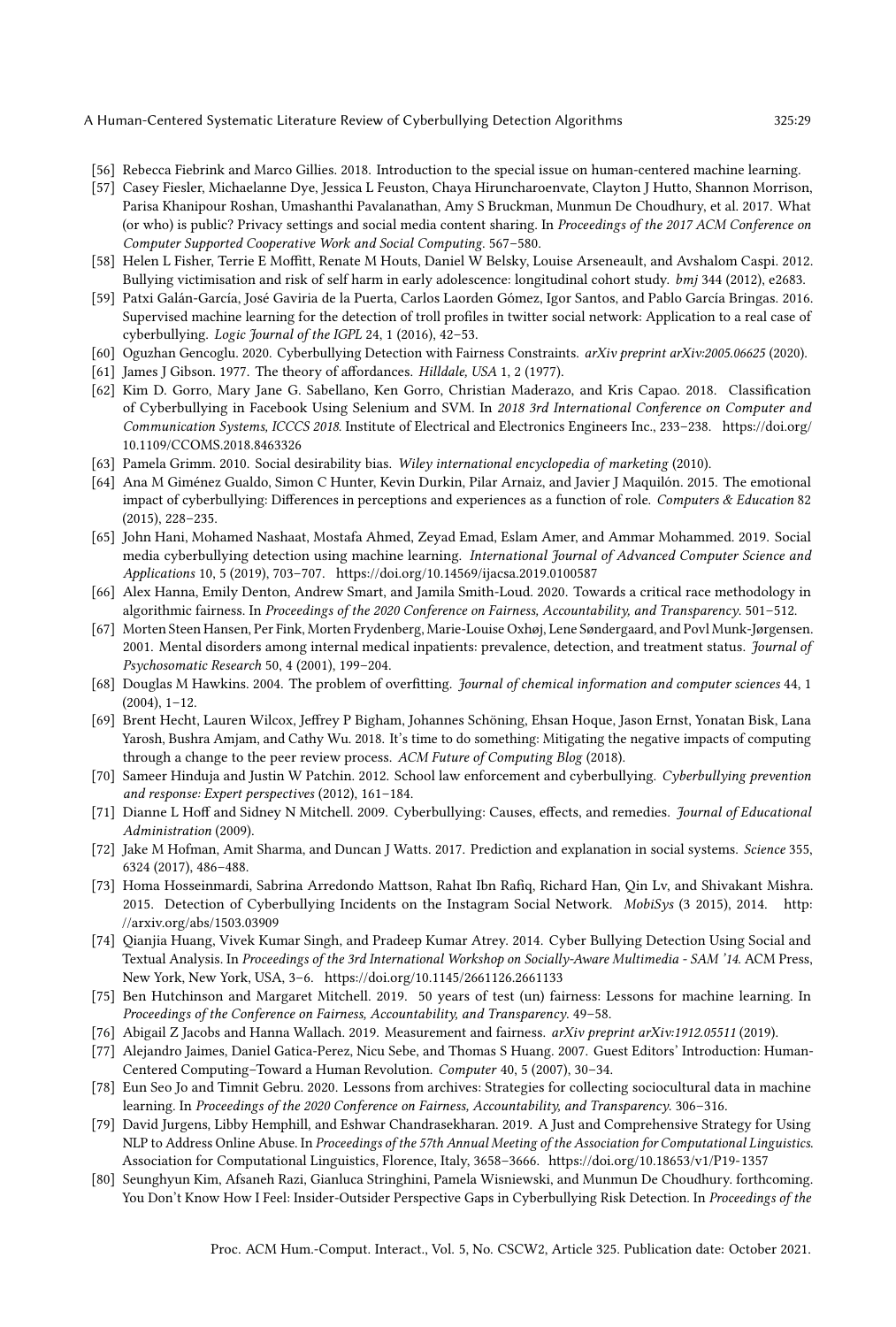International AAAI Conference on Web and Social Media.

- <span id="page-29-10"></span>[81] Barbara Kitchenham and Stuart Charters. 2007. Guidelines for performing systematic literature reviews in software engineering. (2007).
- <span id="page-29-14"></span>[82] David G Kleinbaum, K Dietz, M Gail, Mitchel Klein, and Mitchell Klein. 2002. Logistic regression. Springer.
- <span id="page-29-4"></span>[83] Ana Kovačević. 2014. Cyberbullying detection using web content mining. In 2014 22nd Telecommunications Forum Telfor (TELFOR). IEEE, 939–942.
- <span id="page-29-1"></span>[84] Akshi Kumar and Nitin Sachdeva. 2019. Cyberbullying detection on social multimedia using soft computing techniques: a meta-analysis. Multimedia Tools and Applications 78, 17 (2019), 23973–24010.
- <span id="page-29-22"></span>[85] Stephen S Leff. 2007. Bullying and peer victimization at school: Considerations and future directions. School Psychology Review 36, 3 (2007), 406–412.
- <span id="page-29-0"></span>[86] Suzet Tanya Lereya, Catherine Winsper, Jon Heron, Glyn Lewis, David Gunnell, Helen L Fisher, and Dieter Wolke. 2013. Being bullied during childhood and the prospective pathways to self-harm in late adolescence. Journal of the American Academy of Child & Adolescent Psychiatry 52, 6 (2013), 608–618.
- <span id="page-29-8"></span>[87] Melvin J Lerner and Dale T Miller. 1978. Just world research and the attribution process: Looking back and ahead. Psychological bulletin 85, 5 (1978), 1030.
- <span id="page-29-20"></span>[88] Qing Li. 2008. A cross-cultural comparison of adolescents' experience related to cyberbullying. Educational Research 50, 3 (2008), 223–234.
- <span id="page-29-11"></span>[89] Ziyi Li, Junpei Kawamoto, Yaokai Feng, and Kouichi Sakurai. 2016. Cyberbullying detection using parent-child relationship between comments. In ACM International Conference Proceeding Series. Association for Computing Machinery, 325–334.<https://doi.org/10.1145/3011141.3011182>
- <span id="page-29-5"></span>[90] Paul Benjamin Lowry, Jun Zhang, Chuang Wang, and Mikko Siponen. 2016. Why do adults engage in cyberbullying on social media? An integration of online disinhibition and deindividuation effects with the social structure and social learning model. Information Systems Research 27, 4 (2016), 962–986.
- <span id="page-29-3"></span>[91] Thabo Mahlangu, Chunling Tu, and Pius Owolawi. 2018. A review of automated detection methods for cyberbullying. In 2018 International Conference on Intelligent and Innovative Computing Applications (ICONIC). IEEE, 1–5.
- <span id="page-29-12"></span>[92] Amrita Mangaonkar, Allenoush Hayrapetian, and Rajeev Raje. 2015. Collaborative detection of cyberbullying behavior in Twitter data. In IEEE International Conference on Electro Information Technology, Vol. 2015-June. IEEE Computer Society, 611–616.<https://doi.org/10.1109/EIT.2015.7293405>
- <span id="page-29-13"></span>[93] Tolba Marwa, Ouadfel Salima, and Meshoul Souham. 2018. Deep learning for online harassment detection in tweets. In Proceedings - PAIS 2018: International Conference on Pattern Analysis and Intelligent Systems. Institute of Electrical and Electronics Engineers Inc.<https://doi.org/10.1109/PAIS.2018.8598530>
- <span id="page-29-18"></span>[94] Ersilia Menesini, Annalaura Nocentini, Benedetta Emanuela Palladino, Ann Frisén, Sofia Berne, Rosario Ortega-Ruiz, Juan Calmaestra, Herbert Scheithauer, Anja Schultze-Krumbholz, Piret Luik, et al. 2012. Cyberbullying definition among adolescents: A comparison across six European countries. Cyberpsychology, Behavior, and Social Networking 15, 9 (2012), 455–463.
- <span id="page-29-19"></span>[95] Diana J Meter, Ross Budziszewski, Abigail Phillips, and Troy E Beckert. 2021. A Qualitative Exploration of College StudentsâĂŹ Perceptions of Cyberbullying. TechTrends (2021), 1–9.
- <span id="page-29-16"></span>[96] Jerold D Miller and Shirley M Hufstedler. 2009. Cyberbullying Knows No Borders. Australian Teacher Education Association (2009).
- <span id="page-29-2"></span>[97] Tijana Milosevic. 2016. Social media companies' cyberbullying policies. International Journal of Communication 10 (2016), 22.
- <span id="page-29-21"></span>[98] Margaret Mitchell, Simone Wu, Andrew Zaldivar, Parker Barnes, Lucy Vasserman, Ben Hutchinson, Elena Spitzer, Inioluwa Deborah Raji, and Timnit Gebru. 2019. Model cards for model reporting. In Proceedings of the conference on fairness, accountability, and transparency. 220–229.
- <span id="page-29-17"></span>[99] Farman A Moayed, Nancy Daraiseh, Richard Shell, and Sam Salem. 2006. Workplace bullying: a systematic review of risk factors and outcomes. Theoretical Issues in Ergonomics Science 7, 3 (2006), 311–327.
- <span id="page-29-15"></span>[100] R Morris, Daniel McDuff, and R Calvo. 2014. Crowdsourcing techniques for affective computing. In The Oxford handbook of affective computing. Oxford Univ. Press, 384–394.
- <span id="page-29-7"></span>[101] Michael Muller, Cecilia Aragon, Shion Guha, Marina Kogan, Gina Neff, Cathrine Seidelin, Katie Shilton, and Anissa Tanweer. 2020. Interrogating Data Science. In Conference Companion Publication of the 2020 on Computer Supported Cooperative Work and Social Computing. 467–473.
- <span id="page-29-9"></span>[102] Michael J Muller and Allison Druin. 2012. Participatory design: The third space in human-computer interaction. The human-computer interaction handbook: Fundamentals, evolving technologies, and emerging applications (2012), 1125–1154.
- <span id="page-29-6"></span>[103] Amgad Muneer and Suliman Mohamed Fati. 2020. A Comparative Analysis of Machine Learning Techniques for Cyberbullying Detection on Twitter. Future Internet 12, 11 (2020), 187.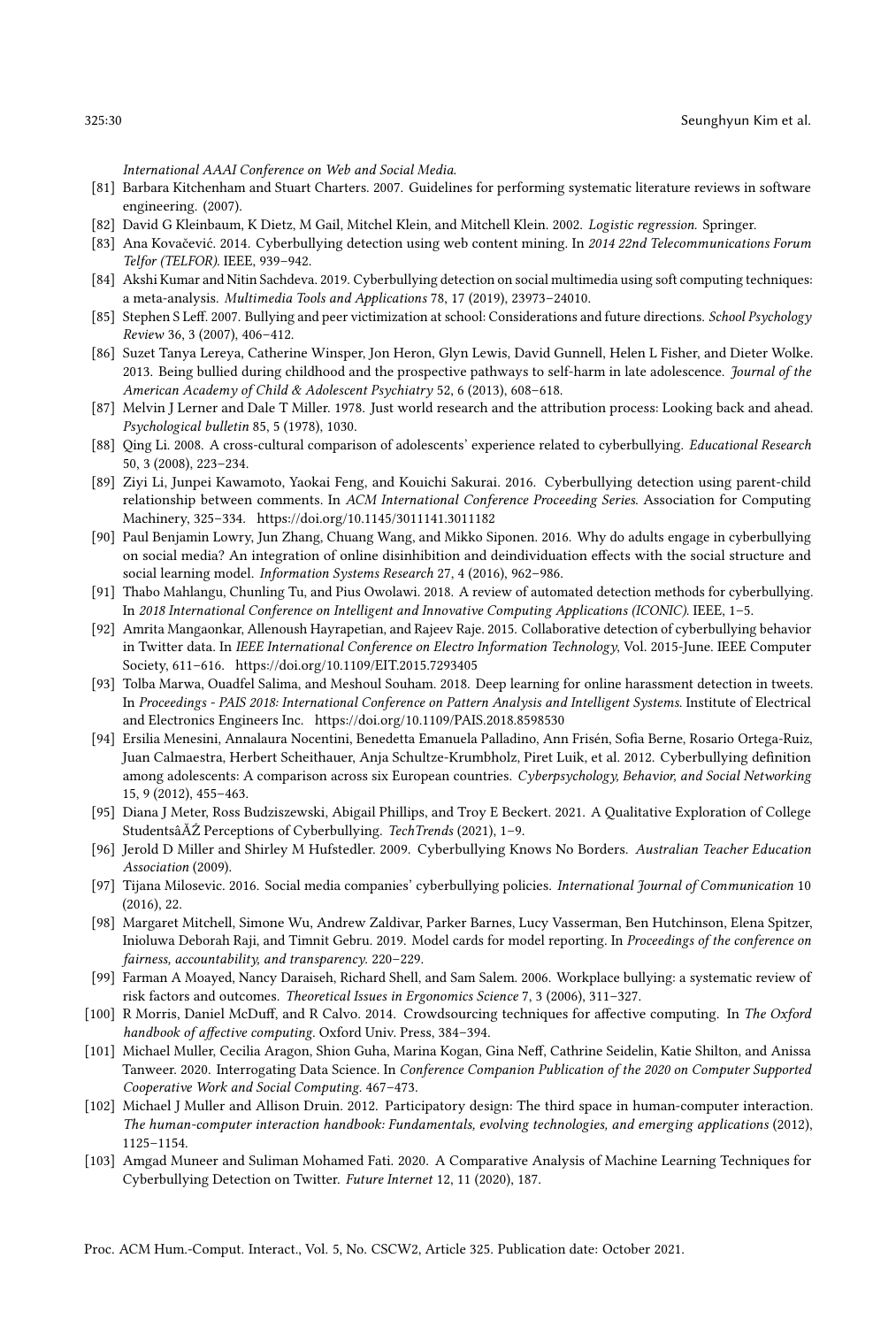- <span id="page-30-21"></span>[104] David Nabuzoka. 2003. Experiences of bullying-related behaviours by English and Zambian pupils: a comparative study. Educational Research 45, 1 (2003), 95–109.
- <span id="page-30-3"></span>[105] Samaneh Nadali, Masrah Azrifah Azmi Murad, Nurfadhlina Mohamad Sharef, Aida Mustapha, and Somayeh Shojaee. 2014. A review of cyberbullying detection: An overview. In International Conference on Intelligent Systems Design and Applications, ISDA. IEEE Computer Society, 325–330.<https://doi.org/10.1109/ISDA.2013.6920758>
- <span id="page-30-14"></span>[106] Vinita Nahar, Sanad Al-Maskari, Xue Li, and Chaoyi Pang. 2014. Semi-supervised learning for cyberbullying detection in social networks. In Lecture Notes in Computer Science (including subseries Lecture Notes in Artificial Intelligence and Lecture Notes in Bioinformatics), Vol. 8506 LNCS. Springer Verlag, 160–171. [https://doi.org/10.1007/978-3-319-08608-](https://doi.org/10.1007/978-3-319-08608-8{_}14) [8{\\_}14](https://doi.org/10.1007/978-3-319-08608-8{_}14)
- <span id="page-30-6"></span>[107] Vinita Nahar, Xue Li, Chaoyi Pang, and Yang Zhang. 2013. Cyberbullying Detection based on text-stream classification. In Conferences in Research and Practice in Information Technology Series, Vol. 146. 49–58.<http://www.noswearing.com/>
- <span id="page-30-15"></span>[108] Vinita Nahar, Sayan Unankard, Xue Li, and Chaoyi Pang. 2012. Sentiment analysis for effective detection of cyber bullying. In Lecture Notes in Computer Science (including subseries Lecture Notes in Artificial Intelligence and Lecture Notes in Bioinformatics), Vol. 7235 LNCS. Springer, Berlin, Heidelberg, 767–774. [https://doi.org/10.1007/978-3-642-](https://doi.org/10.1007/978-3-642-29253-8_75) [29253-8\\_75](https://doi.org/10.1007/978-3-642-29253-8_75)
- <span id="page-30-7"></span>[109] K. Nalini and L. Jaba Sheela. 2015. Classification of tweets using text classifier to detect cyber bullying. In Advances in Intelligent Systems and Computing, Vol. 338. Springer Verlag, 637–645. [https://doi.org/10.1007/978-3-319-13731-5{\\_}69](https://doi.org/10.1007/978-3-319-13731-5{_}69)
- <span id="page-30-8"></span>[110] K. Nalini and L. Jaba Sheela. 2016. Classification using Latent Dirichlet Allocation with Naive Bayes Classifier to detect Cyber Bullying in Twitter. Indian Journal of Science and Technology 9, 28 (7 2016).
- <span id="page-30-0"></span>[111] Charisse L Nixon. 2014. Current perspectives: the impact of cyberbullying on adolescent health. Adolescent health, medicine and therapeutics 5 (2014), 143.
- <span id="page-30-17"></span>[112] William S Noble. 2006. What is a support vector machine? Nature biotechnology 24, 12 (2006), 1565–1567.
- <span id="page-30-5"></span>[113] Chitu Okoli and Kira Schabram. 2010. A guide to conducting a systematic literature review of information systems research. (2010).
- <span id="page-30-19"></span>[114] Scott W O'Leary-Kelly and Robert J Vokurka. 1998. The empirical assessment of construct validity. Journal of operations management 16, 4 (1998), 387–405.
- <span id="page-30-20"></span>[115] Alexandra Olteanu, Carlos Castillo, Fernando Diaz, and Emre Kiciman. 2019. Social data: Biases, methodological pitfalls, and ethical boundaries. Frontiers in Big Data 2 (2019), 13.
- <span id="page-30-12"></span>[116] Dan Olweus. 1994. Bullying at school. In Aggressive behavior. Springer, 97–130.
- <span id="page-30-18"></span>[117] Mahesh Pal. 2005. Random forest classifier for remote sensing classification. International journal of remote sensing 26, 1 (2005), 217–222.
- <span id="page-30-22"></span>[118] Ji Ho Park, Jamin Shin, and Pascale Fung. 2018. Reducing Gender Bias in Abusive Language Detection. In Proceedings of the 2018 Conference on Empirical Methods in Natural Language Processing. Association for Computational Linguistics, Brussels, Belgium, 2799–2804.<https://doi.org/10.18653/v1/D18-1302>
- <span id="page-30-4"></span>[119] John Pavlopoulos, Jeffrey Sorensen, Lucas Dixon, Nithum Thain, and Ion Androutsopoulos. 2020. Toxicity Detection: Does Context Really Matter? arXiv preprint arXiv:2006.00998 (2020).
- <span id="page-30-16"></span>[120] James W Pennebaker, Martha E Francis, and Roger J Booth. 2001. Linguistic inquiry and word count: LIWC 2001. Mahway: Lawrence Erlbaum Associates 71, 2001 (2001), 2001.
- <span id="page-30-9"></span>[121] Nektaria Potha and Manolis Maragoudakis. 2015. Cyberbullying detection using time series modeling. In IEEE International Conference on Data Mining Workshops, ICDMW, Vol. 2015-Janua. IEEE Computer Society, 373–382. <https://doi.org/10.1109/ICDMW.2014.170>
- <span id="page-30-1"></span>[122] Yada Pruksachatkun, Sachin R Pendse, and Amit Sharma. 2019. Moments of change: Analyzing peer-based cognitive support in online mental health forums. In Proceedings of the 2019 CHI Conference on Human Factors in Computing Systems. 1–13.
- <span id="page-30-10"></span>[123] Rahat Ibn Rafiq, Homa Hosseinmardi, Richard Han, Qin Lv, and Shivakant Mishra. 2018. Scalable and timely detection of cyberbullying in online social networks. In Proceedings of the ACM Symposium on Applied Computing. Association for Computing Machinery, 1738–1747.<https://doi.org/10.1145/3167132.3167317>
- <span id="page-30-13"></span>[124] Elaheh Raisi and Bert Huang. 2016. Cyberbullying Identification Using Participant-Vocabulary Consistency. (6 2016). <http://arxiv.org/abs/1606.08084>
- <span id="page-30-11"></span>[125] Elaheh Raisi and Bert Huang. 2017. Cyberbullying detection with weakly supervised machine learning. In Proceedings of the 2017 IEEE/ACM International Conference on Advances in Social Networks Analysis and Mining, ASONAM 2017. Association for Computing Machinery, Inc, New York, New York, USA, 409–416. [https://doi.org/10.1145/3110025.](https://doi.org/10.1145/3110025.3110049) [3110049](https://doi.org/10.1145/3110025.3110049)
- <span id="page-30-23"></span>[126] Elaheh Raisi and Bert Huang. 2019. Reduced-bias co-trained ensembles for weakly supervised cyberbullying detection. In International Conference on Computational Data and Social Networks. Springer, 293–306.
- <span id="page-30-2"></span>[127] Gonzalo Ramos, Jina Suh, Soroush Ghorashi, Christopher Meek, Richard Banks, Saleema Amershi, Rebecca Fiebrink, Alison Smith-Renner, and Gagan Bansal. 2019. Emerging Perspectives in Human-Centered Machine Learning. In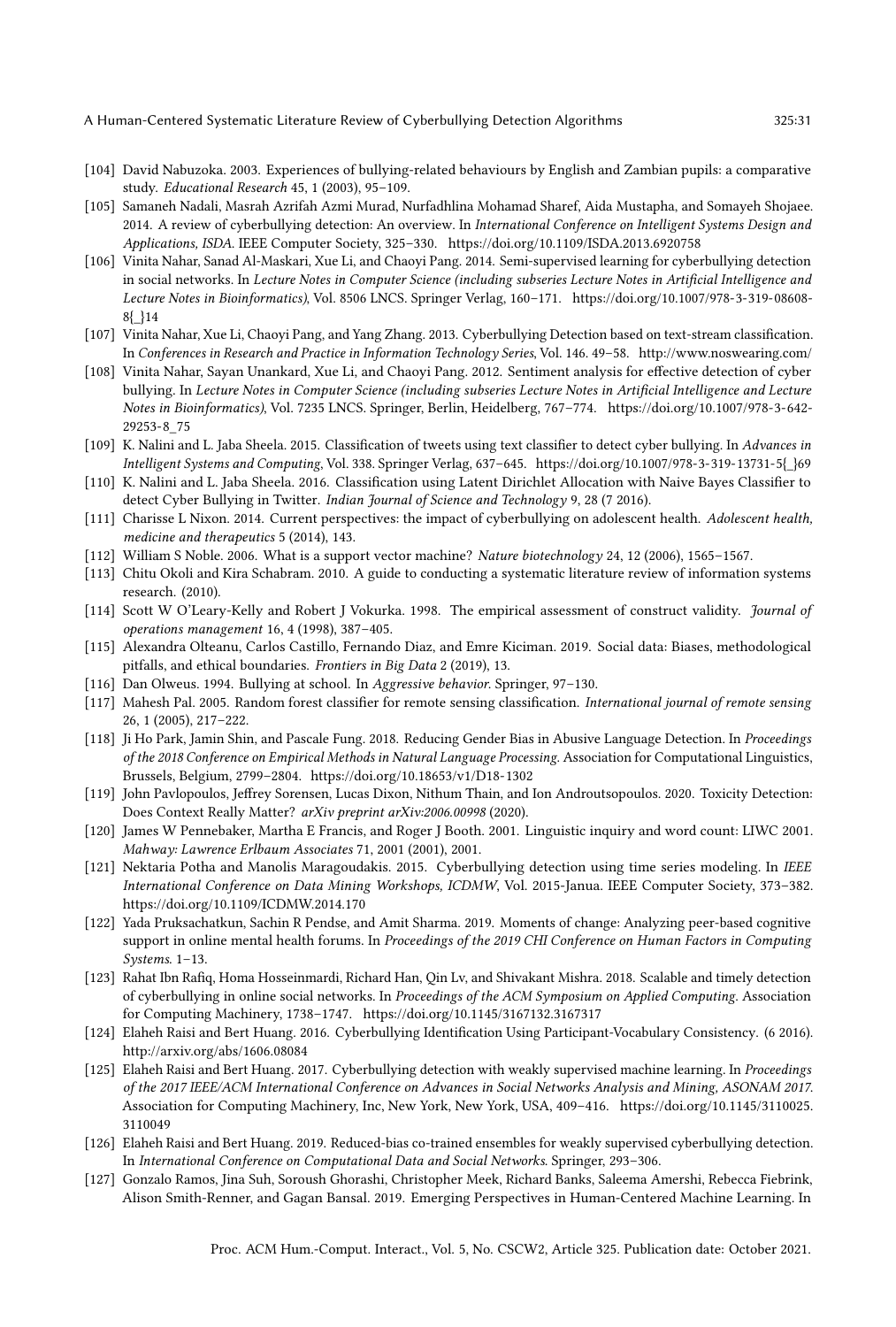Extended Abstracts of the 2019 CHI Conference on Human Factors in Computing Systems. 1–8.

- <span id="page-31-4"></span>[128] Johan Redström. 2006. Towards user design? On the shift from object to user as the subject of design. Design studies 27, 2 (2006), 123–139.
- <span id="page-31-13"></span>[129] Kelly Reynolds, April Kontostathis, and Lynne Edwards. 2011. Using machine learning to detect cyberbullying. In Proceedings - 10th International Conference on Machine Learning and Applications, ICMLA 2011, Vol. 2. 241–244. <https://doi.org/10.1109/ICMLA.2011.152>
- <span id="page-31-15"></span>[130] Irina Rish et al. 2001. An empirical study of the naive Bayes classifier. In IJCAI 2001 workshop on empirical methods in artificial intelligence, Vol. 3. 41–46.
- <span id="page-31-6"></span>[131] Walisa Romsaiyud, Kodchakorn Na Nakornphanom, Pimpaka Prasertsilp, Piyaporn Nurarak, and Pirom Konglerd. 2017. Automated cyberbullying detection using clustering appearance patterns. In 2017 9th International Conference on Knowledge and Smart Technology: Crunching Information of Everything, KST 2017. Institute of Electrical and Electronics Engineers Inc., 242–247.<https://doi.org/10.1109/KST.2017.7886127>
- <span id="page-31-1"></span>[132] Hugo Rosa, N Pereira, Ricardo Ribeiro, Paula Costa Ferreira, João Paulo Carvalho, Sofia Oliveira, Luísa Coheur, Paula Paulino, AM Veiga Simão, and Isabel Trancoso. 2019. Automatic cyberbullying detection: A systematic review. Computers in Human Behavior 93 (2019), 333–345.
- <span id="page-31-17"></span>[133] Derek Ruths and Jürgen Pfeffer. 2014. Social media for large studies of behavior. Science 346, 6213 (2014), 1063–1064.
- <span id="page-31-20"></span>[134] Koustuv Saha, Eshwar Chandrasekharan, and Munmun De Choudhury. 2019. Prevalence and psychological effects of hateful speech in online college communities. In Proceedings of the 10th ACM Conference on Web Science. 255–264.
- <span id="page-31-2"></span>[135] Semiu Salawu, Yulan He, and Joanna Lumsden. 2017. Approaches to automated detection of cyberbullying: A survey. IEEE Transactions on Affective Computing (2017).
- <span id="page-31-3"></span>[136] Nithya Sambasivan, Erin Arnesen, Ben Hutchinson, and Vinodkumar Prabhakaran. 2020. Fairness Considered Harmful: On the Non-portability of Fair-ML in India. arXiv preprint arXiv:2012.03659 (2020).
- <span id="page-31-7"></span>[137] Huascar Sanchez and Shreyas Kumar. [n.d.]. Twitter Bullying Detection. Technical Report. [https://www.researchgate.](https://www.researchgate.net/publication/267823748) [net/publication/267823748](https://www.researchgate.net/publication/267823748)
- <span id="page-31-19"></span>[138] Martin Shepperd, David Bowes, and Tracy Hall. 2014. Researcher bias: The use of machine learning in software defect prediction. IEEE Transactions on Software Engineering 40, 6 (2014), 603–616.
- <span id="page-31-14"></span>[139] Shruthi and Prof Mangala C. 2017. A Framework for Automatic Detection and Prevention of Cyberbullying in Social Media. International Journal of Innovative Research in Computer and Communication Engineering 5, 6 (2017), 86–90. <www.ijircce.com>
- <span id="page-31-5"></span>[140] Jim Sidanius and Felicia Pratto. 2001. Social dominance: An intergroup theory of social hierarchy and oppression. Cambridge University Press.
- <span id="page-31-18"></span>[141] Theodore M Singelis. 1994. The measurement of independent and interdependent self-construals. Personality and social psychology bulletin 20, 5 (1994), 580–591.
- <span id="page-31-8"></span>[142] Vivek K. Singh, Souvick Ghosh, and Christin Jose. 2017. Toward multimodal cyberbullying detection. In Conference on Human Factors in Computing Systems - Proceedings, Vol. Part F1276. Association for Computing Machinery, 2090–2099. <https://doi.org/10.1145/3027063.3053169>
- <span id="page-31-21"></span>[143] Vivek K Singh and Connor Hofenbitzer. 2019. Fairness across network positions in cyberbullying detection algorithms. In 2019 IEEE/ACM International Conference on Advances in Social Networks Analysis and Mining (ASONAM). IEEE, 557–559.
- <span id="page-31-9"></span>[144] Vivek K. Singh, Qianjia Huang, and Pradeep K. Atrey. 2016. Cyberbullying detection using probabilistic sociotextual information fusion. In Proceedings of the 2016 IEEE/ACM International Conference on Advances in Social Networks Analysis and Mining, ASONAM 2016. Institute of Electrical and Electronics Engineers Inc., 884–887. [https:](https://doi.org/10.1109/ASONAM.2016.7752342) [//doi.org/10.1109/ASONAM.2016.7752342](https://doi.org/10.1109/ASONAM.2016.7752342)
- <span id="page-31-16"></span>[145] Robert Slonje, Peter K Smith, and Ann Frisén. 2013. The nature of cyberbullying, and strategies for prevention. Computers in human behavior 29, 1 (2013), 26–32.
- <span id="page-31-0"></span>[146] Peter K. Smith, Jess Mahdavi, Manuel Carvalho, Sonja Fisher, Shanette Russell, and Neil Tippett. 2008. Cyberbullying: its nature and impact in secondary school pupils. Journal of Child Psychology and Psychiatry 49, 4 (4 2008), 376-385. <https://doi.org/10.1111/j.1469-7610.2007.01846.x>
- <span id="page-31-10"></span>[147] A. Squicciarini, S. Rajtmajer, Y. Liu, and C. Griffin. 2015. Identification and characterization of cyberbullying dynamics in an online social network. In Proceedings of the 2015 IEEE/ACM International Conference on Advances in Social Networks Analysis and Mining, ASONAM 2015. Association for Computing Machinery, Inc, New York, New York, USA, 280–285.<https://doi.org/10.1145/2808797.2809398>
- <span id="page-31-12"></span>[148] B. Sri Nandhini and J. I. Sheeba. 2015. Cyberbullying detection and classification using information retrieval algorithm. In ACM International Conference Proceeding Series, Vol. 06-07-March-2015. Association for Computing Machinery. <https://doi.org/10.1145/2743065.2743085>
- <span id="page-31-11"></span>[149] B. Srinandhini and J. I. Sheeba. 2015. Online social network bullying detection using intelligence techniques. Procedia Computer Science 45, C (2015), 485–492.<https://doi.org/10.1016/j.procs.2015.03.085>

Proc. ACM Hum.-Comput. Interact., Vol. 5, No. CSCW2, Article 325. Publication date: October 2021.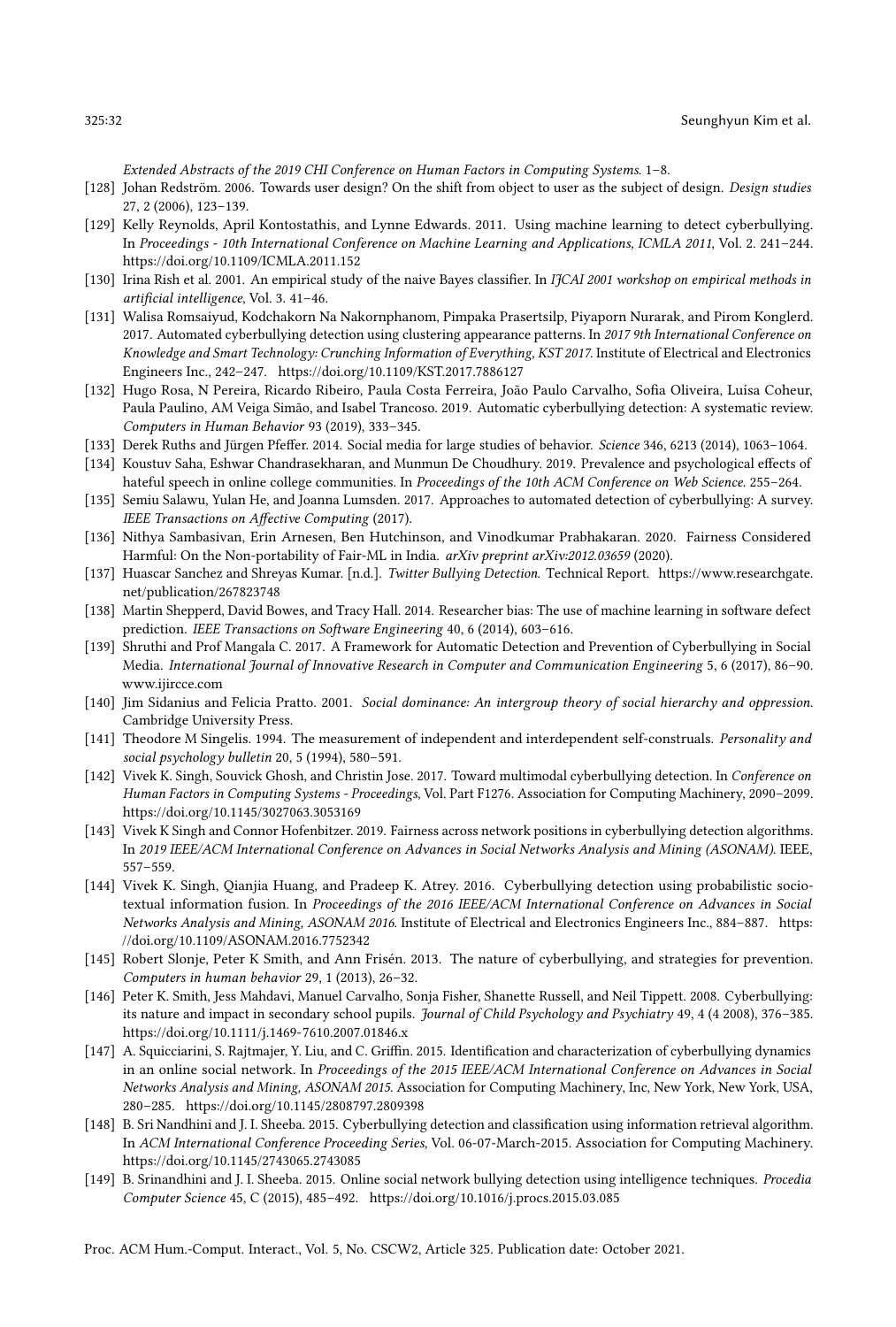- <span id="page-32-4"></span>[150] Rekha Sugandhi, Anurag Pande, Siddhant Chawla, Abhishek Agrawal, and Husen Bhagat. 2015. Methods for detection of cyberbullying: A survey. In 2015 15th International Conference on Intelligent Systems Design and Applications (ISDA). IEEE, 173–177.
- <span id="page-32-6"></span>[151] Harini Suresh and John V Guttag. 2019. A framework for understanding unintended consequences of machine learning. ArXiv abs/1901.10002 (2019).
- <span id="page-32-7"></span>[152] Nargess Tahmasbi and Elham Rastegari. 2018. A socio-contextual approach in automated detection of public cyberbullying on Twitter. ACM Transactions on Social Computing 1, 4 (2018), 1-22.
- <span id="page-32-1"></span>[153] Hannah J Thomas, Jason P Connor, and James G Scott. 2015. Integrating traditional bullying and cyberbullying: challenges of definition and measurement in adolescents–a review. Educational psychology review 27, 1 (2015), 135–152.
- <span id="page-32-5"></span>[154] Robert S Tokunaga. 2010. Following you home from school: A critical review and synthesis of research on cyberbullying victimization. Computers in human behavior 26, 3 (2010), 277–287.
- <span id="page-32-8"></span>[155] Sabina Tomkins, Lise Getoor, Yunfei Chen, and Yi Zhang. 2018. A socio-linguistic model for cyberbullying detection. In Proceedings of the 2018 IEEE/ACM International Conference on Advances in Social Networks Analysis and Mining, ASONAM 2018. Institute of Electrical and Electronics Engineers Inc., 53–60. [https://doi.org/10.1109/ASONAM.2018.](https://doi.org/10.1109/ASONAM.2018.8508294) [8508294](https://doi.org/10.1109/ASONAM.2018.8508294)
- <span id="page-32-9"></span>[156] Laura P. v Bosque and Sara Elena Garza. 2014. Aggressive text detection for cyberbullying. Lecture Notes in Computer Science (including subseries Lecture Notes in Artificial Intelligence and Lecture Notes in Bioinformatics) 8856 (11 2014), 221–232. [https://doi.org/10.1007/978-3-319-13647-9\\_21](https://doi.org/10.1007/978-3-319-13647-9_21)
- <span id="page-32-2"></span>[157] Katrien Van Cleemput, Heidi Vandebosch, and Sara Pabian. 2014. Personal characteristics and contextual factors that determine "helping,""joining in," and "doing nothing" when witnessing cyberbullying. Aggressive behavior 40, 5 (2014), 383–396.
- <span id="page-32-10"></span>[158] Cynthia Van Hee, Gilles Jacobs, Chris Emmery, Bart DeSmet, Els Lefever, Ben Verhoeven, Guy De Pauw, Walter Daelemans, and VÃľronique Hoste. 2018. Automatic detection of cyberbullying in social media text. PLoS ONE 13, 10 (10 2018).<https://doi.org/10.1371/journal.pone.0203794>
- <span id="page-32-3"></span>[159] Kathleen Van Royen, Karolien Poels, Walter Daelemans, and Heidi Vandebosch. 2015. Automatic monitoring of cyberbullying on social networking sites: From technological feasibility to desirability. Telematics and Informatics 32, 1 (2015), 89–97.
- <span id="page-32-19"></span>[160] Kiri Wagstaff. 2012. Machine Learning that Matters. Proceedings of 29th International Conference on Machine Learning. 1 (06 2012).
- <span id="page-32-16"></span>[161] Thilini Wijesiriwardene, Hale Inan, Ugur Kursuncu, Manas Gaur, Valerie L Shalin, Krishnaprasad Thirunarayan, Amit Sheth, and I Budak Arpinar. 2020. ALONE: A Dataset for Toxic Behavior Among Adolescents on Twitter. In International Conference on Social Informatics. Springer, 427–439.
- <span id="page-32-0"></span>[162] Dieter Wolke, Andrea Schreier, Mary C Zanarini, and Catherine Winsper. 2012. Bullied by peers in childhood and borderline personality symptoms at 11 years of age: a prospective study. Journal of child psychology and psychiatry 53, 8 (2012), 846–855.
- <span id="page-32-18"></span>[163] Richmond Y Wong and Vera Khovanskaya. 2018. Speculative Design in HCI: From Corporate Imaginations to Critical Orientations. In New Directions in Third Wave Human-Computer Interaction: Volume 2-Methodologies. Springer, 175–202.
- <span id="page-32-11"></span>[164] Mengfan Yao. 2019. Robust detection of cyberbullying in social media. In The Web Conference 2019 - Companion of the World Wide Web Conference, WWW 2019. Association for Computing Machinery, Inc, 61–66. [https://doi.org/10.1145/](https://doi.org/10.1145/3308560.3314196) [3308560.3314196](https://doi.org/10.1145/3308560.3314196)
- <span id="page-32-13"></span>[165] Mengfan Yao, Charalampos Chelmis, and Daphney Stavroula Zois. 2018. Cyberbullying detection on instagram with optimal online feature selection. In Proceedings of the 2018 IEEE/ACM International Conference on Advances in Social Networks Analysis and Mining, ASONAM 2018. Institute of Electrical and Electronics Engineers Inc., 401–408. <https://doi.org/10.1109/ASONAM.2018.8508329>
- <span id="page-32-17"></span>[166] Mengfan Yao, Charalampos Chelmis, and Daphney Stavroula Zois. 2019. Cyberbullying ends here: Towards robust detection of cyberbullying in social media. In The World Wide Web Conference. 3427–3433.
- <span id="page-32-14"></span>[167] Xiang Zhang, Jonathan Tong, Nishant Vishwamitra, Elizabeth Whittaker, Joseph P. Mazer, Robin Kowalski, Hongxin Hu, Feng Luo, Jamie Macbeth, and Edward Dillon. 2016. Cyberbullying Detection with a Pronunciation Based Convolutional Neural Network. In 2016 15th IEEE International Conference on Machine Learning and Applications (ICMLA). Institute of Electrical and Electronics Engineers (IEEE), 740–745.<https://doi.org/10.1109/icmla.2016.0132>
- <span id="page-32-12"></span>[168] Rui Zhao and Kezhi Mao. 2016. Cyberbullying detection based on semantic-enhanced marginalized denoising auto-encoder. IEEE Transactions on Affective Computing 8, 3 (2016), 328–339.
- <span id="page-32-15"></span>[169] Rui Zhao, Anna Zhou, and Kezhi Mao. 2016. Automatic detection of cyberbullying on social networks based on bullying features. In ACM International Conference Proceeding Series, Vol. 04-07-Janu. Association for Computing Machinery, New York, New York, USA, 1–6.<https://doi.org/10.1145/2833312.2849567>